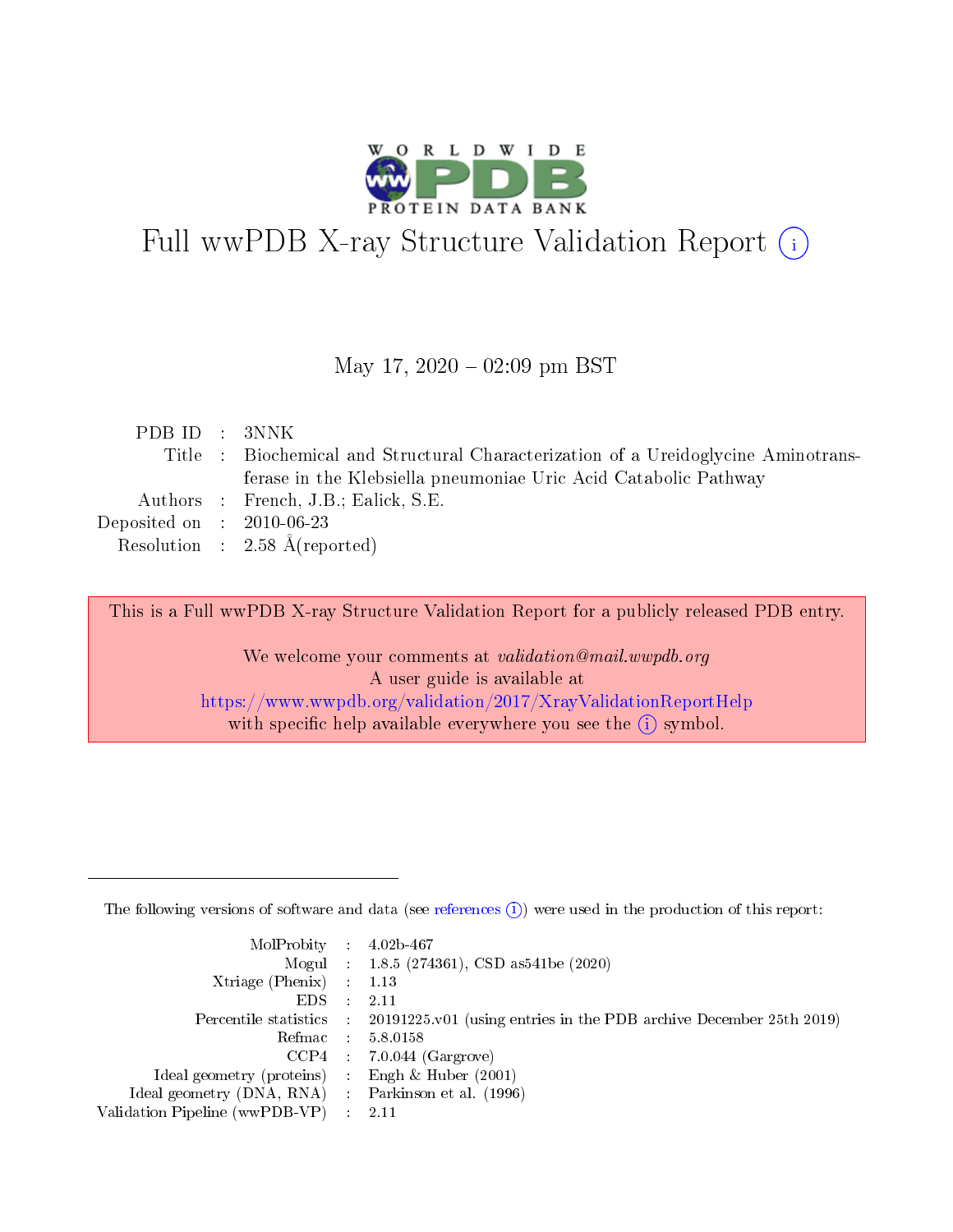# 1 [O](https://www.wwpdb.org/validation/2017/XrayValidationReportHelp#overall_quality)verall quality at a glance  $(i)$

The following experimental techniques were used to determine the structure: X-RAY DIFFRACTION

The reported resolution of this entry is 2.58 Å.

Percentile scores (ranging between 0-100) for global validation metrics of the entry are shown in the following graphic. The table shows the number of entries on which the scores are based.



| Metric                | Whole archive<br>$(\#\text{Entries})$ | Similar resolution<br>$(\#\text{Entries},\,\text{resolution}\,\,\text{range}(\textup{\AA}))$ |
|-----------------------|---------------------------------------|----------------------------------------------------------------------------------------------|
| $R_{free}$            | 130704                                | $3676$ $(2.60-2.56)$                                                                         |
| Clashscore            | 141614                                | $4049(2.60-2.56)$                                                                            |
| Ramachandran outliers | 138981                                | $3979(2.60-2.56)$                                                                            |
| Sidechain outliers    | 138945                                | 3979 (2.60-2.56)                                                                             |
| RSRZ outliers         | 127900                                | $3614(2.60-2.56)$                                                                            |

The table below summarises the geometric issues observed across the polymeric chains and their fit to the electron density. The red, orange, yellow and green segments on the lower bar indicate the fraction of residues that contain outliers for  $>=3, 2, 1$  and 0 types of geometric quality criteria respectively. A grey segment represents the fraction of residues that are not modelled. The numeric value for each fraction is indicated below the corresponding segment, with a dot representing fractions  $\epsilon=5\%$  The upper red bar (where present) indicates the fraction of residues that have poor fit to the electron density. The numeric value is given above the bar.

| Mol | Chain         | Length | Quality of chain     |     |           |
|-----|---------------|--------|----------------------|-----|-----------|
|     | А             | 411    | 81%                  | 17% |           |
|     | B             | 411    | $\frac{0}{6}$<br>79% | 19% |           |
|     | $\mathcal{C}$ | 411    | $\frac{0}{6}$<br>81% | 17% |           |
|     | D             | 411    | 79%                  | 19% |           |
|     | E             | 411    | 80%                  | 19% | $\bullet$ |
|     | F             | 411    | 81%                  | 18% | $\bullet$ |

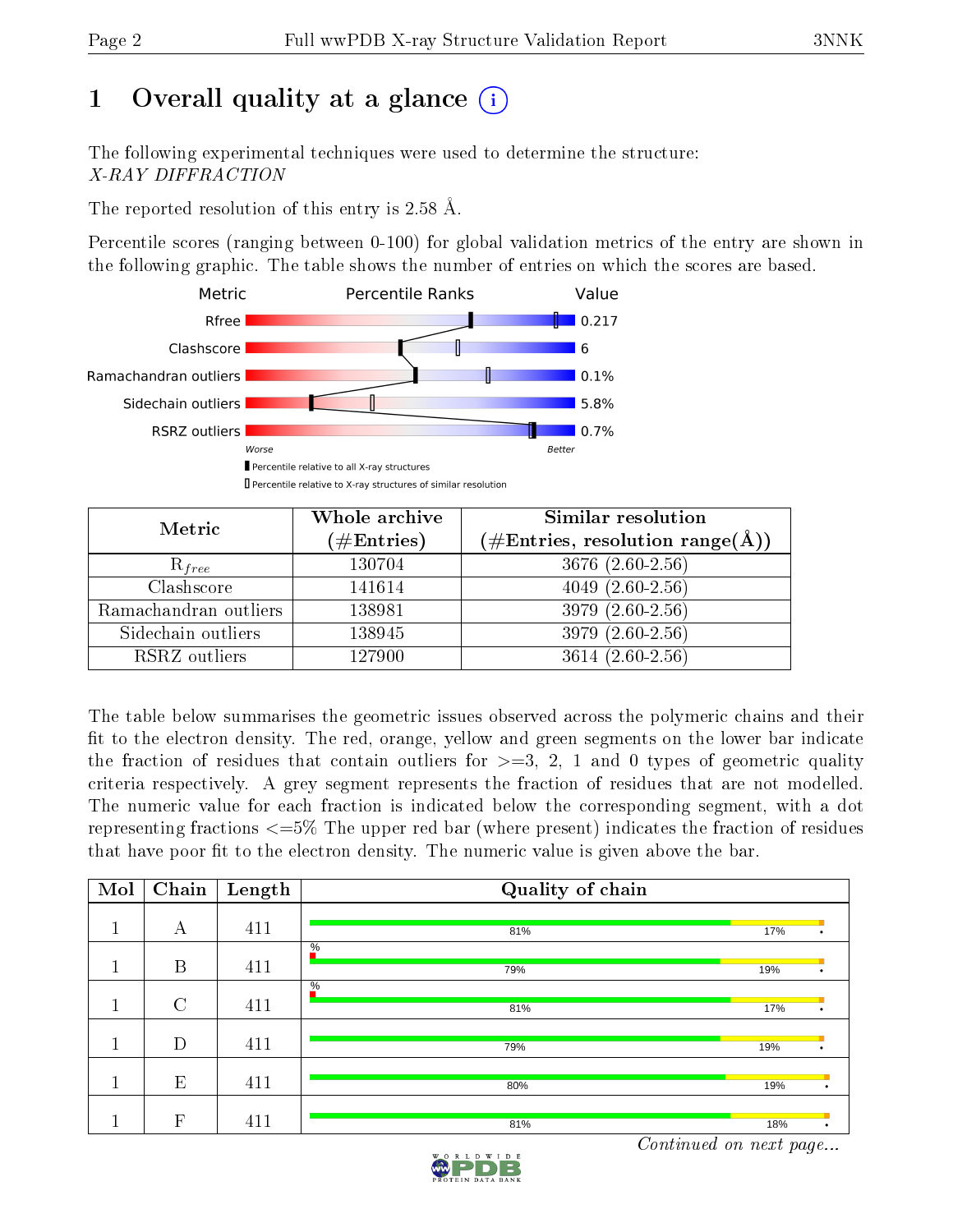| $\overline{\text{Mol}}$ | Chain          | continuou promonous pago<br>Length | Quality of chain       |     |           |
|-------------------------|----------------|------------------------------------|------------------------|-----|-----------|
| $\mathbf{1}$            | G              | 411                                | $\frac{\%}{\ }$<br>79% | 19% | $\bullet$ |
| $\mathbf{1}$            | H              | 411                                | 82%                    | 16% | $\bullet$ |
| $\mathbf{1}$            | $\mathbf{J}$   | 411                                | 82%                    | 17% | $\bullet$ |
| $\mathbf{1}$            | $\mathbf K$    | 411                                | 86%                    | 13% |           |
| $\mathbf{1}$            | $\mathbf L$    | 411                                | $\frac{20}{6}$<br>82%  | 15% | ٠         |
| $\mathbf{1}$            | $\mathbf M$    | 411                                | 80%                    | 19% | $\bullet$ |
| $\mathbf{1}$            | $\overline{O}$ | 411                                | 84%                    | 15% |           |
| $\mathbf{1}$            | $\rm P$        | 411                                | 81%                    | 19% |           |
| $\mathbf{1}$            | $\mathbf R$    | 411                                | 2%<br>80%              | 19% | $\bullet$ |
| $\mathbf 1$             | $\mathbf S$    | 411                                | 81%                    | 17% | $\bullet$ |

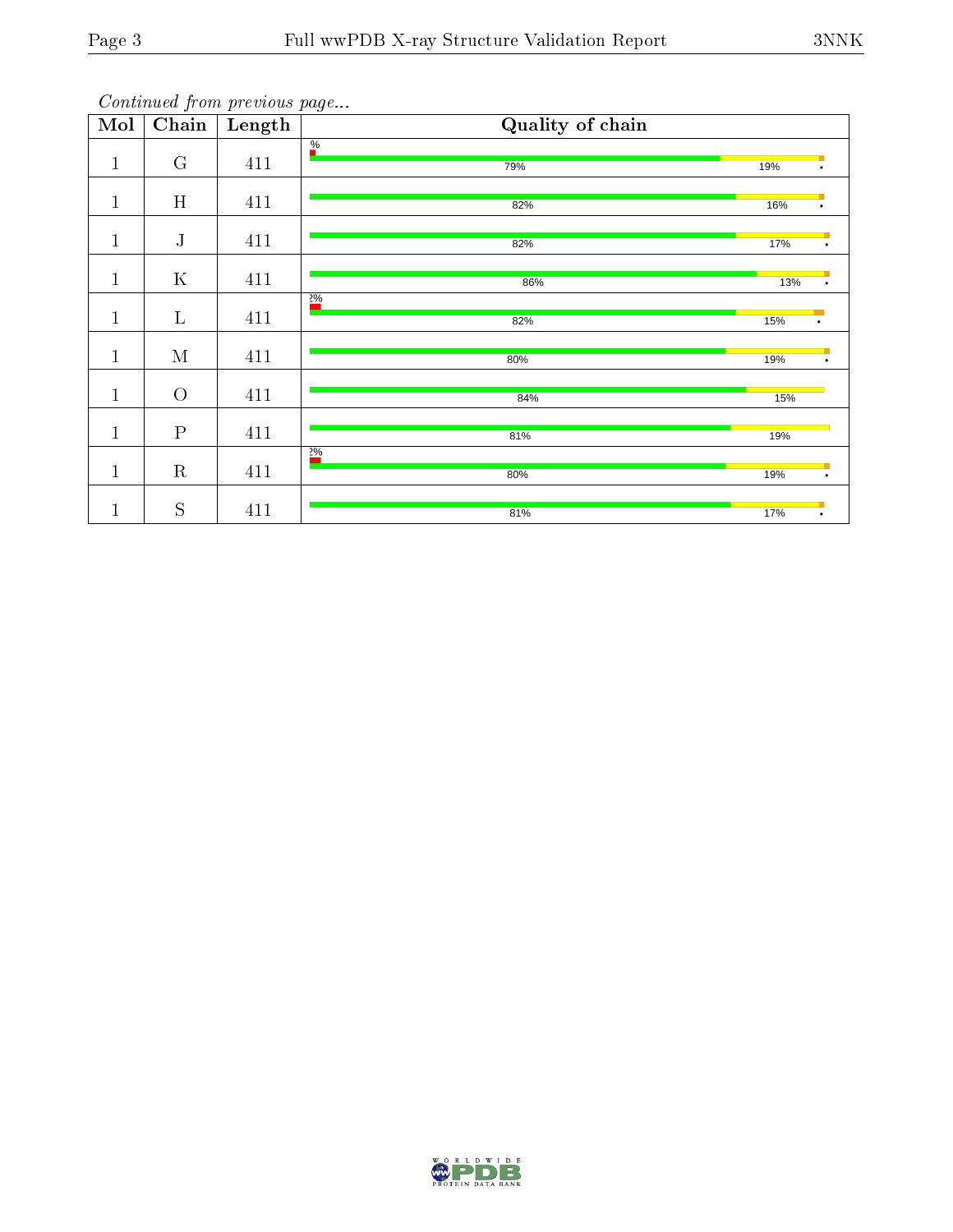# 2 Entry composition (i)

There are 2 unique types of molecules in this entry. The entry contains 51634 atoms, of which 0 are hydrogens and 0 are deuteriums.

In the tables below, the ZeroOcc column contains the number of atoms modelled with zero occupancy, the AltConf column contains the number of residues with at least one atom in alternate conformation and the Trace column contains the number of residues modelled with at most 2 atoms.

| Mol          | Chain          | Residues | Atoms         |                        |                              |                       |                                         | ZeroOcc              | AltConf          | <b>Trace</b>     |                  |
|--------------|----------------|----------|---------------|------------------------|------------------------------|-----------------------|-----------------------------------------|----------------------|------------------|------------------|------------------|
| $\mathbf{1}$ |                |          | Total         | $\overline{C}$         | $\overline{\rm N}$           | $\overline{O}$        | $\overline{\mathrm{P}}$                 | $\overline{S}$       | $\overline{0}$   | $\overline{0}$   | $\overline{0}$   |
|              | $\bf{A}$       | 411      | 3158          | 1987                   | 558                          | 586                   | $\mathbf{1}$                            | 26                   |                  |                  |                  |
| $\mathbf{1}$ | $\, {\bf B}$   | 410      | Total         | $\mathcal{C}$          | ${\bf N}$                    | $\bigcirc$            | $\overline{P}$                          | $\overline{S}$       | $\boldsymbol{0}$ | $\boldsymbol{0}$ | $\overline{0}$   |
|              |                |          | 3175          | 1996                   | 567                          | 586                   | $\mathbf{1}$                            | 25                   |                  |                  |                  |
| $\mathbf{1}$ | $\mathcal{C}$  | 410      | Total         | $\overline{C}$         | $\overline{\text{N}}$        | $\overline{O}$        | $\overline{\mathrm{P}}$                 | $\overline{S}$       | $\overline{0}$   | $\overline{0}$   | $\boldsymbol{0}$ |
|              |                |          | 3164          | 1988                   | 565                          | 585                   | $\mathbf{1}$                            | $25\,$               |                  |                  |                  |
| $\mathbf{1}$ | $\mathbf D$    | 410      | Total         | $\overline{C}$         | ${\bf N}$                    | $\overline{O}$        | $\overline{\mathrm{P}}$                 | $\overline{S}$       | $\boldsymbol{0}$ | $\boldsymbol{0}$ | $\boldsymbol{0}$ |
|              |                |          | 3180          | 1999                   | 567                          | 588                   | $\mathbf{1}$                            | 25                   |                  |                  |                  |
| $\mathbf{1}$ | E              | 410      | Total         | $\overline{C}$         | $\overline{\text{N}}$        | $\overline{O}$        | $\overline{\mathrm{P}}$                 | $\overline{S}$       | $\overline{0}$   | $\overline{0}$   | $\overline{0}$   |
|              |                |          | 3147          | 1981                   | 557                          | 583                   | $\mathbf{1}$                            | 25                   |                  |                  |                  |
| $\mathbf{1}$ | $\mathbf F$    | 410      | Total         | $\overline{C}$         | $\overline{N}$               | $\overline{O}$        | $\overline{P}$                          | $\overline{S}$       | $\boldsymbol{0}$ | $\boldsymbol{0}$ | $\boldsymbol{0}$ |
|              |                |          | 3171          | 1994                   | 566                          | 585                   | $\mathbf{1}$                            | 25                   |                  |                  |                  |
| $\mathbf{1}$ | G              | 410      | <b>Total</b>  | $\overline{C}$         | $\overline{\text{N}}$        | $\overline{O}$        | $\overline{\mathrm{P}}$                 | $\overline{S}$       | $\overline{0}$   | $\overline{0}$   | $\overline{0}$   |
|              |                |          | 3164          | 1988                   | 565                          | 585                   | $\mathbf{1}$                            | 25                   |                  |                  |                  |
| $\mathbf{1}$ | H              | 410      | Total         | $\overline{C}$         | $\overline{\rm N}$           | $\overline{O}$        | $\overline{\mathrm{P}}$                 | $\overline{S}$       | $\boldsymbol{0}$ | $\overline{0}$   | $\boldsymbol{0}$ |
|              |                |          | 3183          | 2000                   | 567                          | 590                   | $\mathbf{1}$                            | $25\,$               |                  |                  |                  |
| $\mathbf{1}$ | J              | 410      | Total         | $\overline{C}$         | $\overline{\text{N}}$        | $\overline{O}$        | $\overline{\mathrm{P}}$                 | $\overline{S}$       | $\overline{0}$   | $\overline{0}$   | $\boldsymbol{0}$ |
|              |                |          | 3154          | 1984                   | 558                          | 586                   | $\mathbf{1}$                            | 25                   |                  |                  |                  |
| $\mathbf{1}$ | $\mathbf K$    | 410      | Total         | $\overline{C}$         | $\overline{\text{N}}$        | $\overline{O}$        | $\overline{\mathrm{P}}$                 | $\overline{S}$       | $\boldsymbol{0}$ | $\overline{0}$   | $\boldsymbol{0}$ |
|              |                |          | 3175          | 1996                   | 567                          | 586                   | $\mathbf{1}$                            | $25\,$               |                  |                  |                  |
| $\mathbf{1}$ | $\mathbf{L}$   | 409      | Total         | $\overline{C}$         | $\overline{\rm N}$           | $\overline{O}$        | $\overline{\mathrm{P}}$                 | $\overline{S}$       | $\boldsymbol{0}$ | $\boldsymbol{0}$ | $\boldsymbol{0}$ |
|              |                |          | 3156          | 1982                   | 564                          | 584                   | $\mathbf 1$                             | 25                   |                  |                  |                  |
| $\mathbf{1}$ | $\mathbf{M}$   | 410      | Total         | $\overline{C}$         | $\overline{\text{N}}$        | $\overline{O}$        | $\overline{\text{P}}$                   | $\overline{S}$       | $\overline{0}$   | $\boldsymbol{0}$ | $\overline{0}$   |
|              |                |          | 3183          | 2000<br>$\overline{C}$ | 567                          | 590<br>$\Omega$       | $\mathbf{1}$<br>$\overline{P}$          | 25<br>$\overline{S}$ |                  |                  |                  |
| $\mathbf{1}$ | $\overline{O}$ | 410      | Total         | 1984                   | $\overline{\rm N}$           |                       |                                         | 25                   | $\boldsymbol{0}$ | $\overline{0}$   | $\overline{0}$   |
|              |                |          | 3154          | $\overline{C}$         | 558<br>$\overline{\text{N}}$ | 586<br>$\overline{O}$ | $\mathbf{1}$<br>$\overline{\mathrm{P}}$ | $\overline{S}$       |                  |                  |                  |
| $\mathbf{1}$ | $\mathbf P$    | 410      | Total         | 1996                   | 567                          |                       |                                         | 25                   | $\overline{0}$   | $\overline{0}$   | $\overline{0}$   |
|              |                |          | 3175          | $\overline{C}$         | $\overline{\rm N}$           | 586<br>$\Omega$       | $\mathbf{1}$<br>$\overline{P}$          | $\overline{S}$       |                  |                  |                  |
| $\mathbf{1}$ | R              | 410      | Total<br>3164 |                        |                              |                       |                                         | 25                   | $\boldsymbol{0}$ | $\boldsymbol{0}$ | $\boldsymbol{0}$ |
|              |                |          |               | 1988<br>$\overline{C}$ | 565<br>$\overline{\text{N}}$ | 585<br>$\overline{O}$ | $\,1\,$<br>$\overline{\mathrm{P}}$      | $\overline{S}$       |                  |                  |                  |
| $\mathbf{1}$ | S              | 410      | Total         |                        |                              |                       |                                         |                      | $\overline{0}$   | $\overline{0}$   | $\overline{0}$   |
|              |                |          | 3179          | 1999                   | 567                          | 587                   | $\mathbf{1}$                            | $25\,$               |                  |                  |                  |

Molecule 1 is a protein called Ureidoglycine-glyoxylate aminotransferase.

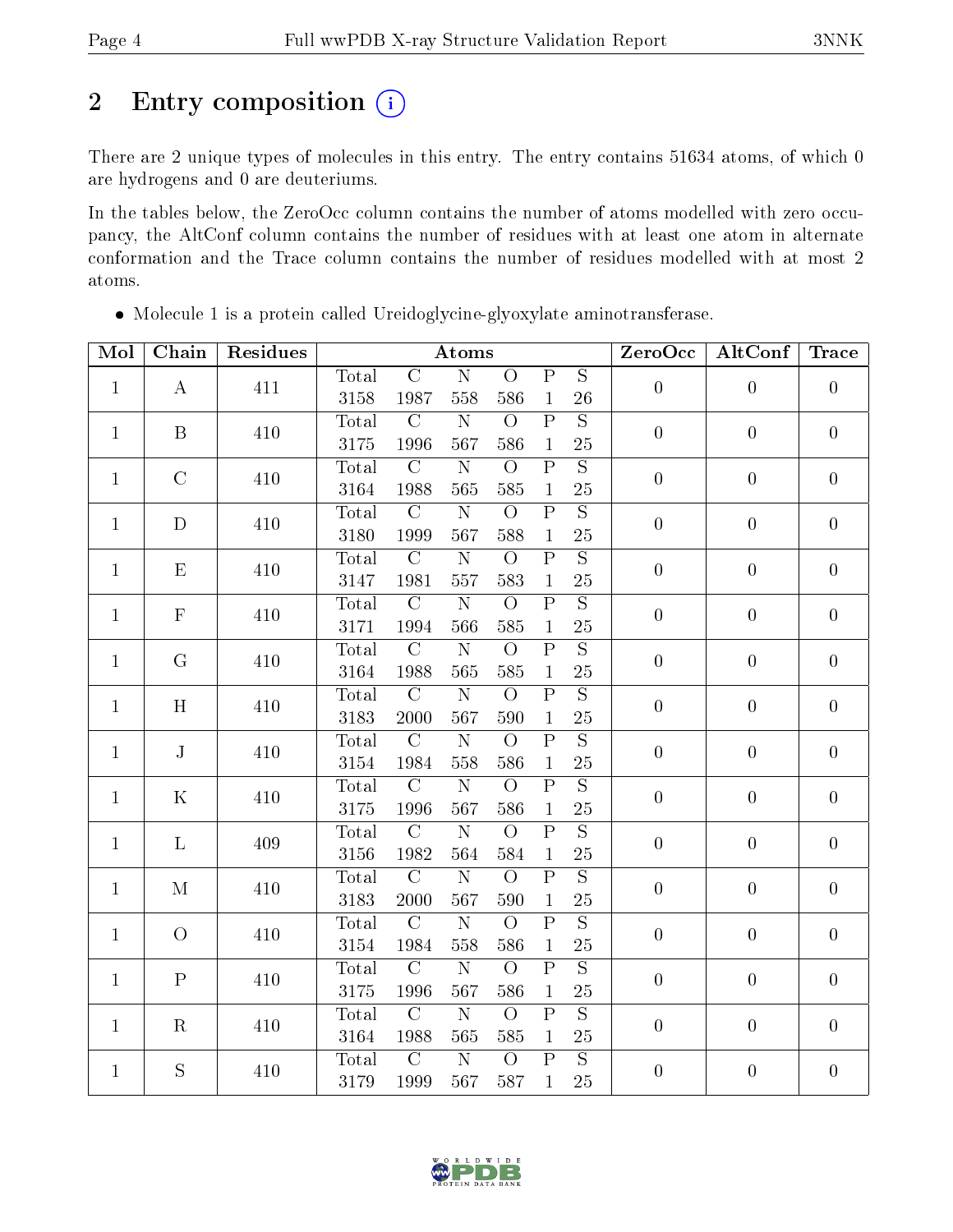$\bullet\,$  Molecule 2 is water.

| Mol            | Chain              | Residues | <b>Atoms</b>                            | ZeroOcc          | AltConf          |
|----------------|--------------------|----------|-----------------------------------------|------------------|------------------|
| $\overline{2}$ | $\bf{A}$           | 41       | Total<br>$\bigcirc$<br>41<br>41         | $\boldsymbol{0}$ | $\boldsymbol{0}$ |
| $\overline{2}$ | $\mathbf B$        | 51       | Total<br>$\overline{O}$<br>51<br>$51\,$ | $\overline{0}$   | $\boldsymbol{0}$ |
| $\overline{2}$ | $\mathcal{C}$      | 39       | $\overline{O}$<br>Total<br>39<br>39     | $\overline{0}$   | $\boldsymbol{0}$ |
| $\overline{2}$ | $\overline{D}$     | 33       | Total<br>$\bigcirc$<br>33<br>33         | $\boldsymbol{0}$ | $\boldsymbol{0}$ |
| $\overline{2}$ | $\mathbf{E}% _{0}$ | $49\,$   | Total<br>$\bigcirc$<br>$49\,$<br>49     | $\boldsymbol{0}$ | $\boldsymbol{0}$ |
| $\overline{2}$ | $\mathbf F$        | 73       | Total<br>$\overline{O}$<br>73<br>73     | $\boldsymbol{0}$ | $\boldsymbol{0}$ |
| $\overline{2}$ | $G\,$              | 66       | Total<br>$\bigcirc$<br>66<br>66         | $\boldsymbol{0}$ | $\boldsymbol{0}$ |
| $\overline{2}$ | H                  | 59       | $\overline{O}$<br>Total<br>59<br>$59\,$ | $\boldsymbol{0}$ | $\boldsymbol{0}$ |
| $\overline{2}$ | ${\bf J}$          | 73       | Total<br>$\overline{O}$<br>73<br>73     | $\overline{0}$   | $\boldsymbol{0}$ |
| $\overline{2}$ | $\mathbf K$        | 71       | $\overline{O}$<br>Total<br>71<br>71     | $\overline{0}$   | $\boldsymbol{0}$ |
| $\overline{2}$ | $\mathbf L$        | 64       | $\overline{O}$<br>Total<br>64<br>64     | $\boldsymbol{0}$ | $\boldsymbol{0}$ |
| $\overline{2}$ | $\mathbf M$        | $59\,$   | $\overline{O}$<br>Total<br>59<br>59     | $\boldsymbol{0}$ | $\boldsymbol{0}$ |
| $\overline{2}$ | $\overline{O}$     | 69       | $\overline{O}$<br>Total<br>69<br>69     | $\overline{0}$   | $\boldsymbol{0}$ |
| $\overline{2}$ | ${\bf P}$          | 76       | $\overline{O}$<br>Total<br>76<br>76     | $\boldsymbol{0}$ | $\boldsymbol{0}$ |
| $\overline{2}$ | $\mathbf R$        | 69       | Total<br>$\bigcirc$<br>69<br>69         | $\boldsymbol{0}$ | $\boldsymbol{0}$ |
| $\overline{2}$ | S                  | 60       | $\overline{O}$<br>Total<br>60<br>60     | $\overline{0}$   | $\boldsymbol{0}$ |

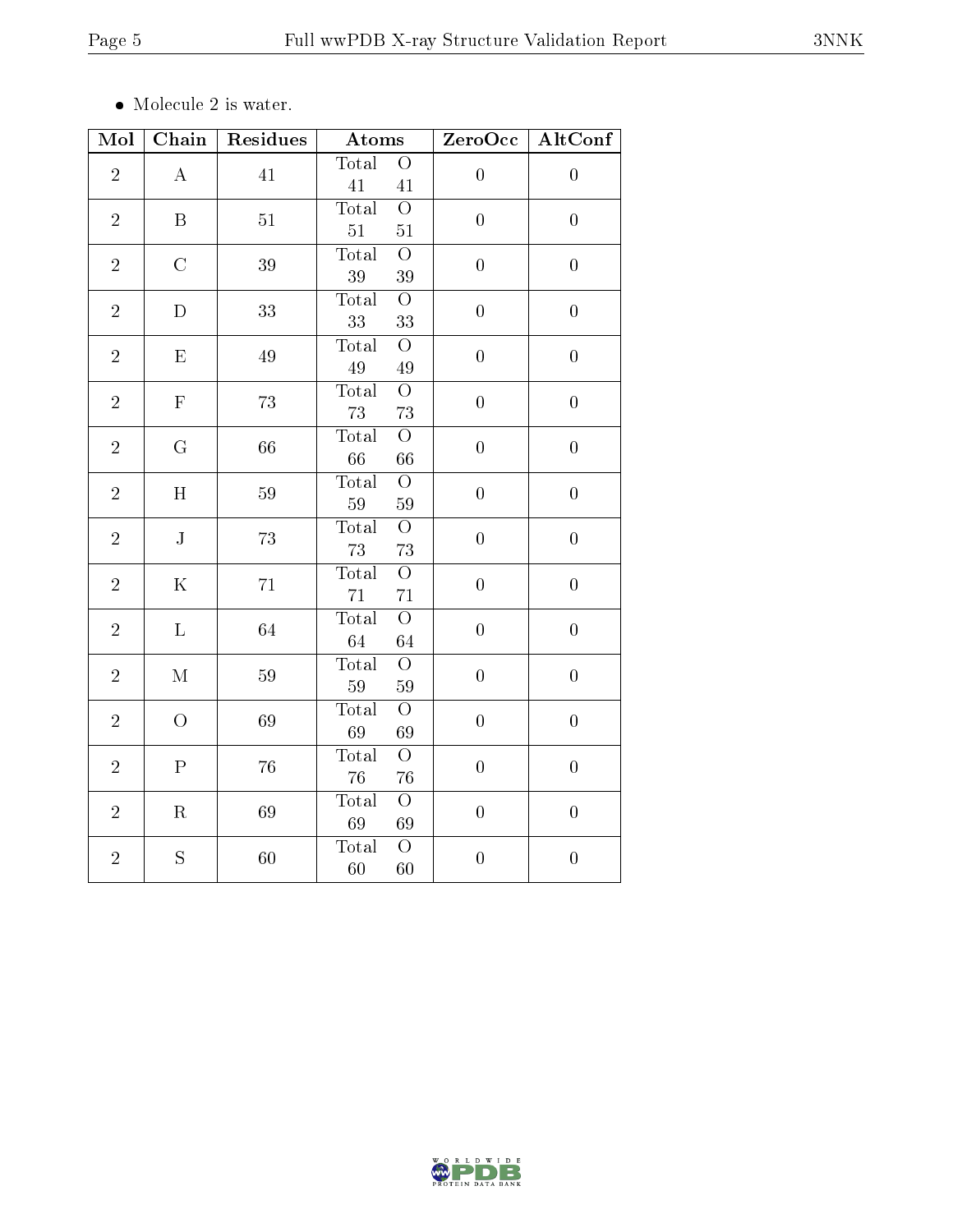# 3 Residue-property plots  $(i)$

These plots are drawn for all protein, RNA and DNA chains in the entry. The first graphic for a chain summarises the proportions of the various outlier classes displayed in the second graphic. The second graphic shows the sequence view annotated by issues in geometry and electron density. Residues are color-coded according to the number of geometric quality criteria for which they contain at least one outlier: green  $= 0$ , yellow  $= 1$ , orange  $= 2$  and red  $= 3$  or more. A red dot above a residue indicates a poor fit to the electron density (RSRZ  $> 2$ ). Stretches of 2 or more consecutive residues without any outlier are shown as a green connector. Residues present in the sample, but not in the model, are shown in grey.

- Chain A: 81% 17% E105 R109 A112 W121 G122 E123 V124 F125 T126 Q129 V130 V134 I137  $\frac{1}{2}$  $\overline{\textbf{h}}$ P19  $\frac{22}{2}$  $\overline{27}$ M32  $\frac{33}{2}$  $53<sub>+</sub>$  $\overline{\overline{\overline{\overline{3}}}}$ R64 S73 R74 I77 E78 A79 V82  $\frac{3}{2}$ A84 I85 R86  $\frac{192}{2}$ R98 M1D2I3T4Q5L9 D174 G204 R224 L284 V324 R138 P139 R140 L141 T149 M153 Y167 L170 A175 T176 D192 Q199 M217 R222 R223 E228 E229 E242 F249 T271  $\frac{1}{2}$ H295 H319 K320 M321 N322 N323 L325 I329 L341 D345 G351 F354 • W362 M367 G368 M377 L383 L390 W404 R411 • Molecule 1: Ureidoglycine-glyoxylate aminotransferase Chain B: 79% 19% E105 A112 W121  $\frac{122}{2}$ E123 V124 MET <mark>a a</mark> a <mark>a </mark>  $\frac{1}{2}$  $\Xi^+$  $\frac{1}{2}$  $\frac{24}{2}$ D25  $\frac{8}{2}$  $\overline{27}$  $\frac{8}{2}$  $\frac{1}{2}$  $\frac{2}{2}$  $\frac{3}{2}$  $\overline{137}$ Y40 Y47  $\overline{5}$  $\frac{8}{2}$ S73 R74 I77 E78  $\frac{8}{4}$ I80  $\frac{1}{2}$  $\frac{82}{2}$  $\frac{3}{8}$  $\frac{4}{8}$ I85  $\frac{86}{2}$  $\frac{1}{9}$  $\frac{2}{3}$  $\frac{8}{2}$  $\frac{8}{2}$  $\frac{1}{2}$ **e**<br>R237 V134 D174 R224 I244 F125 T126  $\frac{129}{2}$ V130 K135 R136 I137 R140 L141  $\frac{142}{2}$ L143 Q146 M153 L157 R165 R166 Y167 D168 A169 L170 F171 A175 T176 A177 S178 S195 A196 S209 M217 E228 E229  $\frac{6}{23}$ I231 H236 E242 M243 R262 L263  $\frac{1}{2}$ **•** • • • • T271 E278 G291 H295  $\frac{629}{2}$ V303 D316 N323 V324 L325  $\frac{331}{2}$  $\frac{1}{25}$ M367 G368 M377 L383 W404 E410 R411 • Molecule 1: Ureidoglycine-glyoxylate aminotransferase Chain C: 81% 17% L102 E105 A112 I117 W121 G122 E123 V124 V130 I137 .<br>떨<mark>음 - 종 - 윤 달</mark> P19  $\frac{22}{2}$ D25  $\frac{8}{2}$  $\overline{27}$  $\frac{2}{2}$  $\overline{\overline{137}}$ Y40 N49  $\mathbb{Z}^2$ S73 R74 I77 E78 A79  $\frac{2}{8}$  $\frac{185}{2}$ R86  $\frac{1}{9}$  $\frac{2}{2}$ V93 P94 R98  $\frac{8}{28}$  $\frac{8}{23}$ D234 •  $\frac{1}{2}$ D174 R224 I244 R138 L141  $\frac{142}{2}$ L143 T149 L160 I163 L170 F171 Y172 T173 A175 T176  $\frac{8}{2}$ M217 E218 R222 R223 V227 E229  $\frac{25}{2}$ H236 E242 ହ୍ୟ $\overline{a}$ F249 R262 T271 G291 H295 G299 V303 E312 N323
- Molecule 1: Ureidoglycine-glyoxylate aminotransferase

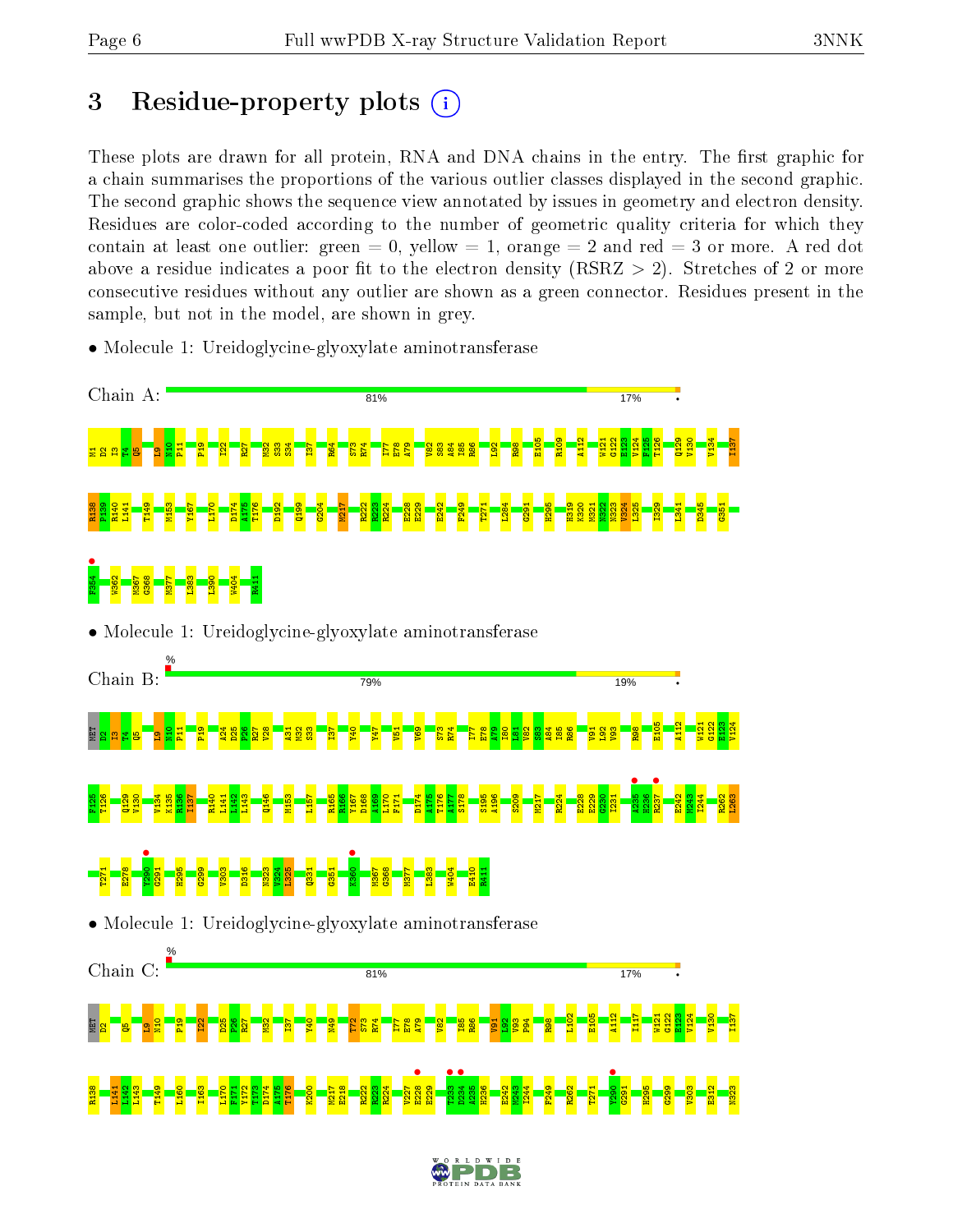Chain G:

# V324 L325 V328 I329 P330 Q331 G351 M367 G368 M377 L383 K391 W404 R411

• Molecule 1: Ureidoglycine-glyoxylate aminotransferase



• Molecule 1: Ureidoglycine-glyoxylate aminotransferase





19<sub>%</sub>

79%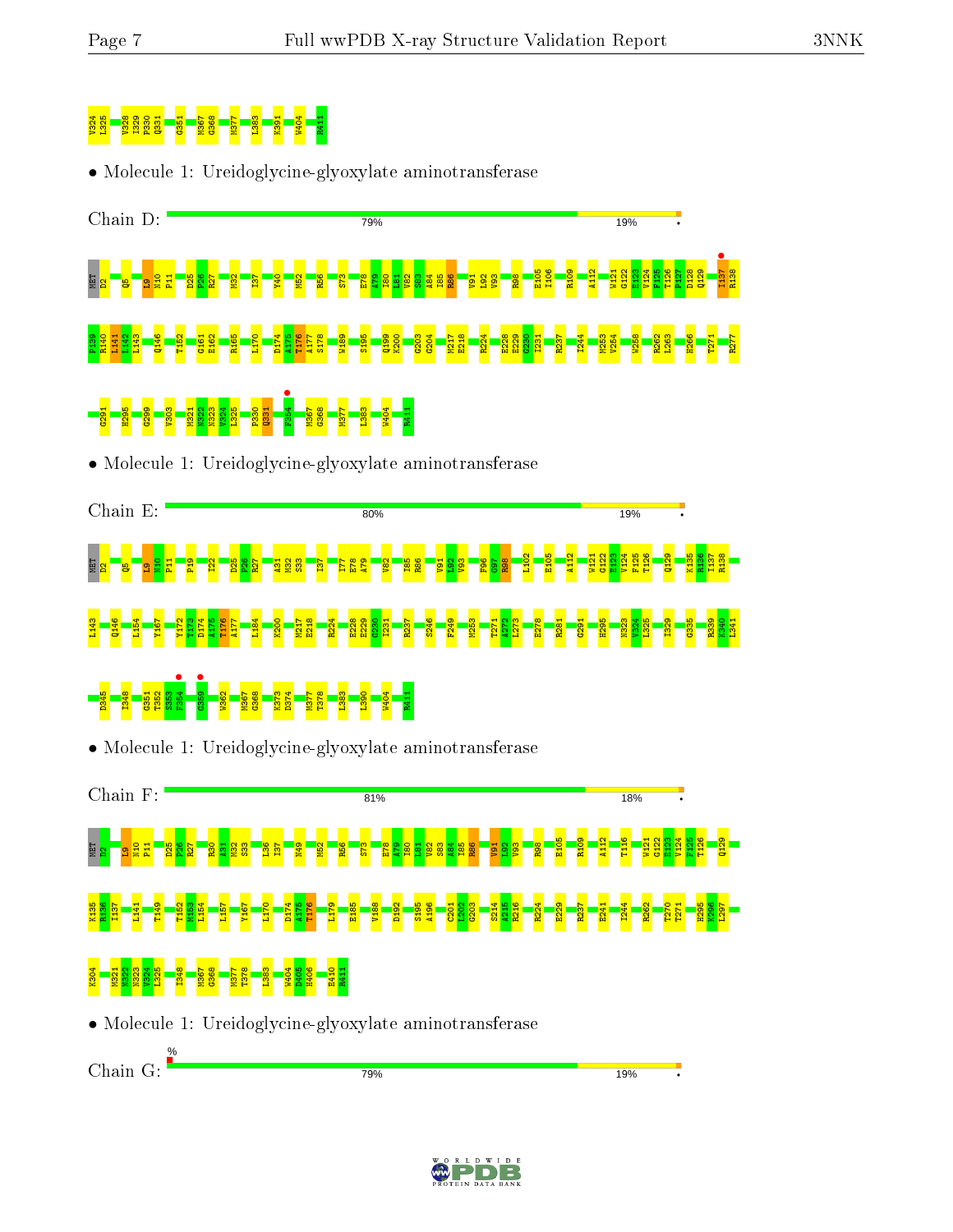# MET D20 P1 E8 R2<sup>8</sup> P22 B25 R89 E<mark>6 E9 E0 T</mark>64 E108 S23 B38 383 B2 B22 B2 B22 B22 B22 E123 B38 B38 B38 R88 E12<br>H22 B22 E12 B22 E23 E23 E23 B22 E123 E123 E123 B28 B28 B28 B28 B28 B22 B2 B22 B12 D132 <mark>B23 A133 I137 R140 L143 R140 L143 R143 R143 R143 P176 P176 P176 P176 P176 P</mark><br>8 R225 C226 E218 E212 E218 E218 E220 E220 E228 B28 B28 B28 B28 B28 E282 B28 E229 E229 E229 E229 E229 E229 E22<br>8 R226 E228 F271 E221 E221 E2 E2<mark>8 E3 E3 E3 E3 E3 E3 E312 B338 E334 E3 E3 E3 E3 E3 E3 E3 E3 E3 E3 E3</mark><br>8 E3 E3 E3 E3 E3 E3 E3 E313 E333 R390 R290 R41 B4 E3 E3 E3 E3 E3 E3 E3 E3 E3 E3

• Molecule 1: Ureidoglycine-glyoxylate aminotransferase



• Molecule 1: Ureidoglycine-glyoxylate aminotransferase





### A175 T176 A193 M217 R222 R223 R224 E228 E229  $D234$   $\bullet$ F249 R262 L263 T271 H295 K296 L297 H298  $\frac{629}{2}$ V303 M321 N322 N323 V324 L325 M367 G368 D374 L383 W404 E410 R411

• Molecule 1: Ureidoglycine-glyoxylate aminotransferase

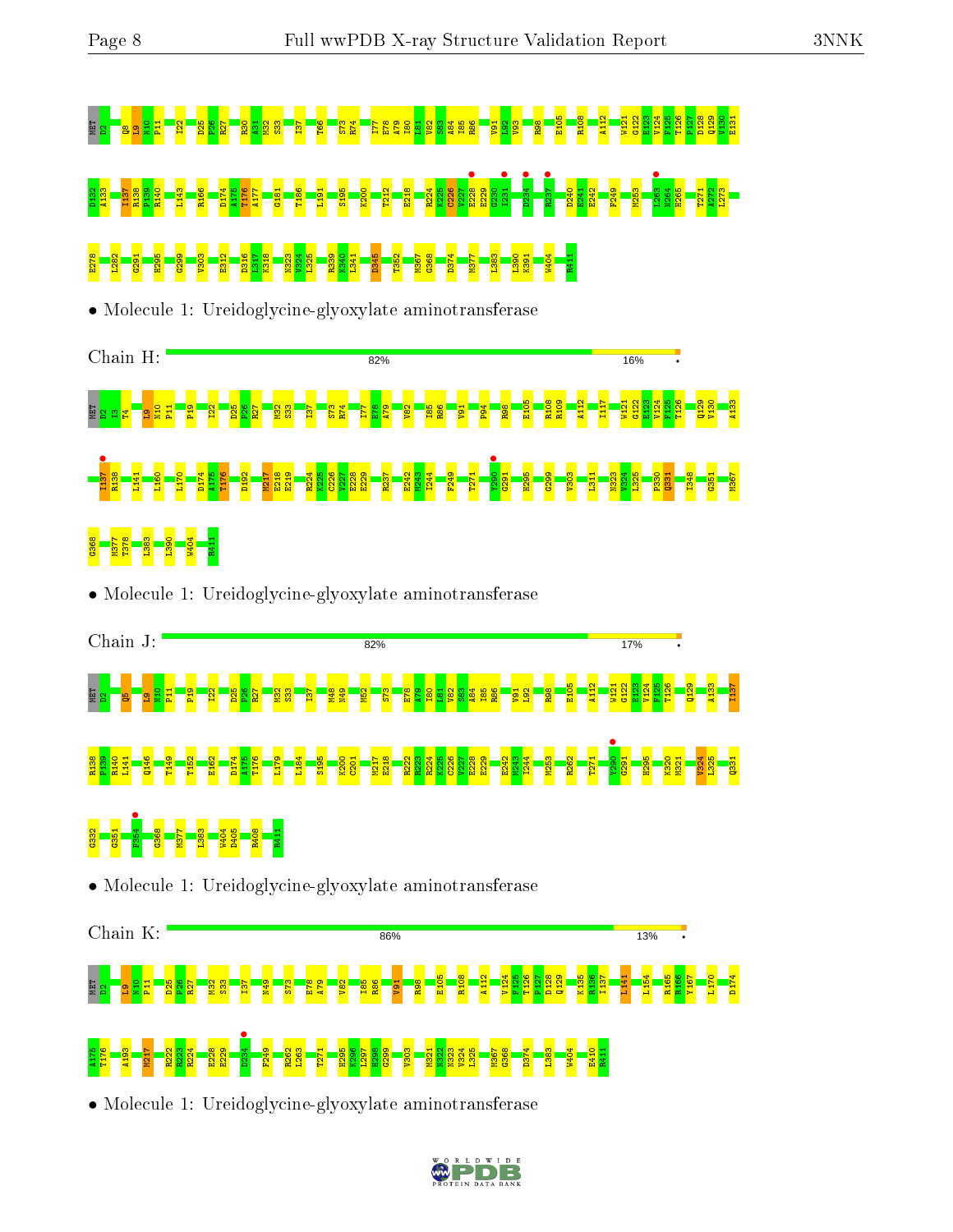

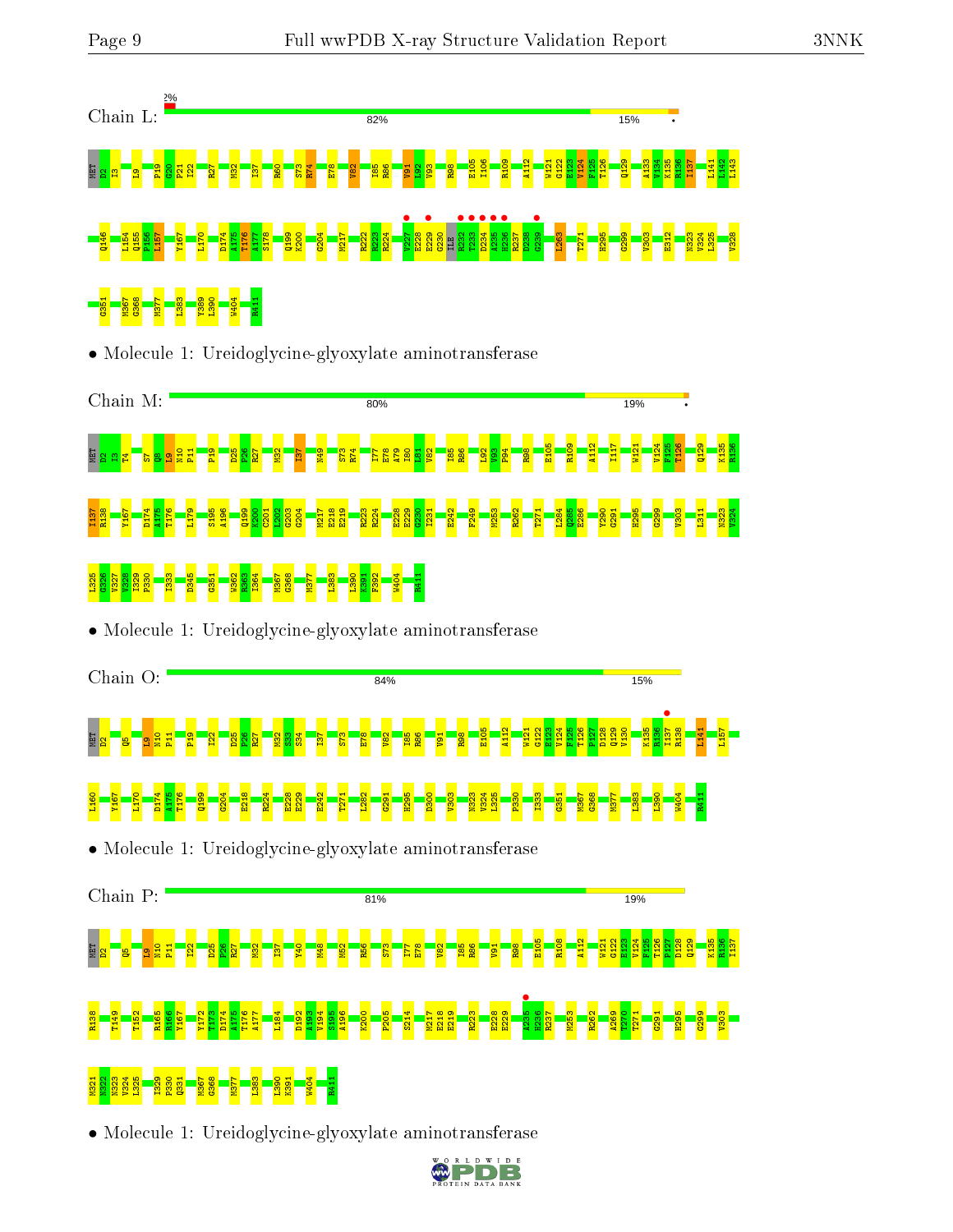

• Molecule 1: Ureidoglycine-glyoxylate aminotransferase



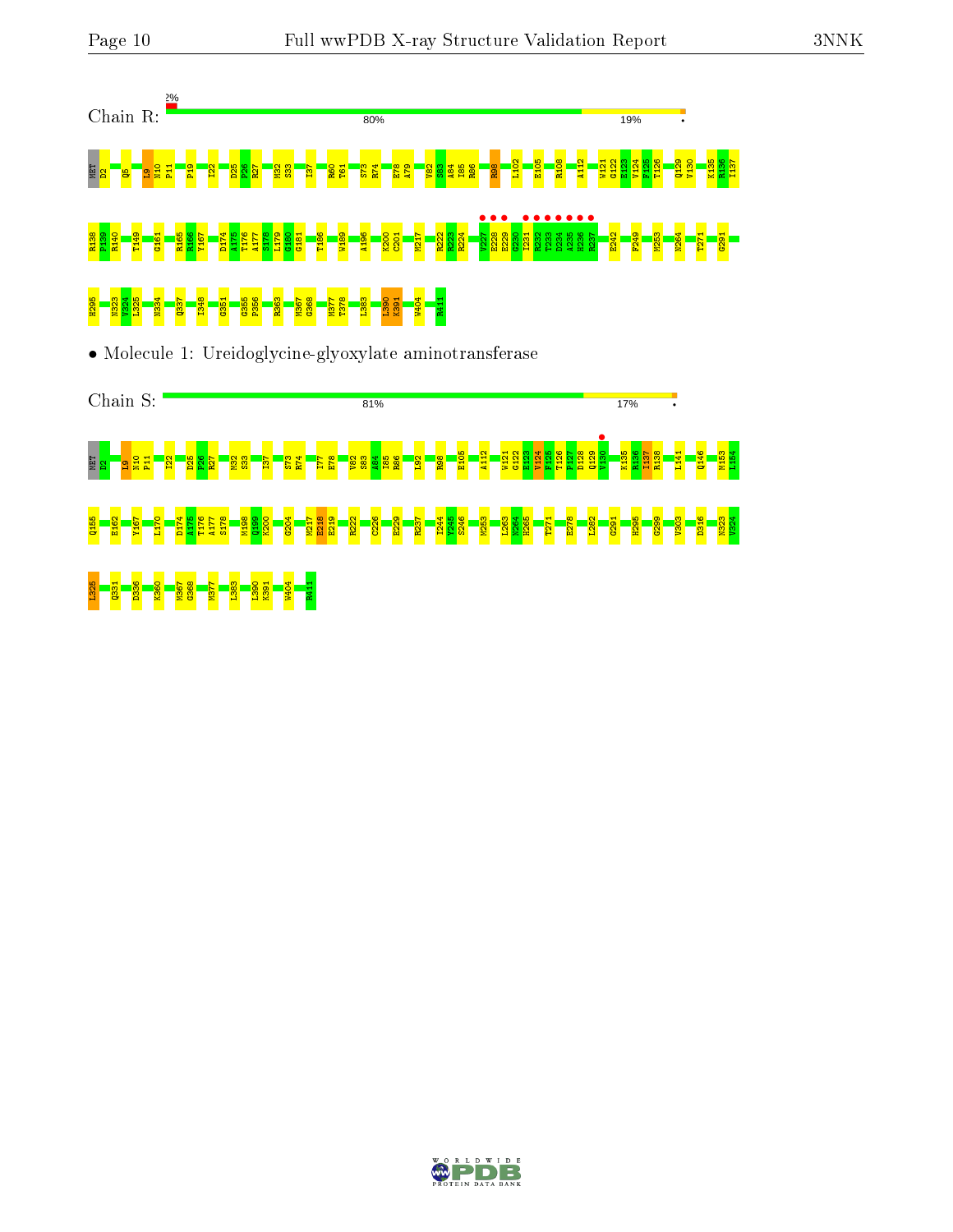# 4 Data and refinement statistics  $(i)$

| Property                                                         | Value                                                                                                  | Source                  |
|------------------------------------------------------------------|--------------------------------------------------------------------------------------------------------|-------------------------|
| $\overline{\text{Space}}$ group                                  | P1211                                                                                                  | Depositor               |
| Cell constants<br>a, b, c, $\alpha,\,\beta,\,\gamma$             | $142.15\text{\AA}$<br>$198.00\text{\AA}$<br>149.20Å<br>$90.00^\circ$<br>$90.28^\circ$<br>$90.00^\circ$ | Depositor               |
| Resolution $(A)$                                                 | 50.00<br>$-2.58$<br>$49.85 - 2.58$                                                                     | Depositor<br><b>EDS</b> |
| % Data completeness                                              | $93.8(50.00-2.58)$                                                                                     | Depositor               |
| (in resolution range)                                            | 93.9 (49.85-2.58)                                                                                      | <b>EDS</b>              |
| $R_{merge}$                                                      | (Not available)                                                                                        | Depositor               |
| $rac{R_{sym}}{< I/\sigma(I) > 1}$                                | 0.13                                                                                                   | Depositor               |
|                                                                  | 3.24 (at $2.58\text{\AA})$                                                                             | Xtriage                 |
| Refinement program                                               | <b>REFMAC 5.5.0109</b>                                                                                 | Depositor               |
| $R, R_{free}$                                                    | $0.217$ , $0.246$<br>0.192<br>0.217                                                                    | Depositor<br>DCC        |
| $R_{free}$ test set                                              | $12155$ reflections $(5.01\%)$                                                                         | wwPDB-VP                |
| Wilson B-factor $(A^2)$                                          | 38.0                                                                                                   | Xtriage                 |
| Anisotropy                                                       | 0.613                                                                                                  | Xtriage                 |
| Bulk solvent $k_{sol}(\text{e}/\text{Å}^3), B_{sol}(\text{Å}^2)$ | 0.34, 9.1                                                                                              | EDS                     |
| $L$ -test for twinning <sup>2</sup>                              | $< L >$ = 0.45, $< L2$ > = 0.28                                                                        | Xtriage                 |
| Estimated twinning fraction                                      | $0.046$ for $-k,-h,-1$<br>$0.048$ for k,h,-l<br>$0.420$ for $h, -k, -l$                                | Xtriage                 |
| Reported twinning fraction                                       | $0.549$ for H, K, L<br>$0.451$ for $h,-k,-l$                                                           | Depositor               |
| Outliers                                                         | 2 of 242432 reflections $(0.001\%)$                                                                    | Xtriage                 |
| $\overline{F_o, F_c}$ correlation                                | 0.93                                                                                                   | <b>EDS</b>              |
| Total number of atoms                                            | 51634                                                                                                  | wwPDB-VP                |
| Average B, all atoms $(A^2)$                                     | 33.0                                                                                                   | wwPDB-VP                |

Xtriage's analysis on translational NCS is as follows: The largest off-origin peak in the Patterson function is  $11.96\%$  of the height of the origin peak. No significant pseudotranslation is detected.

<sup>&</sup>lt;sup>2</sup>Theoretical values of  $\langle |L| \rangle$ ,  $\langle L^2 \rangle$  for acentric reflections are 0.5, 0.333 respectively for untwinned datasets, and 0.375, 0.2 for perfectly twinned datasets.



<span id="page-10-1"></span><span id="page-10-0"></span><sup>1</sup> Intensities estimated from amplitudes.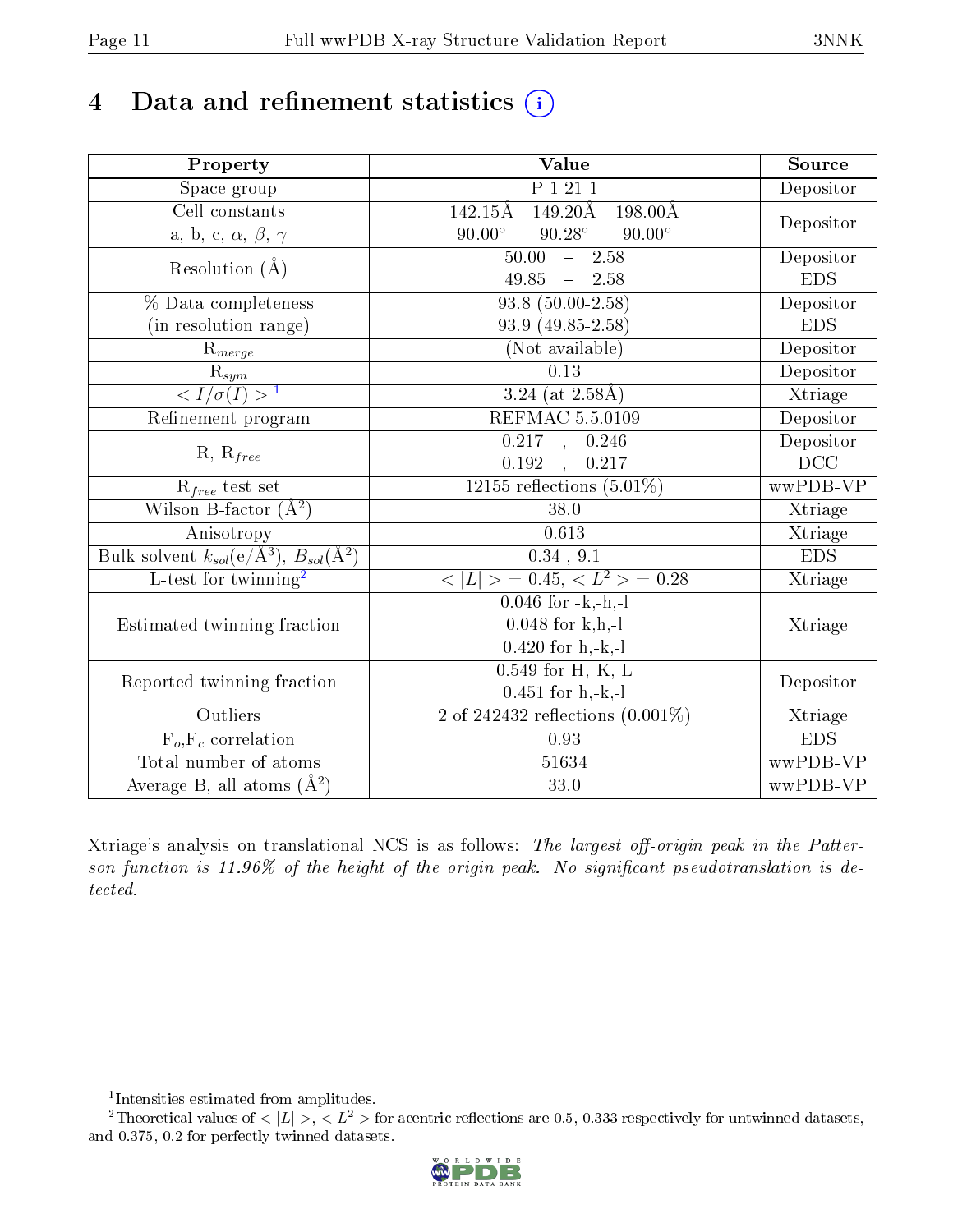# 5 Model quality  $(i)$

# 5.1 Standard geometry (i)

Bond lengths and bond angles in the following residue types are not validated in this section: LLP

The Z score for a bond length (or angle) is the number of standard deviations the observed value is removed from the expected value. A bond length (or angle) with  $|Z| > 5$  is considered an outlier worth inspection. RMSZ is the root-mean-square of all Z scores of the bond lengths (or angles).

| Mol            | Chain        |      | Bond lengths     | Bond angles |                    |  |
|----------------|--------------|------|------------------|-------------|--------------------|--|
|                |              | RMSZ | # $ Z  > 5$      | RMSZ        | # $ Z  > 5$        |  |
| 1              | A            | 0.31 | 0/3198           | 0.52        | 0/4335             |  |
| $\mathbf{1}$   | B            | 0.31 | $\frac{0}{3215}$ | 0.51        | 0/4354             |  |
| $\mathbf{1}$   | С            | 0.31 | 0/3204           | 0.52        | $1/4341$ $(0.0\%)$ |  |
| $\mathbf{1}$   | D            | 0.32 | 0/3220           | 0.52        | $1/4360$ $(0.0\%)$ |  |
| $\mathbf{1}$   | Ε            | 0.31 | 0/3187           | 0.51        | 0/4321             |  |
| $\mathbf{1}$   | $\mathbf{F}$ | 0.31 | 0/3211           | 0.52        | 0/4349             |  |
| $\overline{1}$ | G            | 0.31 | 0/3204           | 0.51        | 0/4341             |  |
| $\mathbf{1}$   | Η            | 0.31 | 0/3223           | 0.51        | 0/4364             |  |
| $\mathbf{1}$   | J            | 0.31 | 0/3194           | 0.52        | 0/4330             |  |
| $\mathbf{1}$   | Κ            | 0.31 | 0/3215           | 0.52        | $2/4354$ $(0.0\%)$ |  |
| $\mathbf{1}$   | L            | 0.31 | 0/3195           | 0.52        | $1/4327(0.0\%)$    |  |
| $\mathbf{1}$   | М            | 0.32 | 0/3223           | 0.51        | 0/4364             |  |
| $\mathbf{1}$   | $\Omega$     | 0.31 | 0/3194           | 0.52        | $1/4330(0.0\%)$    |  |
| $\mathbf{1}$   | $\mathbf P$  | 0.31 | 0/3215           | 0.53        | 0/4354             |  |
| $\mathbf{1}$   | $\mathbf R$  | 0.31 | 0/3204           | 0.51        | 0/4341             |  |
| $\overline{1}$ | S            | 0.32 | 0/3219           | 0.51        | 0/4358             |  |
| All            | All          | 0.31 | 0/51321          | 0.52        | $6/69523(0.0\%)$   |  |

There are no bond length outliers.

|  |  |  |  | All (6) bond angle outliers are listed below: |  |  |  |
|--|--|--|--|-----------------------------------------------|--|--|--|
|--|--|--|--|-----------------------------------------------|--|--|--|

| Mol | Chain  | Res | <b>Type</b> | Atoms      |      | Observed $(^\circ)$ | Ideal(°) |
|-----|--------|-----|-------------|------------|------|---------------------|----------|
|     |        | 141 | LEU         | $CA-CB-CG$ | 5.50 | 127.95              | 115.30   |
|     | $\cap$ | 141 | LEU         | $CA-CB-CG$ | 5.26 | 127.40              | 115.30   |
|     |        | 141 | LEU         | $CA-CB-CG$ | 5.22 | 127.31              | 115.30   |
|     |        | 263 | LEU         | $CA-CB-CG$ | 5.14 | 127.13              | 115.30   |
|     |        | 141 | LEU         | $CA-CB-CG$ | 5.03 | 126.87              | 115.30   |
|     |        | 263 | LEU         | CA-CB-CG   | 5.03 | 126.87              | 115.30   |

There are no chirality outliers.

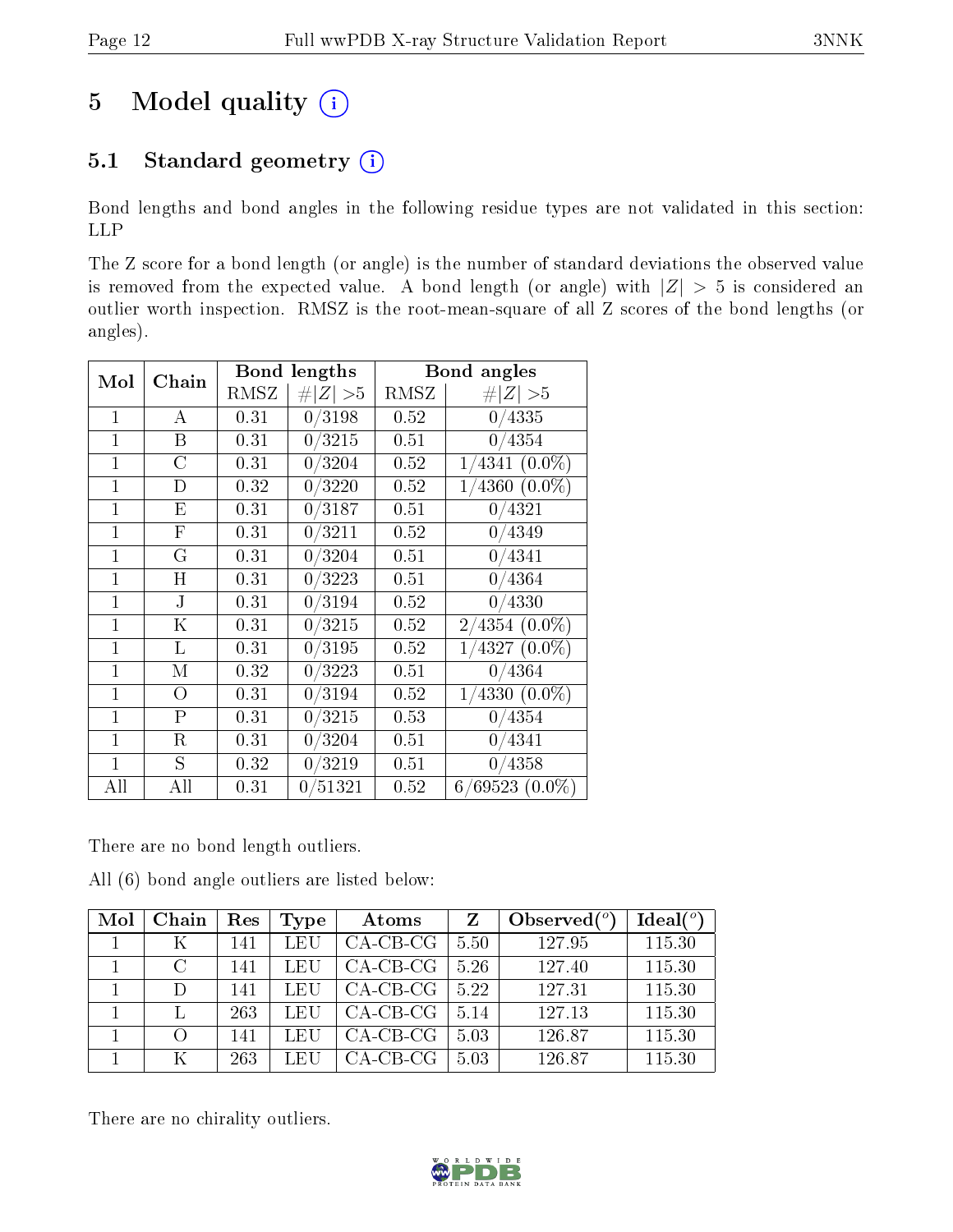There are no planarity outliers.

# 5.2 Too-close contacts (i)

In the following table, the Non-H and H(model) columns list the number of non-hydrogen atoms and hydrogen atoms in the chain respectively. The H(added) column lists the number of hydrogen atoms added and optimized by MolProbity. The Clashes column lists the number of clashes within the asymmetric unit, whereas Symm-Clashes lists symmetry related clashes.

| Mol            | Chain                   | $\overline{\text{Non-H}}$    | $H(m\overline{odel})$ | H(added)          | Clashes          | Symm-Clashes     |
|----------------|-------------------------|------------------------------|-----------------------|-------------------|------------------|------------------|
| $\mathbf 1$    | $\boldsymbol{A}$        | 3158                         | $\overline{0}$        | 3090              | 45               | $\theta$         |
| $\overline{1}$ | $\overline{B}$          | $\overline{3175}$            | $\overline{0}$        | $\overline{3127}$ | $\overline{51}$  | $\overline{0}$   |
| $\mathbf{1}$   | $\overline{\rm C}$      | 3164                         | $\overline{0}$        | 3101              | $\overline{46}$  | $\boldsymbol{0}$ |
| $\overline{1}$ | $\overline{D}$          | 3180                         | $\overline{0}$        | 3133              | $\overline{52}$  | $\boldsymbol{0}$ |
| $\overline{1}$ | $\overline{E}$          | 3147                         | $\overline{0}$        | 3076              | $41\,$           | $\boldsymbol{0}$ |
| $\overline{1}$ | $\overline{\mathrm{F}}$ | $\overline{3}1\overline{7}1$ | $\boldsymbol{0}$      | 3121              | 47               | $\boldsymbol{0}$ |
| $\mathbf{1}$   | G                       | 3164                         | $\boldsymbol{0}$      | 3101              | $52\,$           | $\boldsymbol{0}$ |
| $\mathbf{1}$   | $\overline{\mathrm{H}}$ | 3183                         | $\overline{0}$        | 3135              | $\overline{45}$  | $\overline{0}$   |
| $\overline{1}$ | $\overline{\text{J}}$   | 3154                         | $\overline{0}$        | 3084              | $\overline{42}$  | $\overline{0}$   |
| $\overline{1}$ | $\overline{\mathrm{K}}$ | 3175                         | $\overline{0}$        | 3127              | $\overline{35}$  | $\overline{0}$   |
| $\overline{1}$ | $\overline{\text{L}}$   | 3156                         | $\overline{0}$        | 3089              | 40               | $\boldsymbol{0}$ |
| $\mathbf{1}$   | $\mathbf{M}$            | 3183                         | $\boldsymbol{0}$      | 3135              | 47               | $\boldsymbol{0}$ |
| $\overline{1}$ | $\overline{O}$          | 3154                         | $\overline{0}$        | 3084              | $\overline{36}$  | $\overline{0}$   |
| $\overline{1}$ | $\overline{P}$          | 3175                         | $\overline{0}$        | 3127              | $45\,$           | $\overline{0}$   |
| $\overline{1}$ | $\overline{\mathrm{R}}$ | 3164                         | $\overline{0}$        | 3101              | $\overline{45}$  | $\overline{0}$   |
| $\mathbf{1}$   | $\overline{S}$          | 3179                         | $\boldsymbol{0}$      | 3133              | $46\,$           | $\boldsymbol{0}$ |
| $\overline{2}$ | $\overline{A}$          | $41\,$                       | $\overline{0}$        | $\boldsymbol{0}$  | $\boldsymbol{0}$ | $\boldsymbol{0}$ |
| $\overline{2}$ | $\overline{B}$          | $\overline{51}$              | $\overline{0}$        | $\overline{0}$    | $\overline{3}$   | $\overline{0}$   |
| $\overline{2}$ | $\overline{\rm C}$      | $\overline{39}$              | $\overline{0}$        | $\overline{0}$    | $\overline{1}$   | $\overline{0}$   |
| $\overline{2}$ | $\overline{D}$          | $\overline{33}$              | $\overline{0}$        | $\overline{0}$    | $\overline{0}$   | $\overline{0}$   |
| $\overline{2}$ | $\overline{E}$          | $\overline{49}$              | $\boldsymbol{0}$      | $\boldsymbol{0}$  | $\boldsymbol{0}$ | $\boldsymbol{0}$ |
| $\overline{2}$ | $\overline{\mathrm{F}}$ | $\overline{73}$              | $\boldsymbol{0}$      | $\boldsymbol{0}$  | $\overline{2}$   | $\boldsymbol{0}$ |
| $\overline{2}$ | $\overline{G}$          | 66                           | $\overline{0}$        | $\overline{0}$    | $\overline{2}$   | $\overline{0}$   |
| $\overline{2}$ | $\overline{\rm H}$      | $\overline{59}$              | $\overline{0}$        | $\overline{0}$    | $\overline{0}$   | $\overline{0}$   |
| $\overline{2}$ | $\overline{\mathbf{J}}$ | 73                           | $\boldsymbol{0}$      | $\boldsymbol{0}$  | $\boldsymbol{0}$ | $\boldsymbol{0}$ |
| $\overline{2}$ | $\overline{\mathrm{K}}$ | 71                           | $\boldsymbol{0}$      | $\boldsymbol{0}$  | $\boldsymbol{0}$ | $\boldsymbol{0}$ |
| $\overline{2}$ | $\overline{\mathrm{L}}$ | 64                           | $\boldsymbol{0}$      | $\boldsymbol{0}$  | $\overline{0}$   | $\overline{0}$   |
| $\overline{2}$ | $\mathbf{M}$            | $\overline{59}$              | $\boldsymbol{0}$      | $\boldsymbol{0}$  | $\boldsymbol{0}$ | $\boldsymbol{0}$ |
| $\overline{2}$ | $\overline{O}$          | $\overline{69}$              | $\overline{0}$        | $\overline{0}$    | $\overline{0}$   | $\overline{0}$   |
| $\overline{2}$ | $\overline{\mathrm{P}}$ | $\overline{76}$              | $\boldsymbol{0}$      | $\overline{0}$    | $\overline{3}$   | $\overline{0}$   |
| $\overline{2}$ | $\overline{\mathrm{R}}$ | $\overline{69}$              | $\boldsymbol{0}$      | $\boldsymbol{0}$  | $\overline{0}$   | $\boldsymbol{0}$ |
| $\overline{2}$ | $\overline{S}$          | 60                           | $\boldsymbol{0}$      | $\overline{0}$    | $\overline{0}$   | $\overline{0}$   |
| All            | $\overline{All}$        | $\overline{51634}$           | $\boldsymbol{0}$      | 49764             | $\overline{626}$ | $\boldsymbol{0}$ |

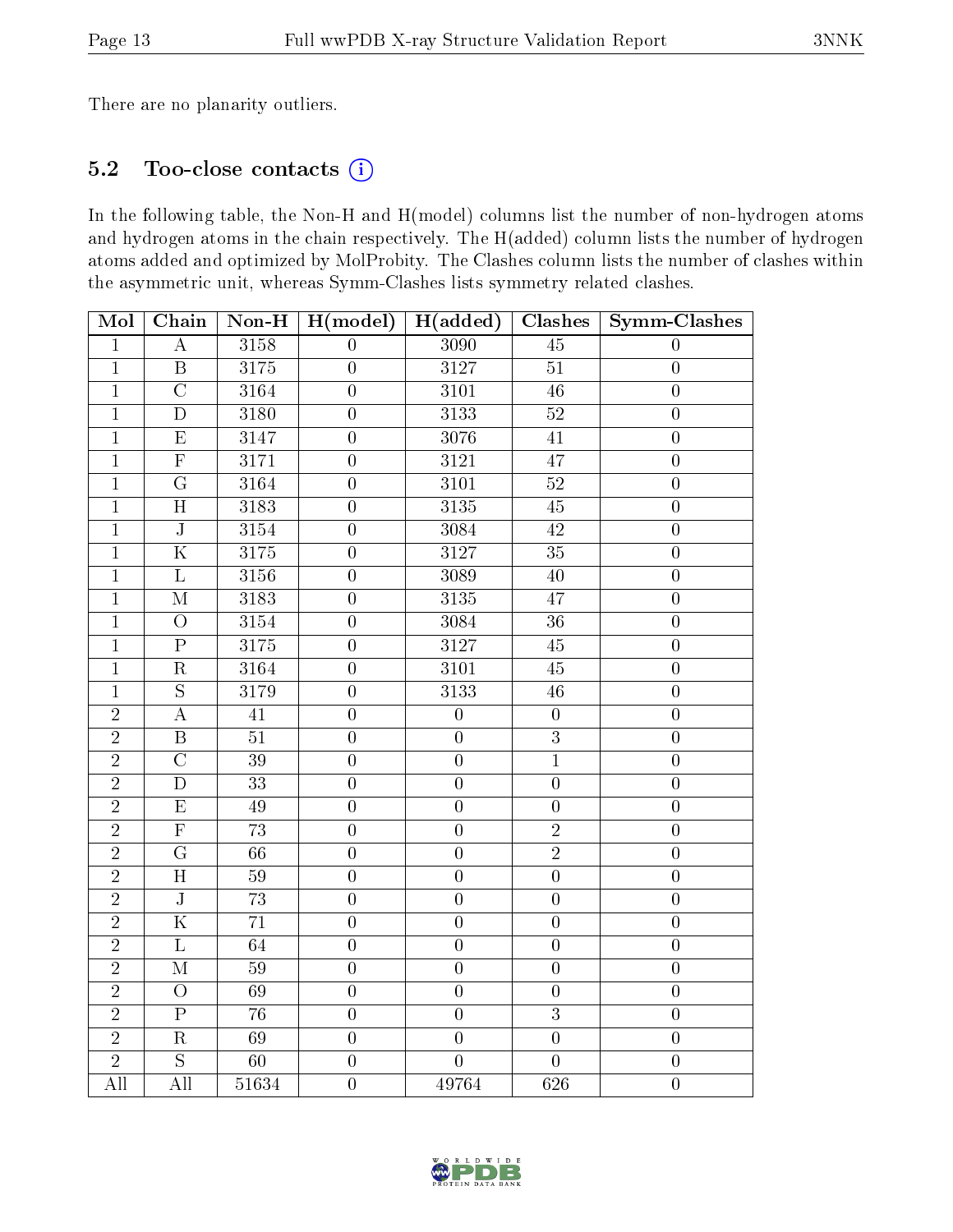The all-atom clashscore is defined as the number of clashes found per 1000 atoms (including hydrogen atoms). The all-atom clashscore for this structure is 6.

All (626) close contacts within the same asymmetric unit are listed below, sorted by their clash magnitude.

| Atom-1              | Atom-2               | Interatomic    | Clash         |
|---------------------|----------------------|----------------|---------------|
|                     |                      | distance $(A)$ | overlap $(A)$ |
| 1:C:72:THR:HG23     | 1:C:200:LLP:OP2      | 1.58           | 1.03          |
| 1:H:126:THR:H       | 1:H:129:GLN:HE21     | 1.14           | 0.96          |
| 1:K:174:ASP:OD1     | 1:K:176:THR:HG23     | 1.69           | 0.92          |
| 1:O:295:HIS:HE1     | 1:O:368:GLY:H        | 1.14           | 0.91          |
| 1:K:9:LEU:HD13      | 1:K:11:PRO:HD3       | 1.53           | 0.90          |
| 1:B:174:ASP:OD1     | 1:B:176:THR:HG23     | 1.72           | 0.89          |
| 1:K:126:THR:H       | 1:K:129:GLN:HE21     | 1.21           | 0.88          |
| 1:J:9:LEU:HDI3      | 1:J:11:PRO:HD3       | 1.57           | 0.86          |
| 1: D: 174: ASP: OD1 | 1: D: 176: THR: HG23 | 1.77           | 0.85          |
| 1:G:295:HIS:HE1     | 1:G:368:GLY:H        | 1.25           | 0.83          |
| 1:O:126:THR:H       | 1:O:129:GLN:HE21     | 1.27           | 0.81          |
| 1:C:72:THR:CG2      | 1:C:200:LLP:OP2      | 2.29           | 0.81          |
| 1:R:390:LEU:O       | 1:R:391:LYS:HB2      | 1.80           | 0.80          |
| 1:M:25:ASP:OD1      | 1: M: 27: ARG: HD3   | 1.80           | 0.80          |
| 1: S: 78: GLU:O     | 1:S:82:VAL:HG23      | 1.81           | 0.79          |
| 1:J:174:ASP:OD1     | 1:J:176:THR:HG23     | 1.83           | 0.79          |
| 1:J:85:ILE:HG21     | 1:J:112:ALA:HB2      | <b>1.64</b>    | 0.79          |
| 1: L: 78: GLU:O     | 1:L:82:VAL:HG23      | 1.82           | 0.78          |
| 1: A:32: MET:SD     | 1:B:271:THR:HG21     | 2.23           | 0.78          |
| 1:E:85:ILE:HG21     | 1:E:112:ALA:HB2      | 1.66           | 0.78          |
| 1:J:229:GLU:H       | 1:K:105:GLU:HG3      | 1.50           | 0.77          |
| 1:S:174:ASP:OD1     | 1:S:176:THR:HG23     | 1.84           | 0.77          |
| 1:K:78:GLU:O        | 1:K:82:VAL:HG23      | 1.84           | 0.77          |
| 1:O:174:ASP:OD1     | 1:O:176:THR:HG23     | 1.85           | 0.77          |
| 1:C:295:HIS:HE1     | 1: C:368: GLY:H      | 1.29           | 0.76          |
| 1:F:295:HIS:HE1     | $1:$ F:368:GLY:H     | 1.30           | 0.76          |
| 1:J:295:HIS:HE1     | 1:J:368:GLY:H        | 1.32           | 0.75          |
| 1:J:32:MET:SD       | 1:K:271:THR:HG21     | 2.26           | 0.75          |
| 1:G:174:ASP:OD1     | 1:G:176:THR:HG23     | 1.88           | 0.73          |
| 1:F:297:LEU:HD13    | $1:$ F:410:GLU:HG2   | 1.69           | 0.73          |
| 1:M:295:HIS:HE1     | 1: M:368: GLY:H      | 1.34           | 0.73          |
| 1:G:9:LEU:HD13      | $1: G: 11: PRO: HD3$ | 1.70           | 0.73          |
| 1:G:78:GLU:O        | 1:G:82:VAL:HG23      | 1.89           | 0.73          |
| 1:O:330:PRO:HG2     | 1:O:333:ILE:HG13     | 1.69           | 0.73          |
| 1:J:105:GLU:HG3     | 1:K:229:GLU:H        | 1.52           | 0.73          |
| 1:B:323:ASN:HB2     | 1:B:367:MET:HG2      | 1.71           | 0.72          |
| 1:E:174:ASP:OD1     | 1:E:176:THR:HG22     | 1.89           | 0.72          |

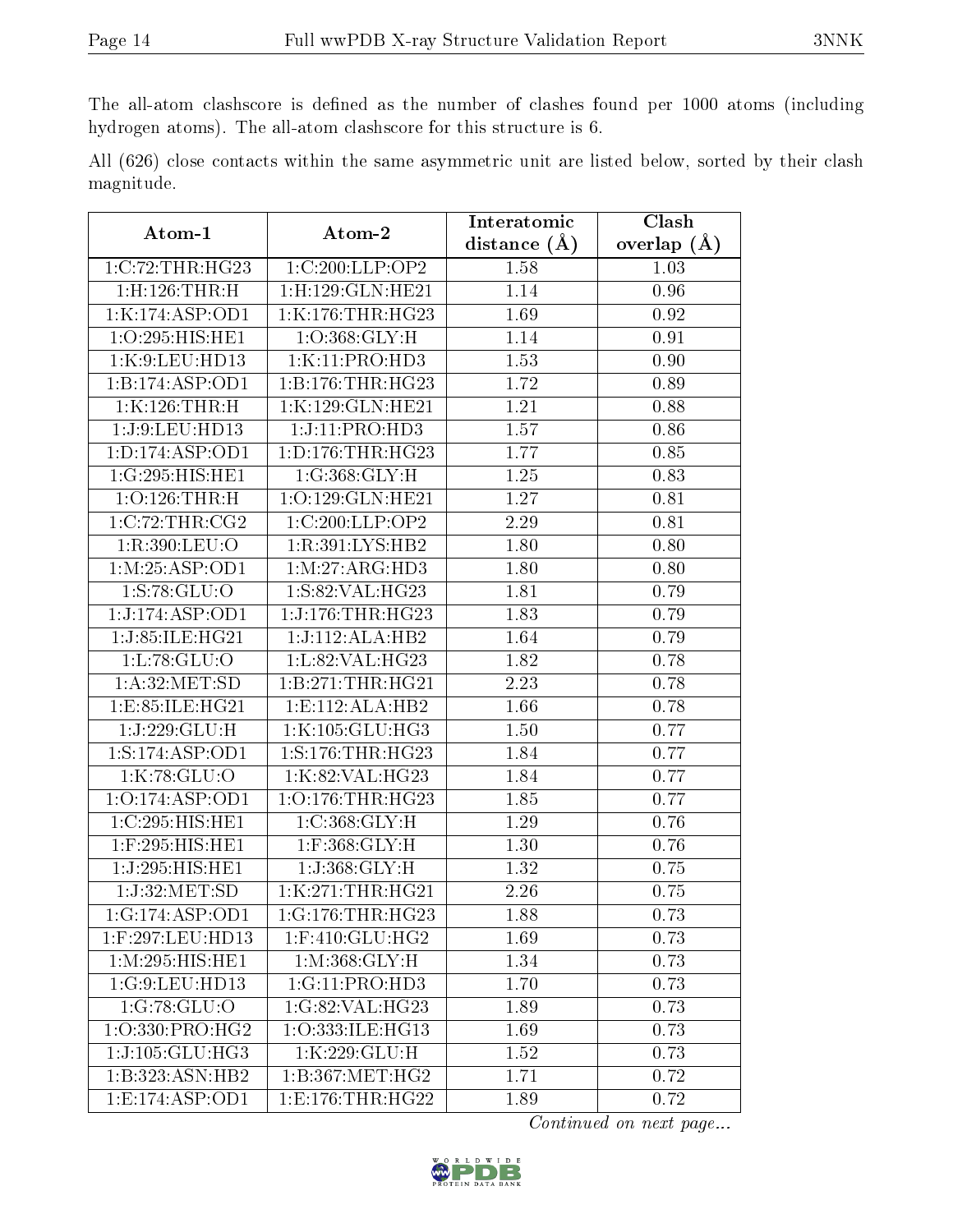| Contentaca prome providuo pago |                            | Interatomic    | Clash         |
|--------------------------------|----------------------------|----------------|---------------|
| Atom-1                         | Atom-2                     | distance $(A)$ | overlap $(A)$ |
| 1:F:85:ILE:HG21                | $1:$ F:112:ALA:HB2         | 1.71           | 0.72          |
| 1:A:73:SER:HB3                 | 1: A:176:THR:HG21          | 1.72           | 0.72          |
| 1:A:85:ILE:HG21                | 1:A:112:ALA:HB2            | 1.69           | 0.72          |
| 1: H:9: LEU: HD13              | 1: H:11: PRO:HD3           | 1.70           | 0.72          |
| 1:P:295:HIS:HE1                | 1:P:368:GLY:H              | 1.34           | 0.72          |
| 1:B:25:ASP:OD1                 | 1:B:27:ARG:HD3             | 1.90           | 0.71          |
| $1:$ F:126:THR:H               | 1:F:129:GLN:HE21           | 1.38           | 0.71          |
| 1:C:229:GLU:H                  | 1: D: 105: GLU: HG3        | 1.54           | 0.71          |
| 1:P:85:ILE:HG21                | 1:P:112:ALA:HB2            | 1.72           | 0.71          |
| 1:A:295:HIS:HE1                | 1: A: 368: GLY: H          | 1.38           | 0.71          |
| 1:O:295:HIS:HE1                | 1:O:368:GLY:N              | 1.89           | 0.70          |
| 1:R:229:GLU:H                  | 1:S:105:GLU:HG3            | 1.54           | 0.70          |
| 1:A:9:LEU:HD13                 | 1:A:11:PRO:HD3             | 1.73           | 0.70          |
| 1:C:174:ASP:OD1                | $1:C:176$ : THR: HG23      | 1.92           | 0.70          |
| 1:R:32:MET:SD                  | 1:S:271:THR:HG21           | 2.32           | 0.69          |
| 1: L: 174: ASP: OD1            | 1: L: 176: THR: HG23       | 1.93           | 0.69          |
| 1:K:295:HIS:HE1                | 1:K:368:GLY:H              | 1.40           | 0.69          |
| 1:A:229:GLU:H                  | 1:B:105:GLU:HG3            | 1.57           | 0.69          |
| 1:B:126:THR:H                  | 1:B:129:GLN:HE21           | 1.41           | 0.69          |
| 1:E:105:GLU:HG3                | 1:F:229:GLU:H              | 1.57           | 0.69          |
| 1:A:291:GLY:O                  | 1:A:295:HIS:HD2            | 1.76           | 0.69          |
| 1:M:126:THR:H                  | 1:M:129:GLN:HE21           | 1.39           | 0.69          |
| 1: D:82: VAL:HG12              | 1:D:244:ILE:HG23           | 1.73           | 0.68          |
| 1:K:323:ASN:HB2                | 1:K:367:MET:HG2            | 1.73           | 0.68          |
| 1:K:85:ILE:HG21                | 1:K:112:ALA:HB2            | 1.75           | 0.68          |
| 1:G:229:GLU:H                  | $1:$ H $:105:$ GLU $:$ HG3 | 1.58           | 0.68          |
| 1:C:85:ILE:HG21                | 1:C:112:ALA:HB2            | 1.75           | 0.68          |
| 1:P:174:ASP:OD1                | 1:P:176:THR:HG23           | 1.94           | 0.68          |
| 1:B:295:HIS:HE1                | 1:B:368:GLY:H              | 1.42           | 0.67          |
| 1:H:295:HIS:HE1                | 1:H:368:GLY:H              | 1.43           | 0.67          |
| 1:R:126:THR:H                  | 1:R:129:GLN:HE21           | 1.43           | 0.67          |
| 1:P:25:ASP:OD1                 | 1:P:27:ARG:HD3             | 1.93           | 0.67          |
| 1:R:84:ALA:O                   | 1:R:140:ARG:NH1            | 2.28           | 0.67          |
| 1:R:105:GLU:HG3                | $1:S:229:\overline{GLU:H}$ | 1.59           | 0.67          |
| 1:B:73:SER:HB3                 | 1:B:176:THR:HG21           | 1.77           | 0.67          |
| 1:D:295:HIS:HE1                | 1:D:368:GLY:H              | 1.41           | 0.67          |
| 1:L:323:ASN:HB2                | 1: L: 367: MET:HG2         | 1.77           | 0.66          |
| 1: H: 224: ARG: HD2            | 1:H:242:GLU:O              | 1.95           | 0.66          |
| 1:R:174:ASP:OD1                | 1:R:176:THR:HG23           | 1.95           | 0.66          |
| 1: M: 78: GLU:O                | 1: M:82: VAL:HG23          | 1.95           | 0.66          |
| 1:C:105:GLU:HG3                | 1:D:229:GLU:H              | 1.60           | 0.66          |

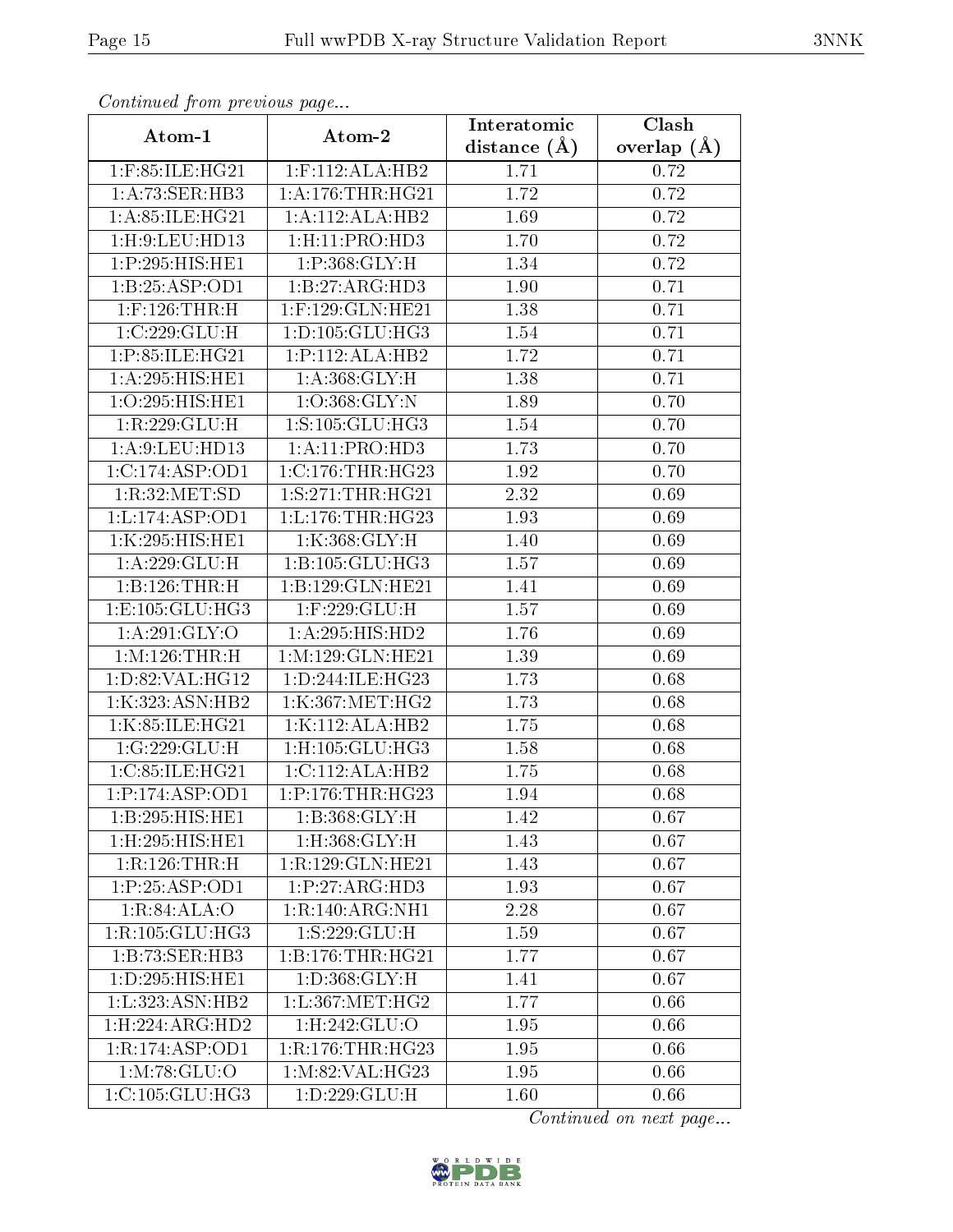| Continuation providus page |                                | Interatomic      | Clash         |
|----------------------------|--------------------------------|------------------|---------------|
| Atom-1                     | Atom-2                         | distance $(\AA)$ | overlap $(A)$ |
| 1: A:271:THR:HG21          | 1:B:32:MET:SD                  | $2.36\,$         | 0.66          |
| 1:J:295:HIS:CE1            | 1:J:368:GLY:H                  | 2.13             | 0.66          |
| 1:K:141:LEU:HD13           | 1:K:170:LEU:HB2                | 1.78             | 0.66          |
| 1:E:9:LEU:HD13             | 1: E: 11: PRO: HD3             | 1.78             | 0.66          |
| 1:E:229:GLU:H              | 1:F:105:GLU:HG3                | 1.60             | 0.66          |
| 1:K:126:THR:H              | 1:K:129:GLN:NE2                | 1.94             | 0.66          |
| 1:B:3:ILE:HG13             | 1:B:3:ILE:O                    | 1.94             | 0.65          |
| 1: D: 126: THR:H           | 1:D:129:GLN:HE21               | 1.44             | 0.65          |
| 1:G:291:GLY:O              | 1:G:295:HIS:HD2                | 1.79             | 0.65          |
| 1: M:291: GLY:O            | 1: M: 295: HIS: HD2            | 1.78             | 0.65          |
| 1:R:271:THR:HG21           | 1: S:32: MET:SD                | 2.37             | 0.65          |
| 1:O:229:GLU:H              | 1:P:105:GLU:HG3                | 1.60             | 0.65          |
| 1:R:25:ASP:OD1             | 1:R:27:ARG:HD3                 | 1.96             | 0.65          |
| 1:M:174:ASP:OD1            | 1: M: 176: THR: HG23           | 1.97             | 0.64          |
| 1:O:295:HIS:CE1            | 1:O:368:GLY:H                  | 2.05             | 0.64          |
| 1: D: 85: ILE: HG21        | 1: D: 112: ALA: HB2            | 1.79             | 0.64          |
| 1:R:85:ILE:HG21            | 1:R:112:ALA:HB2                | 1.79             | 0.64          |
| 1: S: 73: SER: HB3         | 1: S: 176: THR: HG21           | 1.78             | 0.64          |
| 1:D:177:ALA:HA             | 1: D: 200: LLP: HG2            | 1.78             | 0.64          |
| 1:E:126:THR:H              | 1:E:129:GLN:HE21               | 1.45             | 0.64          |
| 1:O:228:GLU:HG2            | 1:P:105:GLU:HG3                | 1.79             | 0.64          |
| 1: S: 126: THR:H           | 1:S:129:GLN:HE21               | 1.45             | 0.64          |
| 1:B:291:GLY:O              | 1:B:295:HIS:HD2                | 1.81             | 0.64          |
| 1:S:85:ILE:HG21            | 1: S: 112: ALA: HB2            | 1.79             | 0.64          |
| 1: L: 105: GLU: HG3        | 1: M: 228: GLU: HG2            | $1.79\,$         | 0.63          |
| 1:S:9:LEU:HD13             | 1:S:11:PRO:HD3                 | 1.79             | 0.63          |
| 1:J:73:SER:HB3             | 1:J:176:THR:HG21               | 1.80             | 0.63          |
| $1:$ F:295:HIS:CE1         | $1:$ F:368: $GLY:$ H           | 2.15             | 0.63          |
| $1:$ H $:126:$ THR $:$ H   | 1:H:129:GLN:NE2                | 1.94             | 0.63          |
| 1:J:271:THR:HG21           | 1:K:32:MET:SD                  | 2.39             | 0.63          |
| 1:E:295:HIS:HE1            | 1: E: 368: GLY: H              | 1.47             | 0.63          |
| 1:L:135:LYS:HE3            | 1: L: 167: TYR: OH             | 1.98             | 0.62          |
| 1:0:323:ASN:HB2            | $1:O:367$ : MET: HG2           | 1.82             | 0.62          |
| 1:F:323:ASN:HB2            | 1:F:367:MET:HG2                | 1.80             | 0.62          |
| 1:P:135:LYS:HE3            | 1:P:167:TYR:OH                 | 1.99             | 0.62          |
| $1:$ F:174:ASP:OD1         | $1:$ F:176:THR:HG23            | 1.98             | 0.62          |
| 1:R:231:ILE:HD13           | 1:R:264:ASN:O                  | 2.00             | 0.62          |
| 1:G:32:MET:SD              | $1:$ H $:271:$ THR $:$ H $G21$ | 2.39             | 0.61          |
| 1:R:295:HIS:HE1            | 1:R:368:GLY:H                  | 1.47             | 0.61          |
| 1:C:323:ASN:HB2            | 1:C:367:MET:HG2                | 1.81             | 0.61          |
| 1:A:33:SER:HB3             | 1:B:33:SER:HB3                 | 1.82             | 0.61          |

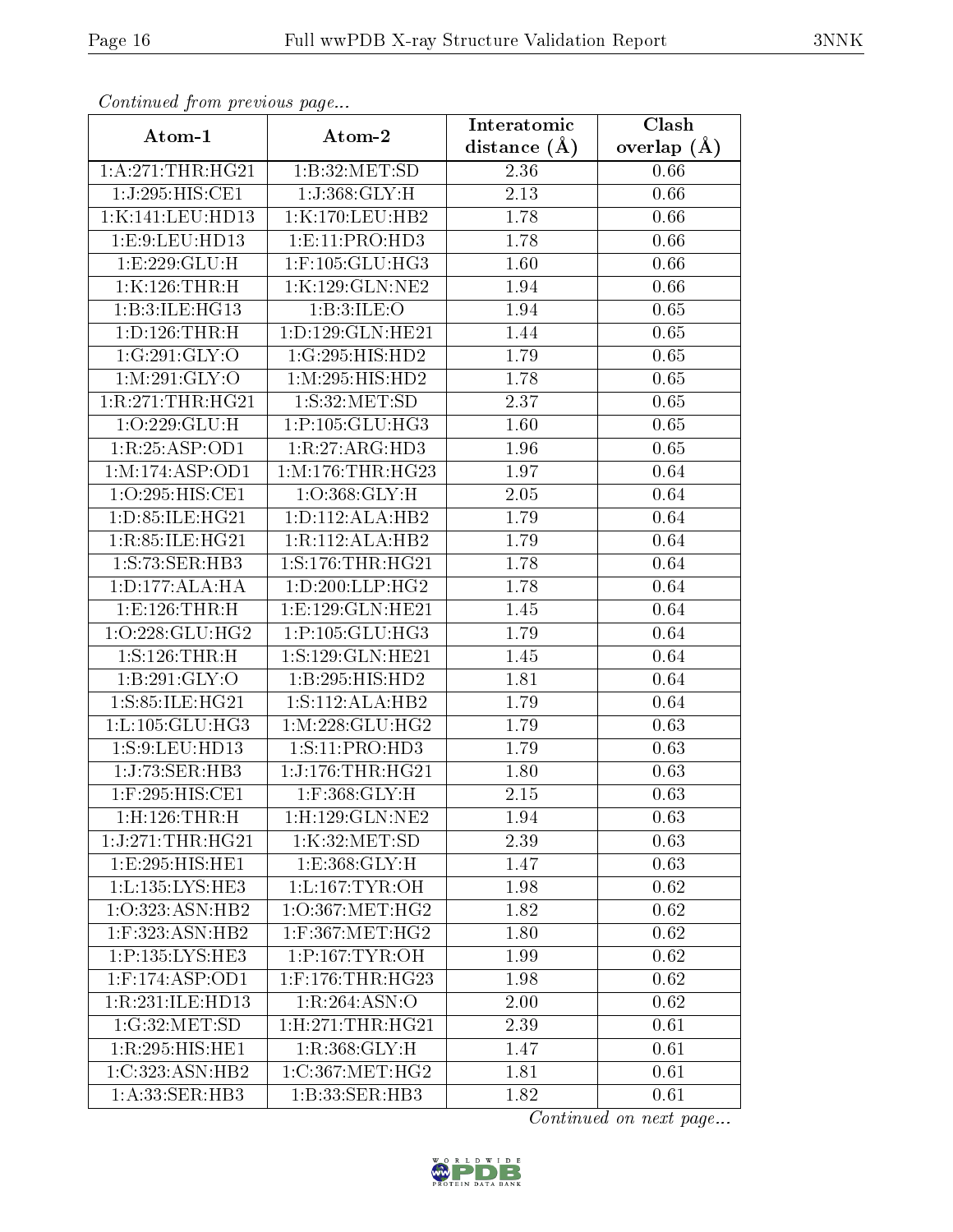| Continuea from previous page  |                      | Interatomic    | Clash           |
|-------------------------------|----------------------|----------------|-----------------|
| Atom-1                        | Atom-2               | distance $(A)$ | overlap $(\AA)$ |
| 1:F:73:SER:HB3                | $1:$ F:176:THR:HG21  | 1.83           | 0.61            |
| 1:A:284:LEU:HB2               | 1:B:3:ILE:HD13       | 1.82           | 0.61            |
| 1:P:73:SER:HB3                | 1:P:176:THR:HG21     | 1.81           | 0.61            |
| 1: B:85: ILE: HG21            | 1:B:112:ALA:HB2      | 1.82           | 0.61            |
| 1:C:2:ASP:O                   | 1:C:5:GLN:HG2        | 2.01           | 0.61            |
| 1:A:295:HIS:CE1               | 1: A: 368: GLY: H    | 2.19           | 0.61            |
| 1: M: 295: HIS: CE1           | 1: M: 368: GLY: H    | 2.16           | 0.61            |
| 1:M:333:ILE:HD11              | 1: M: 392: PHE: HB2  | 1.82           | 0.61            |
| 1:G:105:GLU:HG3               | 1:H:229:GLU:H        | 1.66           | 0.60            |
| $1:$ H $:85:$ ILE $:$ H $G21$ | 1:H:112:ALA:HB2      | 1.83           | 0.60            |
| 1:K:25:ASP:OD1                | 1:K:27:ARG:HD3       | 2.01           | 0.60            |
| 1:L:295:HIS:HE1               | 1:L:368:GLY:H        | 1.47           | 0.60            |
| 1: M: 176: THR: HG22          | 1:M:196:ALA:HA       | 1.82           | 0.60            |
| 1: M: 323: ASN: HB2           | 1: M:367:MET:HG2     | 1.83           | 0.60            |
| 1:L:271:THR:HG21              | 1: M:32:MET:SD       | 2.41           | 0.60            |
| 1:S:295:HIS:CE1               | 1: S: 368: GLY: H    | 2.19           | 0.60            |
| 1:D:141:LEU:HD13              | 1: D: 170: LEU: HB2  | 1.84           | 0.60            |
| 1: A: 105: GLU: HG3           | 1:B:229:GLU:H        | 1.65           | 0.60            |
| 1:F:304:LYS:HD2               | 1:F:406:HIS:HB2      | 1.84           | 0.60            |
| 1: E:373: LYS: HG2            | 2:G:921:HOH:O        | 2.01           | 0.59            |
| 1:G:224:ARG:HD2               | 1:G:242:GLU:O        | $2.02\,$       | 0.59            |
| 1:G:295:HIS:HE1               | 1:G:368:GLY:N        | 1.98           | 0.59            |
| 1:L:229:GLU:H                 | 1: M: 105: GLU: HG3  | 1.66           | 0.59            |
| 1:L:85:ILE:HG21               | 1: L: 112: ALA: HB2  | 1.84           | 0.59            |
| 1: M: 85: ILE: HG21           | 1:M:112:ALA:HB2      | 1.84           | 0.59            |
| 1:0:25:ASP:OD1                | 1:0:27:ARG:HD3       | 2.02           | 0.59            |
| 1:L:74:ARG:HD2                | 1: L: 200: LLP: OP2  | 2.01           | 0.59            |
| 1:S:295:HIS:HE1               | 1: S: 368: GLY: H    | 1.50           | 0.59            |
| 1:L:73:SER:HB3                | 1:L:176:THR:HG21     | 1.83           | 0.59            |
| 1: L: 228: GLU: HG2           | 1:L:230:GLY:H        | 1.67           | 0.59            |
| 1:P:149:THR:HG22              | 1: P: 324: VAL: HG21 | 1.84           | 0.59            |
| 1:J:84:ALA:O                  | 1:J:140:ARG:NH1      | 2.36           | 0.59            |
| 1:P:126:THR:H                 | 1:P:129:GLN:HE21     | 1.50           | 0.59            |
| 1:P:295:HIS:CE1               | 1:P:368:GLY:H        | 2.18           | 0.59            |
| 1:C:295:HIS:CE1               | 1:C:368:GLY:H        | 2.17           | 0.59            |
| 1:J:152:THR:HA                | 1:J:321:MET:HE3      | 1.85           | 0.59            |
| 1: E: 271: THR: HG21          | $1:$ F:32:MET:SD     | 2.42           | 0.59            |
| 1:R:177:ALA:HA                | 1:R:200:LLP:HG3      | 1.85           | 0.59            |
| 1: M: 73: SER: HB3            | 1: M: 176: THR: HG21 | 1.85           | 0.58            |
| 1:P:2:ASP:O                   | 1: P: 5: GLN: HG2    | 2.03           | 0.58            |
| 1:A:323:ASN:HB2               | 1: A: 367: MET:HG2   | 1.85           | 0.58            |

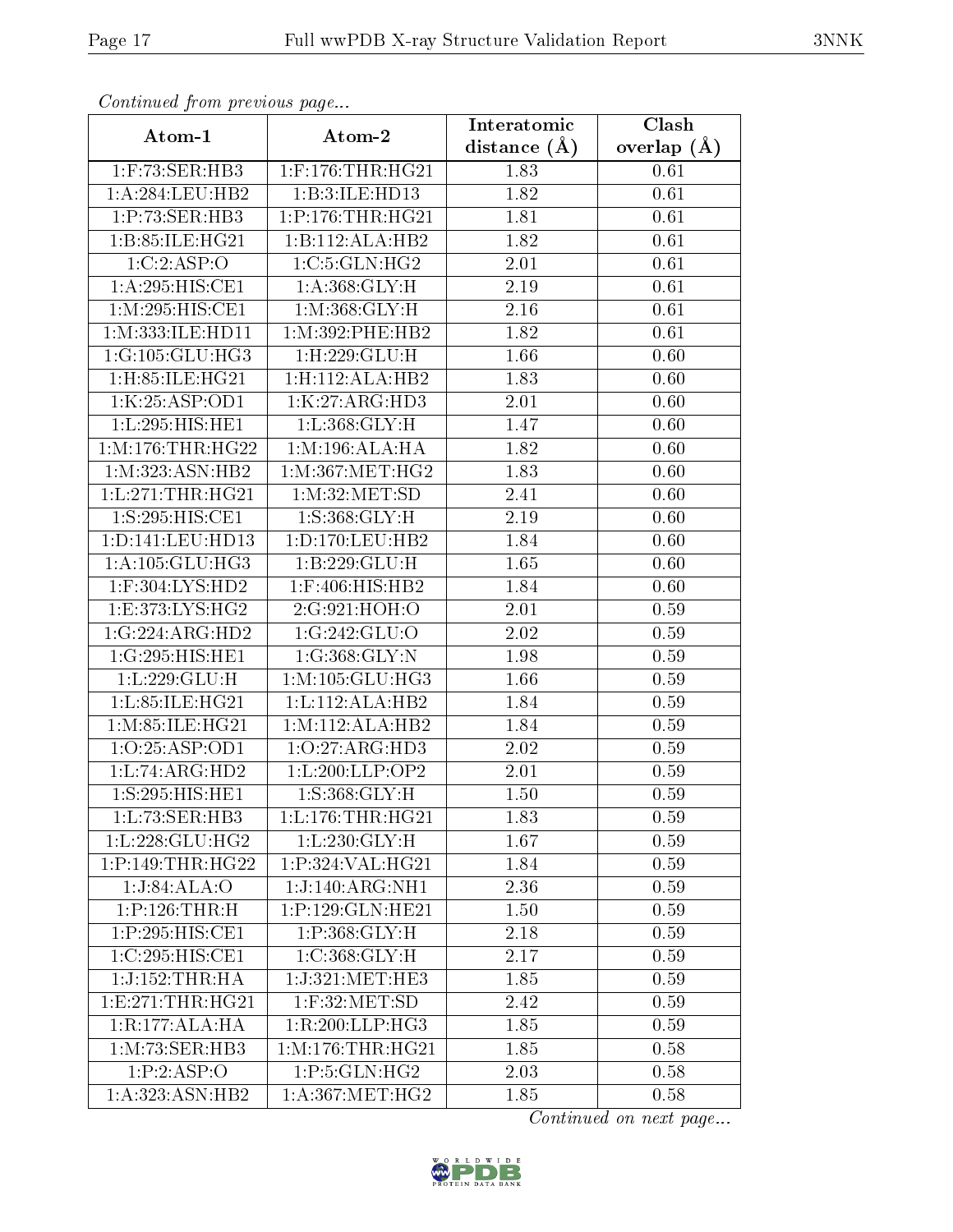| Continuea from previous page |                               | Interatomic    | Clash           |
|------------------------------|-------------------------------|----------------|-----------------|
| Atom-1                       | Atom-2                        | distance $(A)$ | overlap $(\AA)$ |
| 1:O:32:MET:SD                | 1:P:271:THR:HG21              | 2.44           | 0.58            |
| 1:G:228:GLU:HG2              | $1:$ H $:105:$ GLU $:$ HG3    | 1.84           | 0.58            |
| 1:P:323:ASN:HB2              | 1:P:367:MET:HG2               | 1.85           | 0.58            |
| 1:R:323:ASN:HB2              | 1:R:367:MET:HG2               | 1.84           | 0.58            |
| 1:R:33:SER:HB3               | 1:S:33:SER:HB3                | 1.85           | 0.58            |
| 1:J:226:CYS:SG               | 1:K:108:ARG:NH1               | 2.75           | 0.58            |
| 1:K:154:LEU:HD23             | 1:K:321:MET:HG2               | 1.86           | 0.58            |
| $1:O:126$ : THR: H           | 1:O:129:GLN:NE2               | 2.00           | 0.58            |
| 1:B:295:HIS:HE1              | 1:B:368:GLY:N                 | 2.02           | 0.58            |
| 1:D:323:ASN:HB2              | 1: D: 367: MET: HG2           | 1.84           | 0.58            |
| 1:E:32:MET:SD                | $1:$ F:271:THR:HG21           | 2.44           | 0.58            |
| 1:P:27:ARG:HD2               | 1:S:10:ASN:ND2                | 2.19           | 0.58            |
| 1:G:85:ILE:HG21              | 1:G:112:ALA:HB2               | 1.84           | 0.57            |
| 1: D:78: GLU:O               | 1:D:82:VAL:HG23               | 2.04           | 0.57            |
| 1: F:25: ASP:OD1             | 1: F:27: ARG:HD3              | 2.04           | 0.57            |
| 1:C:271:THR:HG21             | 1:D:32:MET:SD                 | 2.44           | 0.57            |
| 1:H:330:PRO:O                | 1:H:331:GLN:CB                | 2.52           | 0.57            |
| 1:O:130:VAL:HG21             | 1:O:160:LEU:HG                | 1.85           | 0.57            |
| $1: P: 330: PRO:$ O          | 1:P:331:GLN:HB2               | 2.04           | 0.57            |
| 1:E:291:GLY:O                | 1:E:295:HIS:HD2               | 1.87           | 0.57            |
| 1:F:135:LYS:HE3              | $1:$ F:167:TYR:OH             | 2.04           | 0.57            |
| 1:0:78:GLU:O                 | 1:O:82:VAL:HG23               | 2.03           | 0.57            |
| 1:O:105:GLU:HG3              | 1:P:228:GLU:HG2               | 1.86           | 0.57            |
| 1:E:135:LYS:HE3              | 1: E: 167: TYR: OH            | 2.04           | 0.57            |
| 1:B:135:LYS:HE3              | 1:B:167:TYR:OH                | 2.04           | 0.57            |
| 1:G:271:THR:HG21             | 1: H: 32: MET: SD             | 2.45           | 0.57            |
| 1:P:126:THR:H                | 1:P:129:GLN:NE2               | 2.03           | 0.57            |
| 1: D: 25: ASP: OD1           | 1: D: 27: ARG: HD3            | 2.04           | 0.57            |
| 1:E:79:ALA:HA                | 1: E:249: PHE:HB3             | 1.87           | 0.57            |
| 1:B:40:TYR:HE1               | 1:B:262:ARG:HB3               | 1.70           | 0.56            |
| 1:C:72:THR:HG21              | 1: D:266: HIS: HB2            | 1.87           | 0.56            |
| 1:B:231:ILE:HD12             | 1:B:263:LEU:HD13              | 1.87           | 0.56            |
| 1: L:32: MET:SD              | 1: M:271:THR:HG21             | 2.45           | 0.56            |
| 1:P:78:GLU:O                 | 1:P:82:VAL:HG23               | 2.05           | 0.56            |
| $1:J:105:GLU:H\overline{G3}$ | 1:K:228:GLU:HG2               | 1.87           | 0.56            |
| 1:R:9:LEU:HDI3               | 1:R:11:PRO:HD3                | 1.87           | 0.56            |
| 1:E:323:ASN:HB2              | 1: E: 367: MET: HG2           | 1.87           | 0.56            |
| 1: M:311: LEU: CD2           | 1:M:330:PRO:HG3               | 2.35           | 0.56            |
| 1:B:93:VAL:HG22              | 1:B:143:LEU:HB2               | 1.87           | 0.56            |
| 1:C:25:ASP:OD1               | 1:C:27:ARG:H <sub>D3</sub>    | 2.06           | 0.56            |
| 1: M:49: ASN: HD21           | $1:M:262:ARG:\overline{HH22}$ | 1.53           | 0.56            |

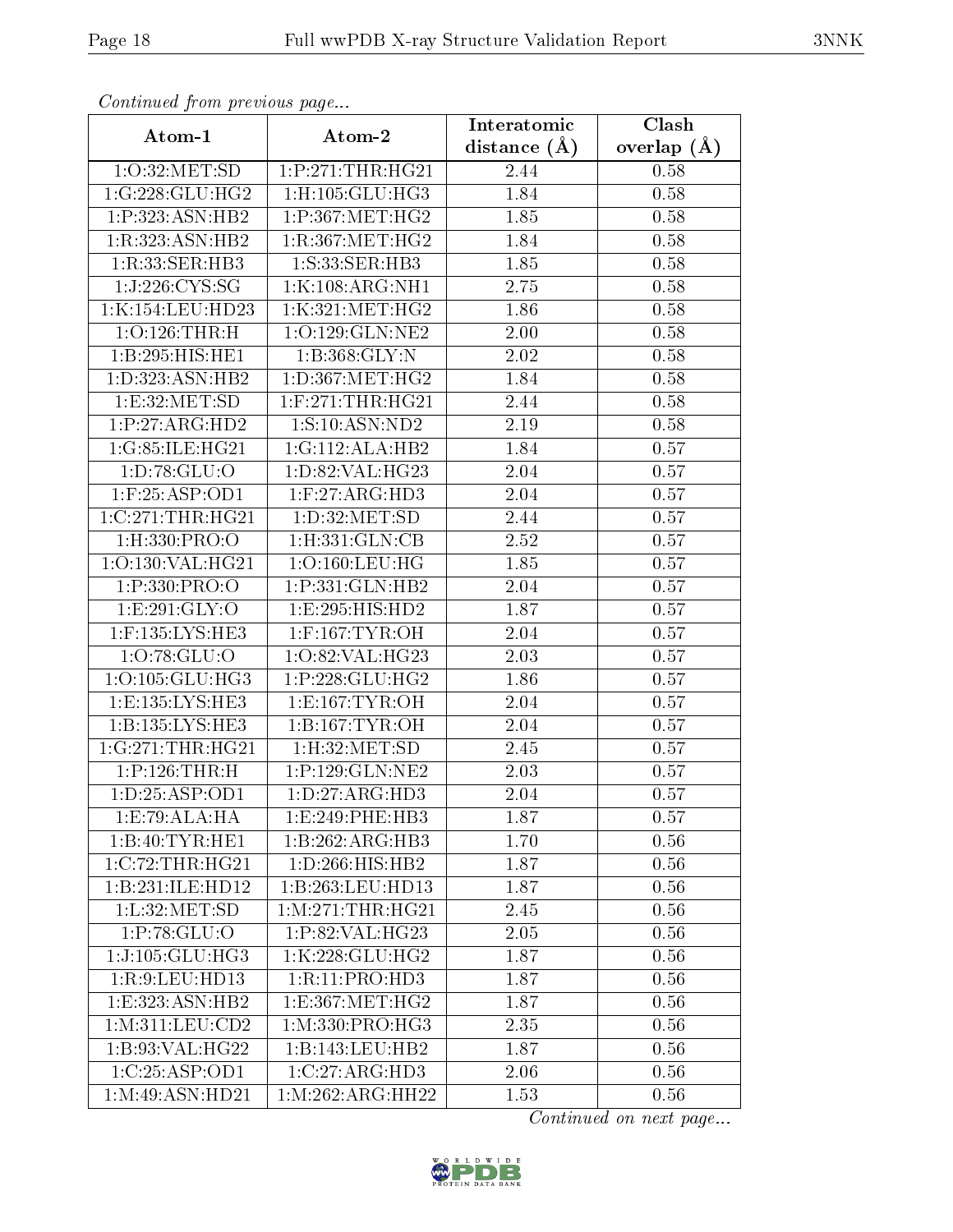| Continual from previous page |                                         | Interatomic    | Clash         |
|------------------------------|-----------------------------------------|----------------|---------------|
| Atom-1                       | Atom-2                                  | distance $(A)$ | overlap $(A)$ |
| 1:A:174:ASP:OD1              | 1: A:176:THR:HG23                       | 2.05           | 0.56          |
| 1:B:19:PRO:HD3               | 1:B:351:GLY:HA3                         | 1.88           | 0.56          |
| $1:$ F:91:VAL:HG22           | $1:$ F:141:LEU:HB2                      | 1.88           | 0.56          |
| 1:R:108:ARG:NH1              | 1: S:226: CYS:SG                        | 2.79           | 0.56          |
| 1:G:105:GLU:HG3              | $1:$ H $:228:$ GLU $:$ HG2              | 1.88           | 0.56          |
| 1:G:25:ASP:OD1               | 1:G:27:ARG:HD3                          | 2.06           | 0.55          |
| 1:G:33:SER:HB3               | 1:H:33:SER:HB3                          | 1.86           | $0.55\,$      |
| 1:O:105:GLU:HG3              | $1:\!\overline{P}:\!229:\!\text{GLU:H}$ | 1.71           | 0.55          |
| 1: D: 299: GLY: O            | 1:D:303:VAL:HG23                        | 2.06           | $0.55\,$      |
| 1:G:228:GLU:H                | 1:G:253:MET:HE3                         | 1.71           | 0.55          |
| 1:H:25:ASP:OD1               | 1: H: 27: ARG: HD3                      | 2.06           | $0.55\,$      |
| 1:K:126:THR:HG22             | 1:K:128:ASP:H                           | 1.71           | 0.55          |
| 1:O:141:LEU:HD13             | 1:O:170:LEU:HB2                         | 1.87           | $0.55\,$      |
| 1: H:82: VAL:HGI2            | 1:H:244:ILE:HG23                        | 1.88           | $0.55\,$      |
| 1:K:295:HIS:CE1              | 1:K:368:GLY:H                           | 2.21           | $0.55\,$      |
| 1:B:27:ARG:HD2               | 1: D: 10: ASN: ND2                      | 2.22           | 0.55          |
| 1:P:299:GLY:O                | 1:P:303:VAL:HG23                        | 2.07           | 0.55          |
| 1:L:199:GLN:HA               | 1: L:204: GLY:O                         | 2.06           | 0.55          |
| 1: M: 105: GLU:O             | 1: M: 109: ARG: HG2                     | 2.06           | 0.55          |
| 1:O:9:LEU:HD13               | 1:O:11:PRO:HD3                          | 1.89           | 0.54          |
| 1:E:177:ALA:HA               | 1:E:200:LLP:HG3                         | 1.90           | 0.54          |
| $1:$ F:78:GLU:O              | 1:F:82:VAL:HG23                         | 2.07           | 0.54          |
| 1:O:271:THR:HG21             | 1:P:32:MET:SD                           | 2.48           | 0.54          |
| 1:B:82:VAL:HG12              | 1:B:244:ILE:HG23                        | 1.90           | 0.54          |
| 1: E: 25: ASP: OD1           | 1:E:27:ARG:HD3                          | 2.07           | 0.54          |
| 1:K:49:ASN:HD21              | 1:K:262:ARG:HH22                        | 1.55           | 0.54          |
| 1:R:105:GLU:CG               | 1:S:229:GLU:H                           | 2.19           | 0.54          |
| 1:R:390:LEU:O                | 1:R:391:LYS:CB                          | 2.52           | 0.54          |
| 1:G:229:GLU:H                | $1:$ H $:105:$ GLU $:$ CG               | 2.21           | 0.54          |
| 1:H:141:LEU:HD13             | 1:H:170:LEU:HB2                         | 1.90           | 0.54          |
| 1: E: 341: LEU: O            | 1:E:345:ASP:HB2                         | 2.08           | 0.53          |
| 1:S:299:GLY:O                | 1:S:303:VAL:HG23                        | 2.08           | 0.53          |
| 1:J:33:SER:HB3               | 1:K:33:SER:HB3                          | 1.90           | 0.53          |
| 1:S:323:ASN:HB2              | 1:S:367:MET:HG2                         | 1.89           | 0.53          |
| 1:O:73:SER:HB3               | $1:0:176$ : THR: HG21                   | 1.90           | 0.53          |
| 1:R:78:GLU:O                 | 1:R:82:VAL:HG23                         | 2.07           | 0.53          |
| $1:$ F:49:ASN:HD21           | $1:$ F:262:ARG:HH22                     | 1.55           | 0.53          |
| 1:L:199:GLN:NE2              | 1:L:200:LLP:OP3                         | 2.40           | 0.53          |
| 1:P:126:THR:HG22             | 1:P:128:ASP:H                           | 1.72           | 0.53          |
| 1:R:228:GLU:HG2              | 1:S:105:GLU:HG3                         | 1.91           | 0.53          |
| $1:$ H:82:VAL:HG12           | 1:H:244:ILE:CG2                         | 2.39           | 0.53          |

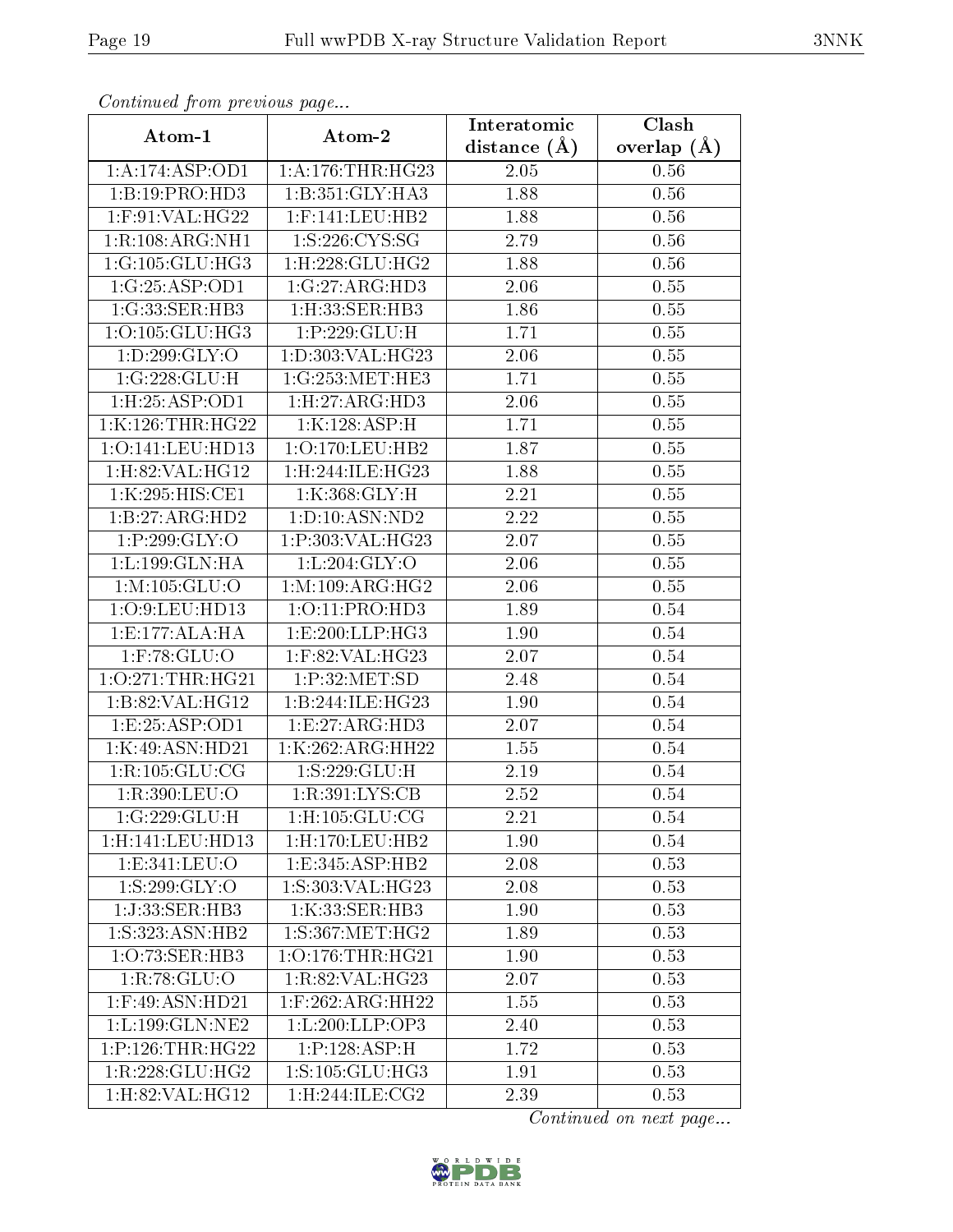| Atom-1               |                                    | Interatomic    | Clash         |
|----------------------|------------------------------------|----------------|---------------|
|                      | Atom-2                             | distance $(A)$ | overlap $(A)$ |
| 1:J:149:THR:HA       | 1:J:321:MET:HE1                    | 1.91           | 0.53          |
| 1:O:85:ILE:HG21      | 1:O:112:ALA:HB2                    | 1.91           | 0.53          |
| 1:P:321:MET:SD       | $2:\!\overline{P}:\!552:\!HOH:\!O$ | 2.59           | 0.53          |
| 1:J:408:ARG:HB2      | 1:S:360:LYS:NZ                     | 2.23           | 0.53          |
| 1:C:291:GLY:O        | 1:C:295:HIS:HD2                    | 1.91           | 0.53          |
| 1: D: 295: HIS: CE1  | 1: D: 368: GLY: H                  | 2.25           | 0.53          |
| 1:E:31:ALA:HB2       | 1: E: 278: GLU: HG3                | 1.91           | 0.53          |
| 1:J:291:GLY:O        | 1:J:295:HIS:HD2                    | 1.91           | 0.53          |
| 1:H:323:ASN:HB2      | $1:$ H $:367:$ MET $:$ H $G2$      | 1.91           | 0.53          |
| 1:L:299:GLY:O        | 1:L:303:VAL:HG23                   | 2.09           | 0.53          |
| 1:G:177:ALA:HA       | 1:G:200:LLP:HG3                    | 1.91           | 0.52          |
| $1:$ F:9:LEU:HD $13$ | $1:$ F:11:PRO:HD3                  | 1.92           | 0.52          |
| 1:P:9:LEU:HD12       | 1: P: 11: PRO: HD3                 | 1.92           | 0.52          |
| 1:D:73:SER:HB3       | 1: D: 176: THR: HG21               | 1.92           | 0.52          |
| 1:B:84:ALA:O         | 1:B:140:ARG:NH1                    | 2.43           | 0.52          |
| $1:$ F:83:SER:HA     | $1:$ F:244:ILE:HG12                | 1.91           | 0.52          |
| 1:P:176:THR:HG22     | 1: P: 196: ALA: C                  | 2.30           | 0.52          |
| 1:M:79:ALA:HA        | 1:M:249:PHE:HB3                    | 1.91           | 0.52          |
| 1:R:295:HIS:HE1      | 1:R:368:GLY:N                      | 2.08           | 0.52          |
| 1:J:405:ASP:O        | 1:S:360:LYS:HE3                    | $2.10\,$       | 0.52          |
| 1:G:291:GLY:O        | 1:G:295:HIS:CD2                    | 2.61           | 0.52          |
| 1:G:105:GLU:CG       | $1:$ H $:229:$ GLU $:$ H           | 2.22           | 0.52          |
| 1:G:93:VAL:HG22      | 1:G:143:LEU:HB2                    | 1.90           | 0.51          |
| 1:J:105:GLU:CG       | 1:K:229:GLU:H                      | 2.19           | 0.51          |
| 1: M:224: ARG:HD2    | 1:M:242:GLU:O                      | 2.10           | 0.51          |
| 1:C:94:PRO:HA        | 1:C:117:ILE:HG13                   | 1.93           | 0.51          |
| 1: D: 126: THR: HG22 | 1: D: 128: ASP:H                   | 1.74           | 0.51          |
| 1:L:78:GLU:HG3       | 1: L: 106: ILE: HG23               | 1.93           | 0.51          |
| 1:C:9:LEU:HD23       | 1: D: 277: ARG: HD3                | 1.92           | 0.51          |
| $1:$ F:86:ARG:HH21   | $1:$ F:241:GLU:CD                  | 2.13           | 0.51          |
| 1: L:389: TYR: CZ    | 1:S:331:GLN:HB3                    | 2.45           | $0.51\,$      |
| 1:A:224:ARG:HD2      | 1:A:242:GLU:O                      | 2.10           | 0.51          |
| 1: S: 153:MET:HE1    | 1: S: 316: ASP:O                   | 2.10           | 0.51          |
| 1:E:228:GLU:HG2      | $1:$ F:105:GLU:HG3                 | 1.93           | 0.51          |
| $1:C:228:$ GLU:HG2   | 1: D: 105: GLU: HG3                | 1.92           | 0.51          |
| 1:G:186:THR:HA       | 1:G:191:LEU:HD12                   | 1.93           | 0.51          |
| 1:R:2:ASP:O          | 1:R:5:GLN:HG2                      | 2.11           | 0.51          |
| 1:A:1:MET:HB3        | 1:A:2:ASP:HA                       | 1.91           | 0.51          |
| 1:B:9:LEU:HD13       | 1:B:11:PRO:HD3                     | 1.93           | 0.51          |
| 1:B:24:ALA:HB1       | 2:B:833:HOH:O                      | 2.10           | 0.51          |
| 1:G:126:THR:H        | 1:G:129:GLN:NE2                    | 2.07           | 0.51          |

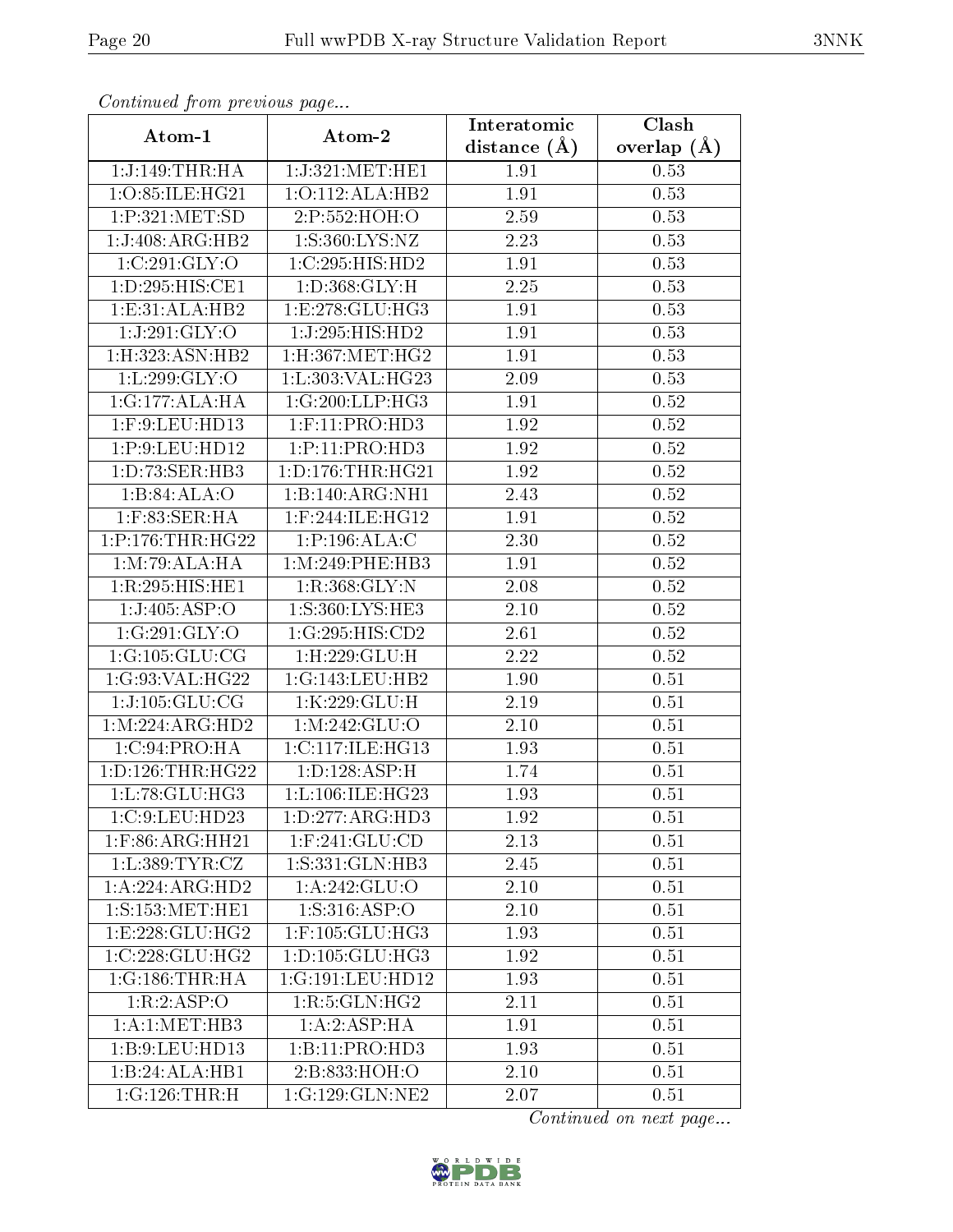| Continual from previous page |                                | Interatomic    | Clash         |
|------------------------------|--------------------------------|----------------|---------------|
| Atom-1                       | Atom-2                         | distance $(A)$ | overlap $(A)$ |
| 1:K:135:LYS:HE3              | 1:K:167:TYR:OH                 | 2.11           | 0.51          |
| 1:0:2:ASP:O                  | 1:O:5:GLN:HG2                  | $2.10\,$       | 0.51          |
| 1: P:40: TYR: HE1            | 1:P:262:ARG:HB3                | 1.75           | 0.51          |
| 1: S:83: SER:HA              | 1: S:244: ILE: HG12            | 1.93           | 0.51          |
| $1:$ F:27:ARG:HD2            | $1:$ H $:10:$ ASN $:$ ND $2$   | 2.26           | 0.51          |
| 1:B:47:TYR:O                 | 1:B:51:VAL:HG23                | 2.11           | 0.50          |
| 1:B:80:ILE:HD12              | 1:B:195:SER:HB3                | 1.93           | 0.50          |
| 1: H: 73: SER: HB3           | $1:$ H $:176:$ THR $:$ H $G21$ | 1.93           | 0.50          |
| 1: L: 105: GLU: HG3          | 1: M: 229: GLU: H              | 1.75           | 0.50          |
| 1:L:146:GLN:NE2              | 1: L: 178: SER: OG             | 2.44           | 0.50          |
| 1: D:91: VAL:HG22            | 1: D: 141: LEU: HB2            | 1.94           | 0.50          |
| 1:J:49:ASN:HD21              | 1:J:262:ARG:HH22               | 1.60           | 0.50          |
| 1:C:141:LEU:HD13             | 1:C:170:LEU:HB2                | 1.93           | 0.50          |
| 1: E: 281: ARG: HH22         | 1:G:8:GLN:NE2                  | 2.10           | $0.50\,$      |
| $1:$ H:348:ILE:HD11          | $1:$ H $:378:$ THR $:$ H $G22$ | 1.93           | 0.50          |
| 1:K:73:SER:HB3               | 1:K:176:THR:HG21               | 1.92           | 0.50          |
| 1:C:40:TYR:HE1               | 1:C:262:ARG:HB3                | 1.76           | 0.50          |
| $1:J:228:GLU:H\overline{B3}$ | 1:J:253:MET:HE1                | 1.94           | 0.50          |
| 1: L: 126: THR:H             | 1: L: 129: GLN: HE21           | 1.60           | 0.50          |
| 1:G:82:VAL:O                 | 1:G:224:ARG:NH2                | 2.45           | 0.50          |
| 1:L:133:ALA:O                | 1:L:137:ILE:HD13               | 2.12           | 0.50          |
| 1:C:32:MET:SD                | 1: D: 271: THR: HG21           | 2.52           | 0.49          |
| 1: D:92: LEU: HB2            | 1: D: 137: ILE: HD11           | 1.94           | 0.49          |
| 1:G:126:THR:H                | 1:G:129:GLN:HE21               | 1.59           | 0.49          |
| 1:F:141:LEU:HD13             | $1:$ F:170:LEU:HB2             | 1.95           | 0.49          |
| 1:G:323:ASN:HB2              | 1:G:367:MET:HG2                | 1.94           | 0.49          |
| 1:K:27:ARG:HD2               | 1:M:10:ASN:ND2                 | 2.27           | 0.49          |
| 1:C:72:THR:HG23              | 1:C:200:LLP:P                  | 2.49           | 0.49          |
| 1:R:229:GLU:H                | 1:S:105:GLU:CG                 | 2.23           | 0.49          |
| 1:A:228:GLU:HG2              | 1:B:105:GLU:HG3                | 1.93           | 0.49          |
| 1: D: 9: LEU: CD1            | 1: D: 11: PRO: HD3             | 2.43           | 0.49          |
| 1: S: 303: VAL:HG22          | 1:S:325:LEU:HG                 | 1.94           | 0.49          |
| 1:B:176:THR:HG22             | 1:B:196:ALA:HA                 | 1.93           | 0.49          |
| 1:H:174:ASP:OD1              | $1:$ H $:176:$ THR $:$ H $G23$ | 2.12           | 0.49          |
| 1: L: 389: TYR: CE1          | 1:S:331:GLN:HB3                | 2.47           | 0.49          |
| 1:G:265:HIS:HB2              | 2:G:440:HOH:O                  | 2.10           | 0.49          |
| 1:L:141:LEU:HD13             | 1: L: 170: LEU: HB2            | 1.94           | 0.49          |
| 1:C:82:VAL:O                 | 1:C:224:ARG:NH2                | 2.46           | 0.49          |
| 1:E:33:SER:HB3               | $1:$ F:33:SER:HB3              | 1.95           | 0.49          |
| 1: M: 329: ILE: HG12         | 1: M:362:TRP:CE2               | 2.47           | 0.49          |
| 1:R:224:ARG:HD2              | 1:R:242:GLU:O                  | 2.13           | 0.49          |

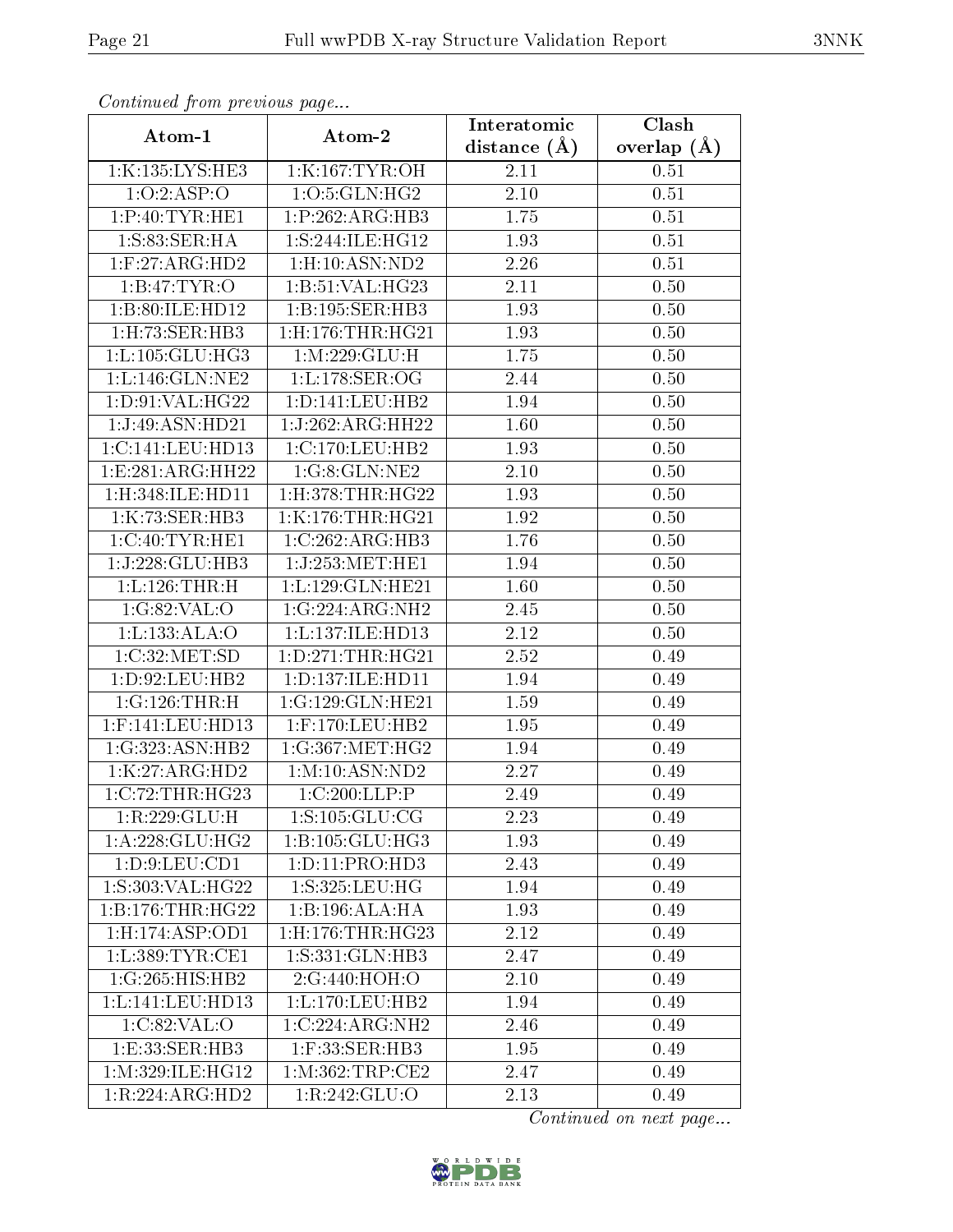| Continueu from previous page |                      | Interatomic    | Clash           |
|------------------------------|----------------------|----------------|-----------------|
| Atom-1                       | Atom-2               | distance $(A)$ | overlap $(\AA)$ |
| 1:B:31:ALA:HB2               | 1:B:278:GLU:HG3      | 1.94           | 0.49            |
| 1:R:161:GLY:HA3              | 1:R:189:TRP:O        | 2.13           | 0.48            |
| 1:R:176:THR:HG22             | 1:R:196:ALA:HA       | 1.95           | 0.48            |
| $1:$ F:185: $GLU$ :HB3       | $1:$ F:188:VAL:HB    | 1.94           | 0.48            |
| 1:J:19:PRO:HD3               | 1:J:351:GLY:HA3      | 1.94           | 0.48            |
| 1: L: 146: GLN: HG3          | 1:L:157:LEU:HD22     | 1.95           | 0.48            |
| 1:A:126:THR:H                | 1:A:129:GLN:HE21     | 1.62           | 0.48            |
| 1: D:93: VAL:HG22            | 1: D: 143: LEU: HB2  | 1.95           | 0.48            |
| 1:G:84:ALA:O                 | 1:G:140:ARG:NH1      | 2.47           | 0.48            |
| 1: D: 121: TRP: HA           | 1: D: 122: GLY: HA2  | 1.69           | 0.48            |
| 1:K:374:ASP:HA               | 1: M:345: ASP:O      | 2.13           | 0.48            |
| 1:H:295:HIS:CE1              | 1:H:368:GLY:H        | 2.29           | 0.48            |
| 1: D: 9: LEU: HD13           | 1:D:11:PRO:HD3       | 1.96           | 0.48            |
| 1:G:73:SER:HB3               | 1:G:176:THR:HG21     | 1.94           | 0.48            |
| 1:G:278:GLU:O                | 1:G:282:LEU:HG       | 2.13           | 0.48            |
| $\overline{1:}J:78:GLU:O$    | 1:J:82:VAL:HG23      | 2.14           | 0.48            |
| $1:$ F:152:THR:HA            | $1:$ F:321:MET:CE    | 2.43           | 0.48            |
| $1:$ F:85:ILE:O              | $1:$ F:224:ARG:NH2   | 2.47           | 0.48            |
| 1:L:3:ILE:HD13               | 1:M:284:LEU:HB2      | 1.94           | 0.48            |
| 1: A:121:TRP:HA              | 1:A:122:GLY:HA2      | 1.71           | 0.48            |
| $1:$ F:152:THR:HA            | $1:$ F:321:MET:HE2   | 1.96           | 0.48            |
| $1:$ F:52:MET:O              | $1:$ F:56:ARG:HG3    | 2.14           | 0.48            |
| 1: M:9: LEU: HD12            | 1:M:11:PRO:HD3       | 1.95           | 0.48            |
| 1:R:181:GLY:HA2              | 1:R:295:HIS:CD2      | 2.49           | 0.48            |
| 1:B:153:MET:HE1              | 1:B:316:ASP:HB3      | 1.95           | 0.48            |
| 1:G:79:ALA:HA                | 1:G:249:PHE:HB3      | 1.96           | 0.48            |
| 1:A:27:ARG:HD2               | 1:C:10:ASN:ND2       | 2.29           | 0.47            |
| 1:L:389:TYR:O                | 1:S:331:GLN:OE1      | 2.31           | 0.47            |
| 1:R:135:LYS:HE3              | 1:R:167:TYR:OH       | 2.14           | 0.47            |
| 1:E:78:GLU:O                 | 1:E:82:VAL:HG23      | 2.14           | 0.47            |
| $1:$ H $:19:$ PRO $:$ HD $3$ | 1:H:351:GLY:HA3      | 1.96           | 0.47            |
| $1:C:74:A\overline{RG:HH21}$ | 1:C:102:LEU:HD13     | 1.79           | 0.47            |
| 1: H:94: PRO:HA              | 1:H:117:ILE:HG13     | 1.95           | 0.47            |
| 1:J:331:GLN:HA               | 1:J:332:GLY:HA2      | 1.64           | 0.47            |
| 1: L: 121: TRP: HA           | 1:L:122:GLY:HA2      | 1.71           | 0.47            |
| 1: M:94: PRO:HA              | 1: M: 117: ILE: HG13 | 1.96           | 0.47            |
| 1:E:96:PHE:HB3               | 1: E: 125: PHE: CE2  | 2.50           | 0.47            |
| 1:G:316:ASP:OD1              | 1:G:318:LYS:HE3      | 2.15           | 0.47            |
| 1: H:311: LEU: CD2           | 1:H:330:PRO:HG3      | 2.44           | 0.47            |
| 1:J:229:GLU:H                | 1:K:105:GLU:CG       | 2.24           | 0.47            |
| 1: B: 157: LEU: HG           | 1:B:171:PHE:HZ       | 1.80           | 0.47            |

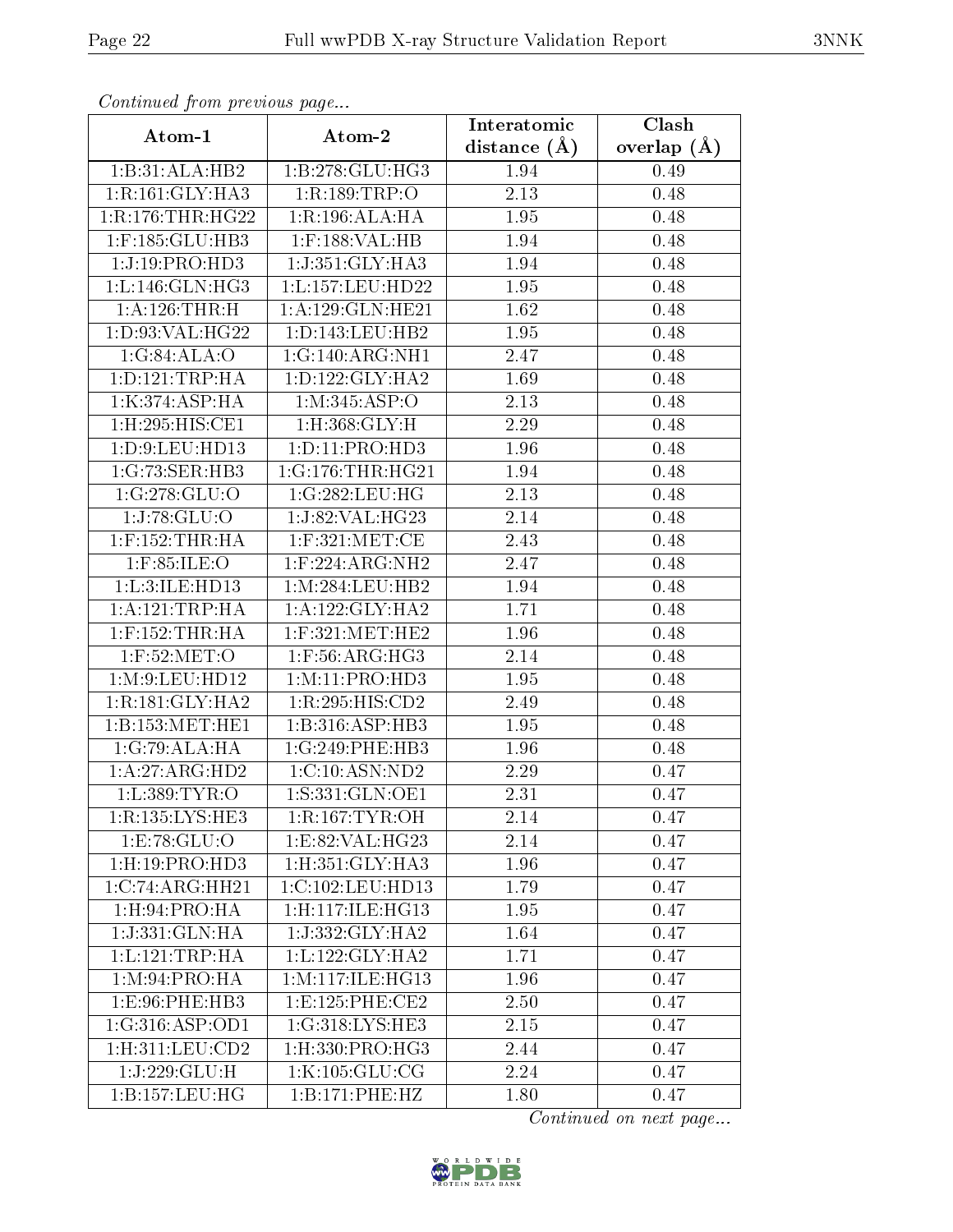| Continuation providus page   |                      | Interatomic       | Clash         |
|------------------------------|----------------------|-------------------|---------------|
| Atom-1                       | Atom-2               | distance $(A)$    | overlap $(A)$ |
| $1:$ F:192:ASP:HA            | $1:$ F:214:SER:HB3   | 1.96              | 0.47          |
| 1:L:93:VAL:HG22              | 1: L: 143: LEU: HB2  | 1.95              | 0.47          |
| 1: A:1: MET:HB3              | $1:A:2:A$ SP:CA      | 2.45              | 0.47          |
| 1:A:79:ALA:HA                | 1:A:249:PHE:HB3      | 1.97              | 0.47          |
| 1:P:177:ALA:HA               | 1:P:200:LLP:HG3      | 1.97              | 0.47          |
| 1:S:177:ALA:HA               | 1: S:200:LLP:HG3     | 1.97              | 0.47          |
| 1: A:78: GLU:O               | 1:A:82:VAL:HG23      | 2.15              | 0.47          |
| 1:B:299:GLY:O                | 1:B:303:VAL:HG23     | 2.14              | 0.47          |
| 1:C:79:ALA:HA                | 1:C:249:PHE:HB3      | 1.97              | 0.47          |
| 1:P:192:ASP:HA               | 1:P:214:SER:HB3      | 1.96              | 0.47          |
| 1:P:205:PRO:HD2              | 2:P:903:HOH:O        | 2.14              | 0.47          |
| 1: A: 153:MET:HE1            | 1:A:319:HIS:HB2      | 1.95              | 0.47          |
| 1:C:227:VAL:HG21             | 1:C:236:HIS:CD2      | 2.49              | 0.47          |
| $1:G:181:$ GLY:HA2           | 1:G:295:HIS:CD2      | 2.50              | 0.47          |
| 1:G:339:ARG:CZ               | 1:G:352:THR:HB       | 2.45              | 0.47          |
| 1:G:66:THR:HG23              | 1:G:212:THR:HB       | 1.97              | 0.47          |
| 1: H: 192: ASP: HB3          | 1:H:217:MET:HG2      | 1.97              | 0.47          |
| 1: L: 19: PRO: HD3           | 1: L:351: GLY:HA3    | 1.97              | 0.47          |
| $1:L:295:H\overline{IS:CE1}$ | 1:L:368:GLY:H        | 2.32              | 0.47          |
| 1:C:49:ASN:HD21              | 1:C:262:ARG:HH22     | 1.63              | 0.47          |
| $1:$ H $:299:$ GLY $:$ O     | 1:H:303:VAL:HG23     | 2.16              | 0.47          |
| 1:D:254:VAL:O                | 1: D: 258: TRP: HD1  | 1.98              | 0.46          |
| 1:B:82:VAL:HG12              | 1:B:244:ILE:CG2      | 2.46              | 0.46          |
| 1:E:146:GLN:HE22             | 1:E:184:LEU:HD13     | $\overline{1.80}$ | 0.46          |
| 1:E:348:ILE:HD11             | 1: E: 378: THR: HG22 | 1.96              | 0.46          |
| 1:0:105:GLU:CG               | 1:P:229:GLU:H        | 2.27              | 0.46          |
| 1:A:84:ALA:O                 | 1:A:140:ARG:NH1      | 2.48              | 0.46          |
| 1:B:224:ARG:HD2              | 1:B:242:GLU:O        | 2.16              | 0.46          |
| 1:C:105:GLU:HG3              | 1: D: 228: GLU: HG2  | 1.96              | 0.46          |
| 1:J:80:ILE:HD12              | 1:J:195:SER:HB3      | 1.97              | 0.46          |
| 1:D:78:GLU:HG3               | 1:D:106:ILE:HG23     | 1.96              | 0.46          |
| 1: D: 177: ALA: HB2          | 1: D: 200: LLP: O3   | 2.16              | 0.46          |
| 1:A:192:ASP:HB3              | 1: A:217: MET:HG2    | 1.97              | 0.46          |
| 1:B:28:VAL:HB                | 2:B:833:HOH:O        | 2.15              | 0.46          |
| 1: D:82: VAL:O               | 1:D:224:ARG:NH2      | 2.49              | 0.46          |
| 1: S:121:TRP:HA              | 1: S: 122: GLY: HA2  | 1.68              | 0.46          |
| 1:L:124:VAL:HG22             | 1: L: 155: GLN: OE1  | 2.16              | 0.46          |
| 1: A: 138: ARG: HH21         | 1: A:167:TYR:HB3     | 1.80              | 0.46          |
| 1: A:141: LEU: HD13          | 1: A:170: LEU: HB2   | 1.98              | 0.46          |
| 1: E: 231: ILE: HD11         | 1:E:253:MET:HE3      | 1.97              | 0.46          |
| 1:E:295:HIS:HE1              | 1: E: 368: GLY: N    | 2.13              | 0.46          |

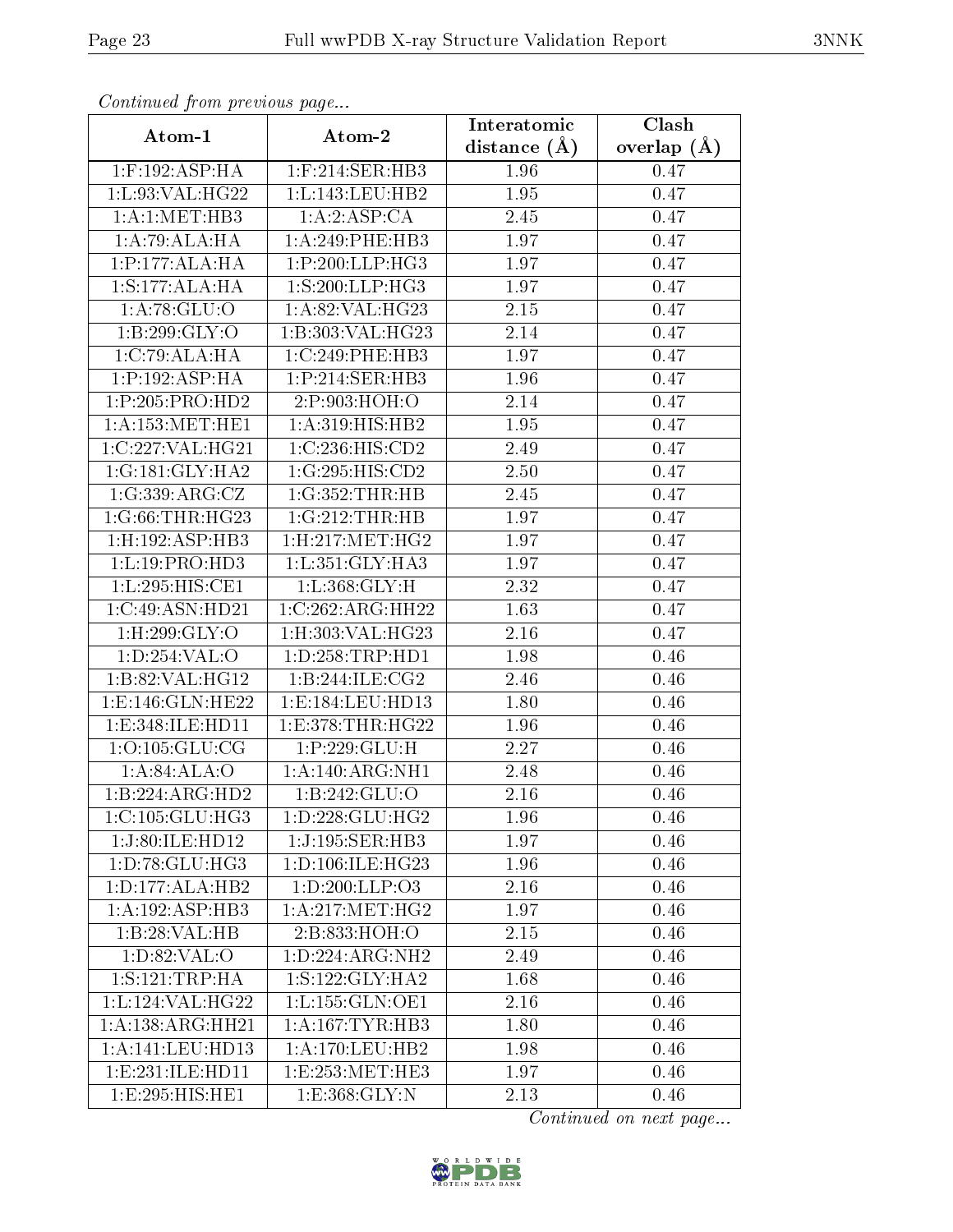| Continual from previous page |                              | Interatomic    | Clash         |
|------------------------------|------------------------------|----------------|---------------|
| Atom-1                       | Atom-2                       | distance $(A)$ | overlap $(A)$ |
| $1:$ F:105:GLU:O             | $1:$ F:109:ARG:HG2           | 2.15           | 0.46          |
| 1: H: 79: ALA: HA            | 1:H:249:PHE:HB3              | 1.98           | 0.46          |
| 1:J:121:TRP:HA               | 1:J:122:GLY:HA2              | 1.69           | 0.46          |
| 1:P:184:LEU:HD21             | 1:P:194:VAL:HG11             | 1.98           | 0.46          |
| 1:G:74:ARG:HA                | 1:G:77:ILE:HD12              | 1.97           | 0.46          |
| 1: A:329: ILE: HG12          | 1: A:362:TRP:CE2             | 2.50           | 0.46          |
| 1:C:74:ARG:HA                | 1:C:77:ILE:HD12              | 1.97           | 0.46          |
| 1:G:121:TRP:HA               | 1:G:122:GLY:HA2              | 1.71           | 0.46          |
| 1:P:291:GLY:O                | 1:P:295:HIS:HD2              | 1.99           | 0.46          |
| 1:S:135:LYS:HE3              | 1: S: 167: TYR: OH           | 2.16           | 0.46          |
| 1: A: 199: GLN: HA           | 1: A:204: GLY:O              | 2.16           | 0.45          |
| 1: H:91: VAL:HG22            | 1:H:141:LEU:HB2              | 1.97           | 0.45          |
| 1: D: 162: GLU: OE2          | 1: D: 165: ARG: NH2          | 2.46           | 0.45          |
| 1:E:2:ASP:O                  | 1: E: 5: GLN: HG2            | 2.16           | 0.45          |
| 1:J:25:ASP:OD1               | 1:J:27:ARG:HD3               | 2.16           | 0.45          |
| 1:R:73:SER:HB3               | 1:R:176:THR:HG21             | 1.99           | 0.45          |
| 1:S:25:ASP:OD1               | 1: S: 27: ARG: HD3           | 2.16           | 0.45          |
| 1:B:121:TRP:HA               | $1:B:122:GLY:H\overline{A2}$ | 1.72           | 0.45          |
| 1:B:91:VAL:HG22              | 1:B:141:LEU:HB2              | 1.97           | 0.45          |
| 1:K:91:VAL:HG22              | 1:K:141:LEU:HB2              | 1.97           | 0.45          |
| 1:G:299:GLY:O                | 1:G:303:VAL:HG23             | 2.16           | 0.45          |
| 1:K:299:GLY:O                | 1:K:303:VAL:HG23             | 2.16           | 0.45          |
| 1: M:219: GLU:O              | 1: M: 223: ARG: HG3          | 2.16           | 0.45          |
| 1:P:295:HIS:HE1              | 1:P:368:GLY:N                | 2.08           | 0.45          |
| 1:G:126:THR:HG22             | 1:G:128:ASP:H                | 1.81           | 0.45          |
| 1:L:3:ILE:HD13               | 1:M:284:LEU:CB               | 2.46           | 0.45          |
| 1:P:329:ILE:HA               | 1:P:330:PRO:HD3              | 1.85           | 0.45          |
| 1:R:179:LEU:O                | 1:R:201:CYS:HB2              | 2.17           | 0.45          |
| 1:J:224:ARG:HD2              | 1:J:242:GLU:O                | 2.17           | 0.45          |
| 1: M: 231: ILE: HD11         | 1: M: 253: MET: HE3          | 1.99           | 0.45          |
| $1:0:126$ : THR: HG22        | 1:0:128:ASP:H                | 1.82           | 0.45          |
| 1:R:98:ARG:NH1               | 1:R:102:LEU:HB2              | 2.31           | 0.45          |
| 1:B:278:GLU:HG2              | 2: B:601: HOH:O              | 2.15           | 0.45          |
| 1:M:49:ASN:ND2               | 1: M:262: ARG: HH22          | 2.13           | 0.45          |
| 1: A: 105: GLU: O            | 1: A:109: ARG: HG2           | 2.17           | 0.45          |
| $1:$ F:295:HIS:HE1           | $1:$ F:368: $GLY:$ N         | 2.06           | 0.45          |
| 1:0:291:GLY:O                | 1:O:295:HIS:HD2              | 1.99           | 0.45          |
| 1:S:126:THR:HG22             | 1: S: 128: ASP:H             | 1.82           | 0.45          |
| 1:A:130:VAL:O                | 1: A: 134: VAL: HG23         | 2.17           | 0.45          |
| 1: D: 152: THR: HA           | 1: D: 321: MET: HE3          | 1.99           | 0.45          |
| 1:C:93:VAL:HG22              | 1:C:143:LEU:HB2              | 1.99           | 0.45          |

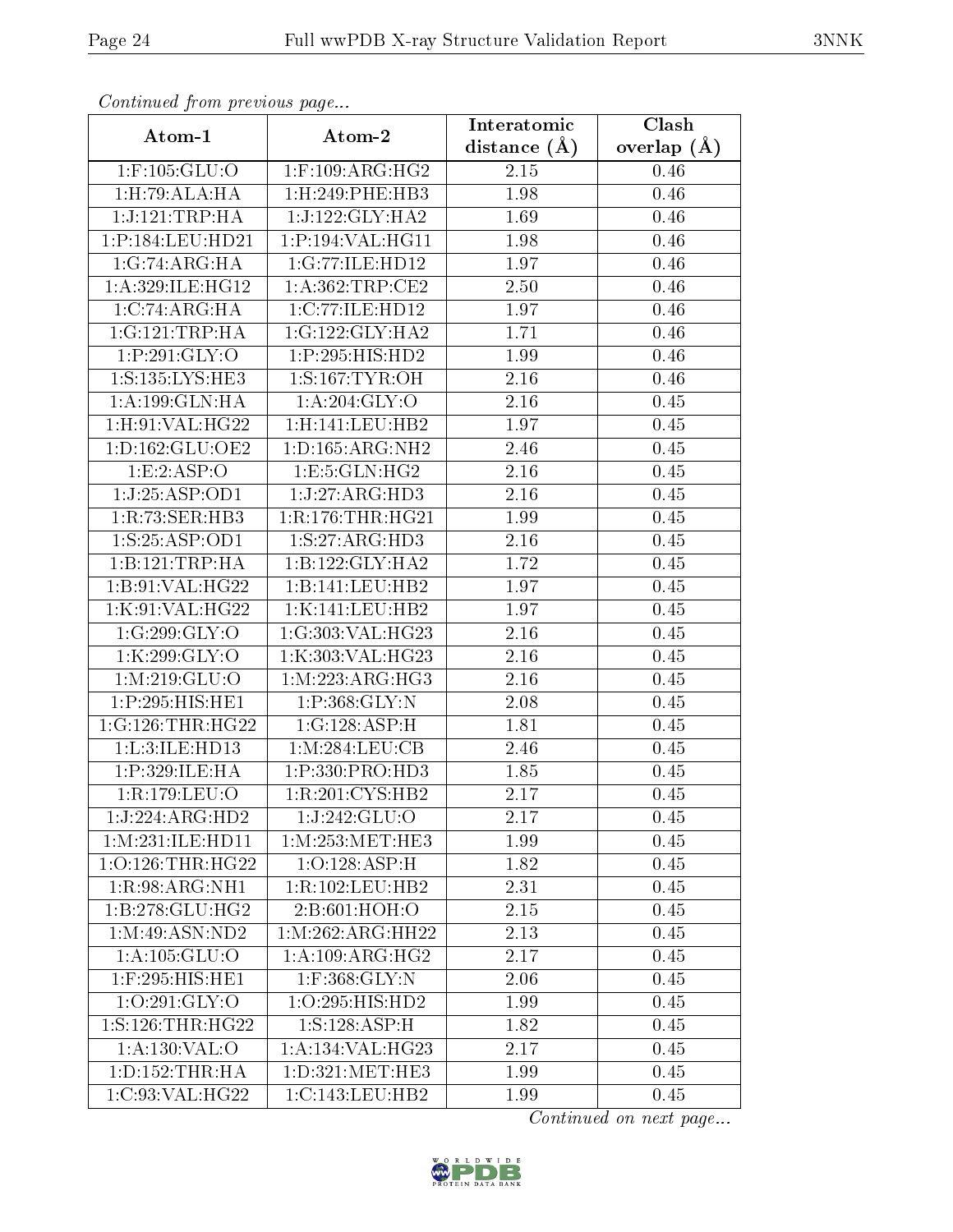| Continueu from previous page   |                        | Interatomic    | Clash           |
|--------------------------------|------------------------|----------------|-----------------|
| Atom-1                         | Atom-2                 | distance $(A)$ | overlap $(\AA)$ |
| 1: D: 40: TYR: HE1             | 1: D:262: ARG: HB3     | 1.82           | 0.45            |
| 1: D:84: ALA:O                 | 1: D: 140: ARG: NH1    | 2.49           | 0.45            |
| $1:$ F:154:LEU:HD23            | $1:$ F:321:MET:HG2     | 1.99           | 0.45            |
| $1:$ F:216:ARG:HG3             | 2:F:488:HOH:O          | 2.16           | 0.45            |
| 1: M:92: LEU: HB2              | 1: M: 137: ILE: HD11   | 1.99           | 0.45            |
| 1: A:5: GLN:H                  | 1: A:5: GLN: HG2       | 1.59           | 0.44            |
| 1:D:80:ILE:HD12                | 1:D:195:SER:HB3        | 1.99           | 0.44            |
| 1: H: 74: ARG: HA              | 1: H: 77: ILE: HD12    | 1.99           | 0.44            |
| 1: M: 74: ARG: HA              | 1:M:77:ILE:HD12        | 1.99           | 0.44            |
| 1:E:93:VAL:HG22                | 1: E: 143: LEU: HB2    | 2.00           | 0.44            |
| 1:B:141:LEU:HD13               | 1:B:170:LEU:HB2        | 1.98           | 0.44            |
| 1:P:48:MET:O                   | 1:P:52:MET:HG3         | 2.16           | 0.44            |
| 1: D: 203: GLY:N               | 1: D:204: GLY:HA3      | 2.32           | 0.44            |
| $1:$ F:30:ARG:HD2              | 1:G:30:ARG:O           | 2.17           | 0.44            |
| 1: H:82: VAL:O                 | 1: H: 224: ARG: NH2    | 2.51           | 0.44            |
| 1:S:146:GLN:NE2                | 1:S:178:SER:OG         | 2.50           | 0.44            |
| $1:$ F:10:ASN:ND2              | 1: H: 27: ARG: HD2     | 2.33           | 0.44            |
| 1:R:121:TRP:HA                 | 1:R:122:GLY:HA2        | 1.72           | 0.44            |
| 1:A:73:SER:HB3                 | 1: A:176:THR:CG2       | 2.44           | 0.44            |
| 1: D: 146: GLN: NE2            | 1: D: 178: SER: OG     | 2.51           | 0.44            |
| 1:G:108:ARG:NH1                | 1:H:226:CYS:SG         | 2.90           | 0.44            |
| $1:$ H $:330:$ PRO $:$ O       | $1:$ H $:331:$ GLN:HB3 | 2.17           | 0.44            |
| 1:R:61:THR:HB                  | 1:R:186:THR:HB         | 2.00           | 0.44            |
| 1:S:124:VAL:HG22               | 1:S:155:GLN:OE1        | 2.18           | 0.44            |
| 1:A:229:GLU:H                  | 1: B: 105: GLU: CG     | 2.26           | 0.44            |
| 1:B:92:LEU:HD22                | 1:B:137:ILE:CD1        | 2.48           | 0.44            |
| 1:D:291:GLY:O                  | 1: D: 295: HIS: HD2    | 2.00           | 0.44            |
| $1:$ H:29 $1:\overline{GLY:O}$ | 1: H: 295: HIS: HD2    | 2.01           | 0.44            |
| 1:C:299:GLY:O                  | 1:C:303:VAL:HG23       | 2.18           | 0.44            |
| 1:F:348:ILE:HD11               | $1:$ F:378:THR:HG22    | 2.00           | 0.44            |
| 1:O:135:LYS:HE2                | $1:0:167$ : TYR: OH    | 2.18           | 0.44            |
| 1:R:19:PRO:HD3                 | 1:R:351:GLY:HA3        | 1.98           | 0.44            |
| 1:R:291:GLY:O                  | 1:R:295:HIS:HD2        | 2.01           | 0.44            |
| 1:B:69:VAL:HB                  | 1:B:209:SER:HB3        | 1.99           | 0.43            |
| 1:C:312:GLU:HG3                | 1:C:328:VAL:HB         | 2.00           | 0.43            |
| 1:A:19:PRO:HD3                 | 1:A:351:GLY:HA3        | 2.01           | 0.43            |
| 1:F:36:LEU:HD22                | $1:$ F:270:THR:HB      | 2.00           | 0.43            |
| 1:O:19:PRO:HD3                 | 1:O:351:GLY:HA3        | 1.99           | 0.43            |
| 1: E: 31: ALA: CB              | 1: E: 278: GLU: HG3    | 2.49           | 0.43            |
| $1:$ F:93:VAL:HB               | $1:$ F:116:THR:HG22    | 2.01           | 0.43            |
| 1:G:74:ARG:HD2                 | 1:G:200:LLP:OP2        | 2.19           | 0.43            |

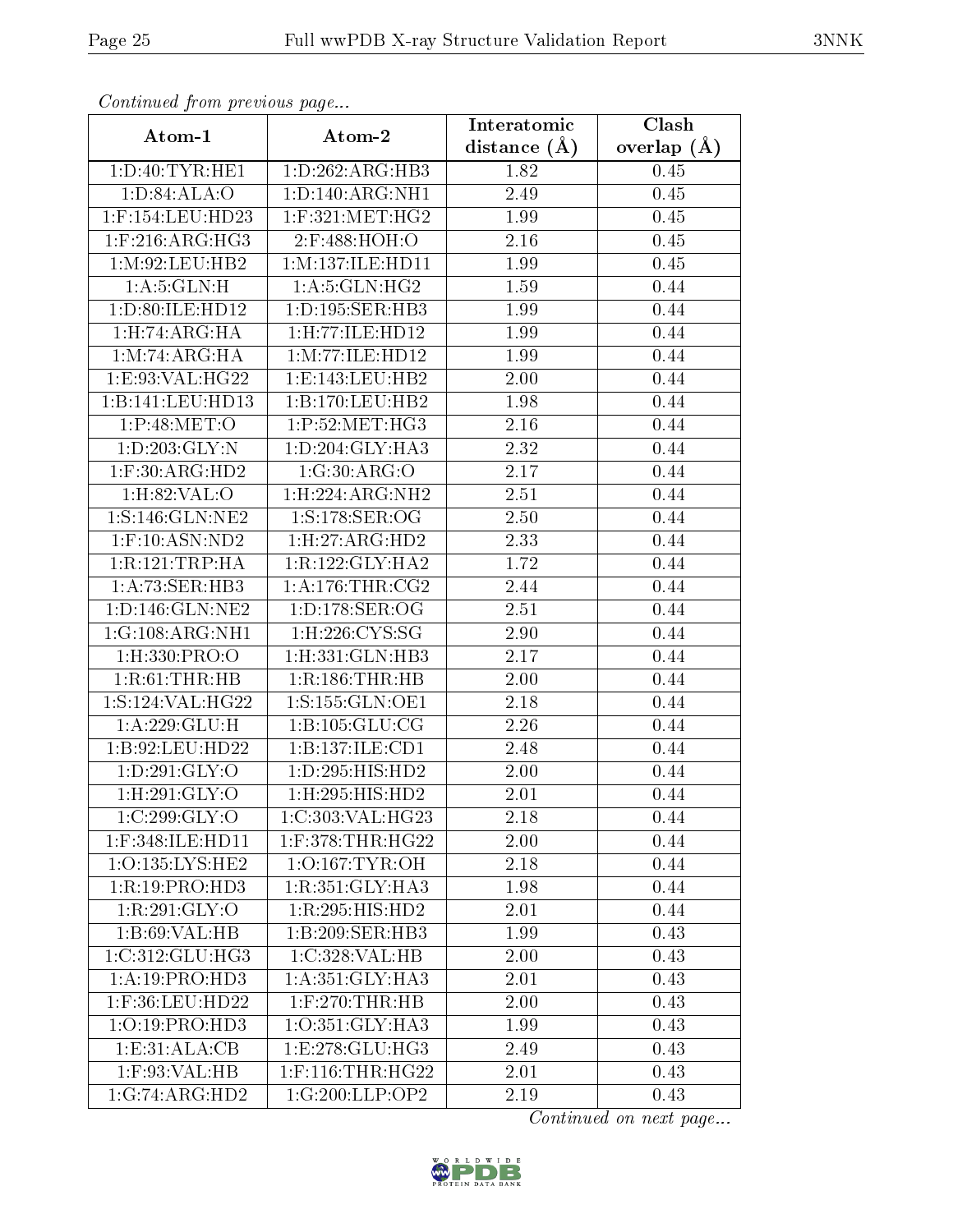| Continueu from previous page |                      | Interatomic    | Clash           |
|------------------------------|----------------------|----------------|-----------------|
| Atom-1                       | Atom-2               | distance $(A)$ | overlap $(\AA)$ |
| 1:L:121:TRP:N                | 1:L:121:TRP:CD1      | 2.86           | 0.43            |
| 1: M: 19: PRO: HD3           | 1: M: 351: GLY: HA3  | 1.99           | 0.43            |
| 1:C:160:LEU:HA               | 1:C:163:ILE:HD12     | 2.00           | 0.43            |
| 1:C:91:VAL:HG22              | 1:C:141:LEU:HB2      | 2.00           | 0.43            |
| 1:C:149:THR:HG22             | 1:C:324:VAL:HG21     | 2.00           | 0.43            |
| 1: D: 231: ILE: HD11         | 1: D: 253: MET:CE    | 2.49           | 0.43            |
| 1:E:329:ILE:HG12             | 1:E:362:TRP:CE2      | 2.54           | 0.43            |
| 1:O:27:ARG:HD2               | 1:R:10:ASN:ND2       | 2.33           | 0.43            |
| 1:0:10:ASN:ND2               | 1:R:27:ARG:HD2       | 2.34           | 0.43            |
| 1:R:79:ALA:HA                | 1:R:249:PHE:HB3      | 2.01           | 0.43            |
| 1: M:80: ILE: HD12           | 1:M:195:SER:HB3      | 2.00           | 0.43            |
| 1:D:231:ILE:HD11             | 1:D:253:MET:HE3      | 2.00           | 0.43            |
| 1:J:92:LEU:HB2               | 1:J:137:ILE:HD11     | 2.01           | 0.43            |
| 1:J:146:GLN:NE2              | 1:J:184:LEU:HD13     | 2.34           | 0.43            |
| 1:K:85:ILE:O                 | 1:K:224:ARG:NH2      | 2.52           | 0.43            |
| 1:M:299:GLY:O                | 1:M:303:VAL:HG23     | 2.19           | 0.43            |
| 1:S:253:MET:CE               | 1:S:265:HIS:HD2      | 2.32           | 0.43            |
| 1:B:130:VAL:O                | 1:B:134:VAL:HG23     | 2.18           | 0.43            |
| 1: D: 161: GLY: HA3          | 1: D: 189: TRP: O    | 2.18           | 0.43            |
| 1: D: 330: PRO: O            | 1: D: 331: GLN: CB   | 2.67           | 0.43            |
| 1: E: 345: ASP:O             | 1:G:374:ASP:HA       | 2.19           | 0.43            |
| 1:E:329:ILE:HD13             | 1:E:335:GLY:HA3      | 2.01           | 0.43            |
| 1:O:27:ARG:NH2               | 1:O:282:LEU:HD22     | 2.33           | 0.43            |
| 1:H:295:HIS:HEL              | $1:$ H $:368:$ GLY:N | 2.14           | 0.42            |
| 1:P:219:GLU:O                | 1:P:223:ARG:HG3      | 2.19           | 0.42            |
| 1:R:149:THR:O                | 1:R:363:ARG:HD2      | 2.19           | 0.42            |
| 1: S: 141: LEU: HD13         | 1: S: 170: LEU: HB2  | 2.00           | 0.42            |
| 1:A:341:LEU:O                | 1:A:345:ASP:HB2      | 2.18           | 0.42            |
| 1:B:146:GLN:NE2              | 1: B: 178: SER: OG   | 2.52           | 0.42            |
| $1:$ F:121:TRP:HA            | $1:$ F:122:GLY:HA2   | 1.67           | 0.42            |
| 1:J:179:LEU:O                | 1:J:201:CYS:HB2      | 2.19           | 0.42            |
| 1: M:32:MET:HG2              | 1: M:271:THR:HG22    | 2.01           | 0.42            |
| 1:O:199:GLN:HA               | 1:0:204:GLY:O        | 2.19           | 0.42            |
| 1:O:229:GLU:H                | 1:P:105:GLU:CG       | 2.27           | 0.42            |
| 1:P:52:MET:O                 | 1:P:56:ARG:HG3       | 2.20           | 0.42            |
| 1:R:334:ASN:HB3              | 1:R:337:GLN:HB2      | 2.00           | 0.42            |
| 1: L: 312: GLU: HB2          | 1:L:328: VAL: HB     | 2.01           | 0.42            |
| 1: M:37: ILE:H               | 1: M:37: ILE: HD13   | 1.84           | 0.42            |
| 1:P:10:ASN:ND2               | 1: S: 27: ARG: HD2   | 2.34           | 0.42            |
| 1: S: 74: ARG: HA            | 1:S:77:ILE:HD12      | 2.01           | 0.42            |
| 1: A: 105: GLU: HG3          | 1:B:228:GLU:HG2      | 2.00           | 0.42            |

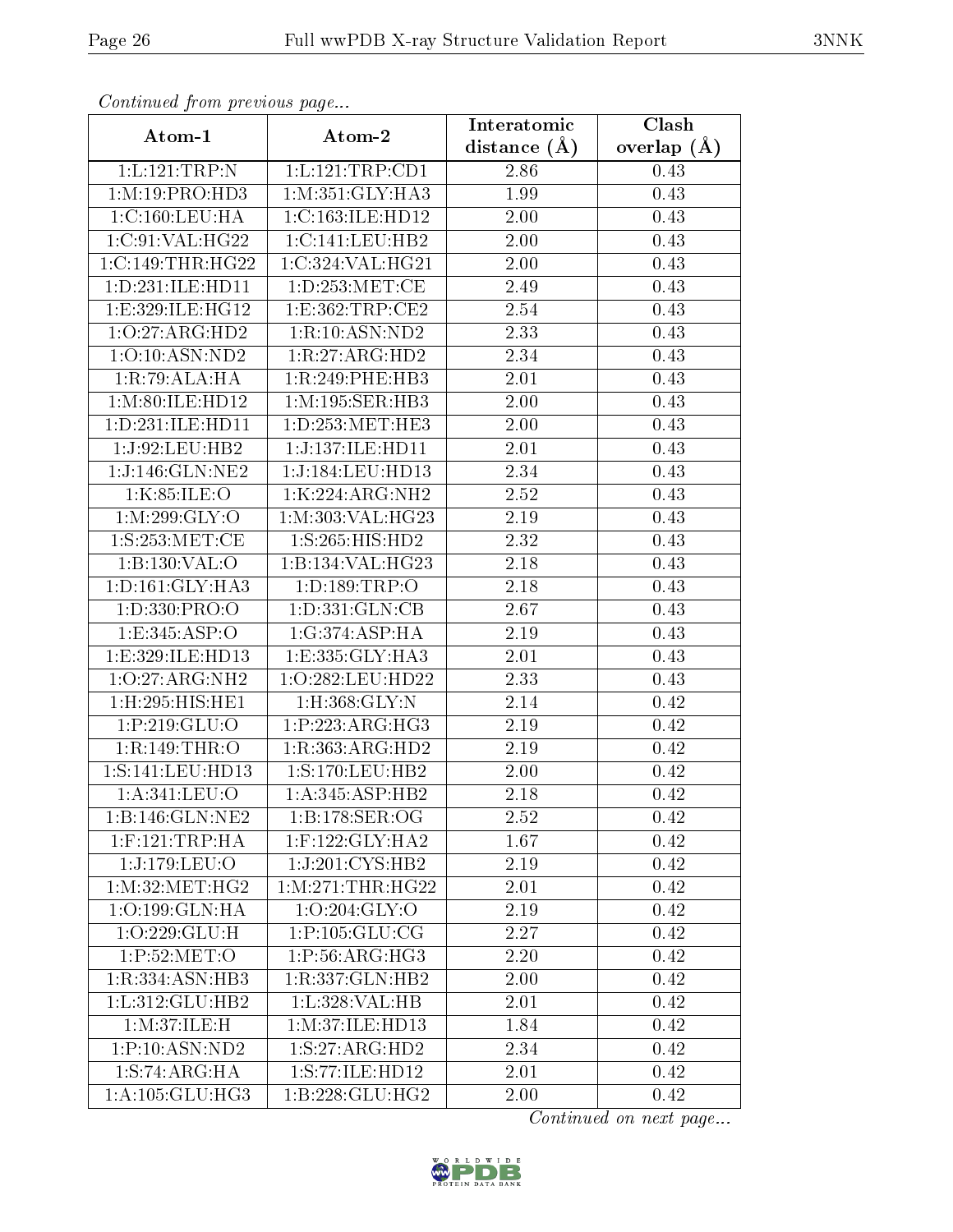| connunction proctotic page |                                | Interatomic    | Clash         |
|----------------------------|--------------------------------|----------------|---------------|
| Atom-1                     | Atom-2                         | distance $(A)$ | overlap $(A)$ |
| 1:C:391:LYS:HB2            | 1:C:391:LYS:HE2                | 1.83           | 0.42          |
| 1:D:295:HIS:HE1            | 1: D: 368: GLY: N              | 2.14           | 0.42          |
| 1:O:295:HIS:CE1            | 1:O:368:GLY:N                  | 2.76           | 0.42          |
| 1: E: 19: PRO: HD3         | 1: E: 351: GLY: HA3            | 2.01           | 0.42          |
| 1:G:80:ILE:HD12            | 1:G:195:SER:HB3                | 2.00           | 0.42          |
| 1:G:226:CYS:SG             | $1:$ H $:108:$ ARG:NH $1$      | 2.92           | 0.42          |
| 1:H:130:VAL:HG21           | $1:$ H $:160:$ LEU $:$ H $G$   | 2.02           | 0.42          |
| 1: M: 135: LYS: HE3        | 1: M: 167: TYR: OH             | 2.20           | 0.42          |
| 1: M: 286: GLU:O           | 1: M:290: TYR: HD2             | 2.02           | 0.42          |
| 1:R:82:VAL:O               | 1:R:224:ARG:NH2                | 2.52           | 0.42          |
| 1: S: 9: LEU: CD1          | 1:S:11:PRO:HD3                 | 2.48           | 0.42          |
| 1: D: 105: GLU: O          | 1: D: 109: ARG: HG2            | 2.20           | 0.42          |
| $1:$ F:80:ILE:HD12         | $1:$ F:195:SER:HB3             | 2.01           | 0.42          |
| 1: H: 121: TRP: HA         | 1:H:122:GLY:HA2                | 1.69           | 0.42          |
| 1:C:73:SER:HB3             | $1:C:176$ : THR: HG21          | 2.01           | 0.42          |
| 1: C: 105: GLU: CG         | 1:D:229:GLU:H                  | 2.29           | 0.42          |
| 1:E:96:PHE:HB3             | 1:E:125:PHE:HE2                | 1.85           | 0.42          |
| 1:J:73:SER:HB2             | 1:J:200:LLP:OP4                | 2.20           | 0.42          |
| 1:K:193:ALA:HB2            | 1:K:217:MET:HG3                | 2.02           | 0.42          |
| 1:A:121:TRP:CD1            | 1:A:121:TRP:N                  | 2.86           | 0.42          |
| 1: E: 339: ARG: NE         | 1: E: 352: THR: HB             | 2.35           | 0.42          |
| 1:J:320:LYS:HE2            | 1:J:324:VAL:O                  | 2.20           | 0.42          |
| 1:A:2:ASP:CG               | 1:A:3:ILE:H                    | 2.23           | 0.41          |
| 1: B:9: LEU:CD1            | 1:B:11:PRO:HD3                 | 2.50           | 0.41          |
| 1: L: 105: GLU: O          | 1: L: 109: ARG: HG3            | 2.20           | 0.41          |
| 1:M:126:THR:H              | 1:M:129:GLN:NE2                | 2.10           | 0.41          |
| 1:B:303:VAL:HG22           | 1:B:325:LEU:HG                 | 2.01           | 0.41          |
| $1:$ F:179:LEU:O           | $1:$ F:201:CYS:HB2             | 2.20           | 0.41          |
| 1:K:79:ALA:HA              | 1:K:249:PHE:HB3                | 2.02           | 0.41          |
| 1:R:253:MET:HB3            | 1:R:253:MET:HE2                | 1.87           | 0.41          |
| 1: A:83: SER: C            | 1:A:224:ARG:HH21               | 2.24           | 0.41          |
| 1: E: 98: ARG: NH1         | 1: E: 102: LEU: HB2            | 2.35           | 0.41          |
| 1:J:48:MET:O               | 1:J:52:MET:HG3                 | 2.21           | 0.41          |
| 1:O:121:TRP:HA             | 1:O:122:GLY:HA2                | 1.70           | 0.41          |
| 1:O:300:ASP:HA             | 1:O:303:VAL:HG12               | 2.02           | 0.41          |
| 1:C:78:GLU:O               | 1:C:82:VAL:HG23                | 2.19           | 0.41          |
| 1: L:85: ILE: O            | 1: L: 224: ARG: NH2            | 2.53           | 0.41          |
| 1:P:152:THR:H              | 1:P:321:MET:CE                 | 2.50           | 0.41          |
| 1:C:121:TRP:HA             | 1:C:122:GLY:HA2                | 1.69           | 0.41          |
| 1:C:82:VAL:HG12            | 1:C:244:ILE:HG23               | 2.03           | 0.41          |
| 1: D: 52: MET:O            | $1: D: 56: \overline{ARG:HG3}$ | 2.20           | 0.41          |

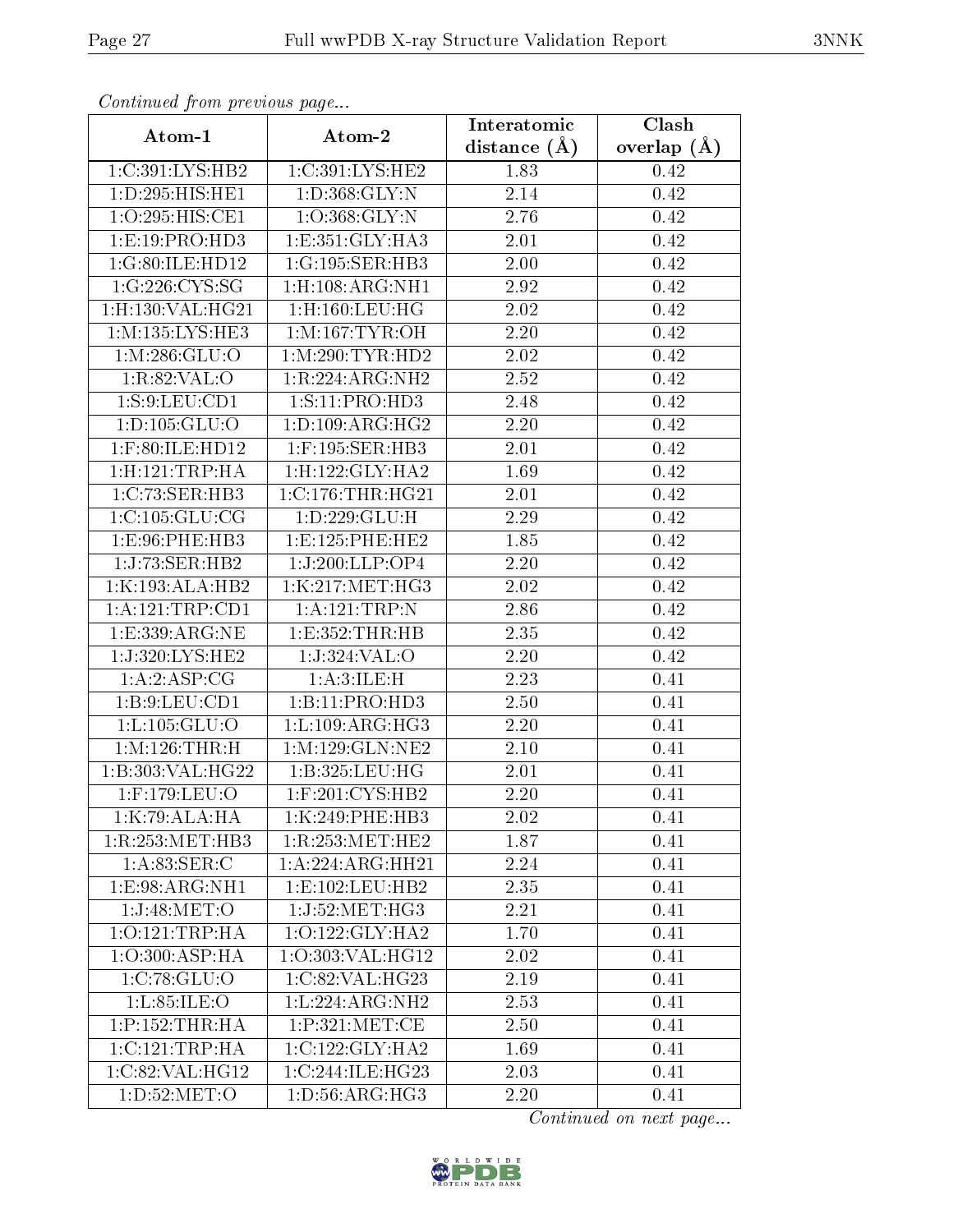| Continued from precious page                   |                    | Interatomic      | Clash         |  |
|------------------------------------------------|--------------------|------------------|---------------|--|
| Atom-1                                         | Atom-2             | distance $(\AA)$ | overlap $(A)$ |  |
| $1:$ F:203:GLY:HA2                             | 2:F:586:HOH:O      | 2.19             | 0.41          |  |
| 1:J:126:THR:H                                  | 1:J:129:GLN:NE2    | 2.19             | 0.41          |  |
| 1:J:91:VAL:HG22                                | 1:J:141:LEU:HB2    | 2.02             | 0.41          |  |
| 1:C:224:ARG:HD2                                | 1:C:242:GLU:O      | 2.21             | 0.41          |  |
| 1:C:19:PRO:HD3                                 | 1:C:351:GLY:HA3    | 2.02             | 0.41          |  |
| 1: E: 121: TRP: HA                             | 1:E:122:GLY:HA2    | 1.68             | 0.41          |  |
| $1:$ F:149:THR:HA                              | $1:$ F:321:MET:HE1 | 2.02             | 0.41          |  |
| 1:K:297:LEU:HD13                               | 1:K:410:GLU:HG2    | 2.02             | 0.41          |  |
| 1: D:86: ARG: HB2                              | 1: D:86: ARG: HE   | 1.69             | 0.41          |  |
| 1:F:295:HIS:CE1                                | $1:$ F:368:GLY:N   | 2.85             | 0.41          |  |
| 1: M: 121: TRP: CD1                            | 1:M:121:TRP:N      | 2.87             | 0.41          |  |
| 1:P:218:GLU:HB3                                | 2:P:523:HOH:O      | 2.21             | 0.41          |  |
| 1:S:198:MET:HB3                                | 1: S:204: GLY:HA2  | 2.03             | 0.41          |  |
| 1: S:218: GLU: HG3                             | 1:S:219:GLU:N      | 2.34             | 0.41          |  |
| $1: E: 146: GLN: \overline{NE2}$               | 1:E:184:LEU:HD13   | 2.36             | 0.41          |  |
| $1:$ H:133:ALA: $O$                            | 1:H:137:ILE:HD13   | 2.21             | 0.41          |  |
| 1:R:348:ILE:HD11                               | 1:R:378:THR:HG22   | 2.02             | 0.41          |  |
| 1: A:320: LYS: HE2                             | 1: A:324: VAL:O    | 2.21             | 0.41          |  |
| 1:A:149:THR:HA                                 | 1: A:321: MET:HE1  | 2.03             | 0.41          |  |
| 1:G:341:LEU:O                                  | 1:G:345:ASP:HB2    | 2.21             | 0.41          |  |
| $1:J:82:V\overline{\mathrm{AL}:\mathrm{HG}12}$ | 1:J:244:ILE:HG23   | 2.02             | 0.41          |  |
| 1:P:228:GLU:H                                  | 1:P:253:MET:HE1    | 1.85             | 0.41          |  |
| 1: L: 389: TYR: CE2                            | 1:S:331:GLN:HG2    | 2.55             | 0.41          |  |
| 1:A:74:ARG:HA                                  | 1:A:77:ILE:HD12    | 2.03             | 0.41          |  |
| 1:B:74:ARG:HA                                  | 1:B:77:ILE:HD12    | 2.03             | 0.41          |  |
| 1:E:77:ILE:HG12                                | 1: E:172: TYR: OH  | 2.21             | 0.41          |  |
| 1:P:121:TRP:HA                                 | 1:P:122:GLY:HA2    | 1.70             | 0.41          |  |
| 1:C:329:JLE:HA                                 | 1:C:330:PRO:HD3    | 1.93             | 0.41          |  |
| 1:C:77:ILE:HG12                                | 1:C:172:TYR:OH     | 2.21             | 0.41          |  |
| 1:J:133:ALA:O                                  | 1:J:137:ILE:HD13   | 2.21             | 0.41          |  |
| 1:M:327:VAL:HG21                               | 1:M:364:ILE:HD12   | 2.03             | 0.41          |  |
| 1:G:131:GLU:OE2                                | 1:G:166:ARG:NH2    | 2.53             | 0.40          |  |
| 1:G:295:HIS:CE1                                | 1:G:368:GLY:H      | 2.17             | 0.40          |  |
| 1: M: 176: THR: HG22                           | 1: M: 196: ALA: CA | 2.49             | 0.40          |  |
| 1:E:374:ASP:HA                                 | 1:G:345:ASP:O      | 2.21             | 0.40          |  |
| 1:J:228:GLU:HG2                                | 1:K:105:GLU:HG3    | 2.03             | 0.40          |  |
| 1:B:78:GLU:O                                   | 1:B:82:VAL:HG23    | 2.21             | 0.40          |  |
| 1:L:21:PRO:HB3                                 | 1:L:199:GLN:HB2    | 2.03             | 0.40          |  |
| 1:M:179:LEU:O                                  | 1: M:201: CYS:HB2  | 2.22             | 0.40          |  |
| 1:O:224:ARG:HD2                                | 1:0:242:GLU:O      | 2.21             | 0.40          |  |
| 1:P:77:ILE:HG12                                | 1:P:172:TYR:OH     | 2.21             | 0.40          |  |

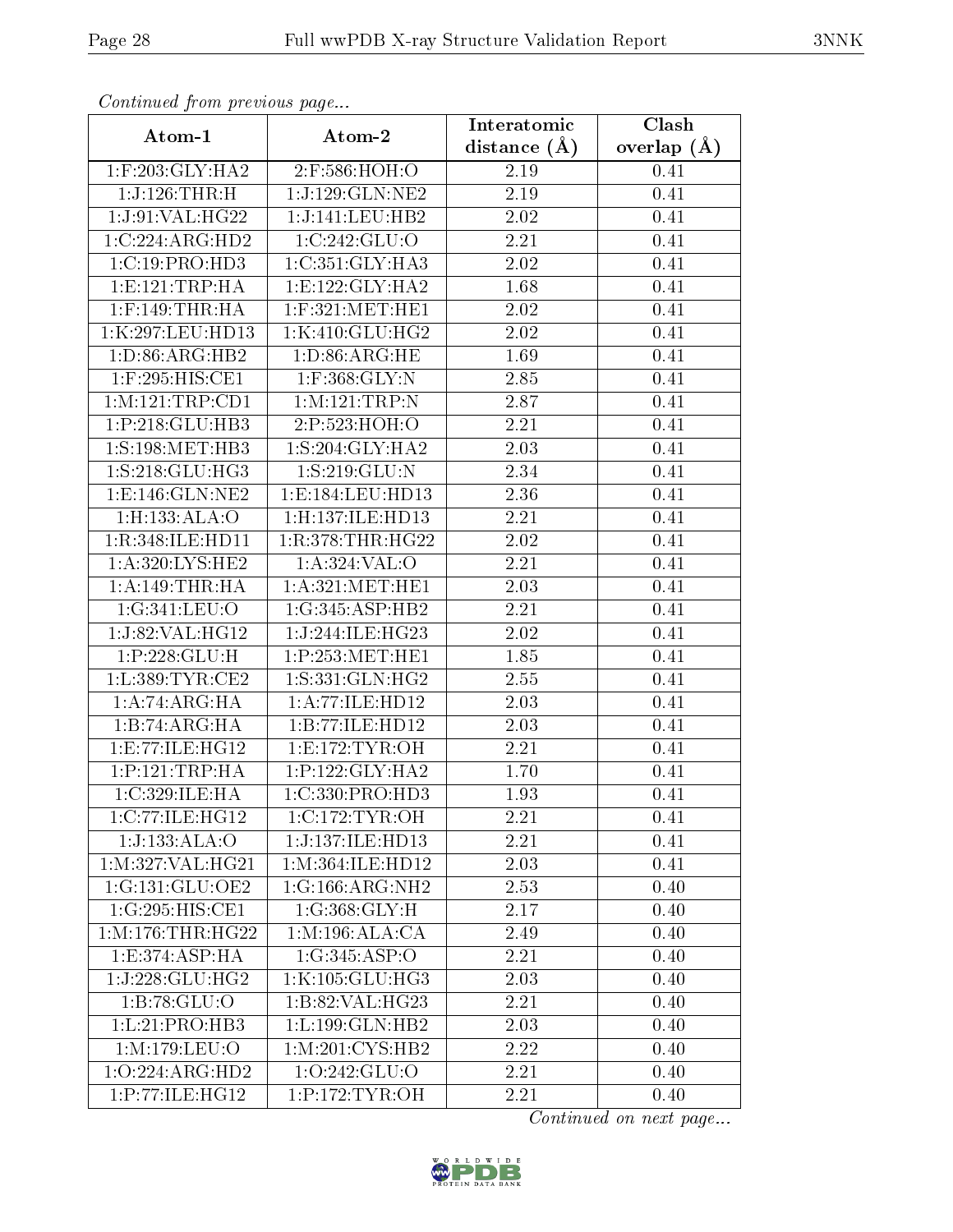| $Atom-1$                 | $\boldsymbol{\mathrm{Atom}\text{-}2}$ | Interatomic    | Clash           |
|--------------------------|---------------------------------------|----------------|-----------------|
|                          |                                       | distance $(A)$ | overlap $(\AA)$ |
| 1: S:92:LEU:HB2          | 1: S: 137: ILE: HD11                  | 2.02           | 0.40            |
| 1:S:278:GLU:O            | 1: S: 282: LEU: HG                    | 2.22           | 0.40            |
| 1:S:291:GLY:O            | 1:S:295:HIS:HD2                       | 2.04           | 0.40            |
| 1:D:2:ASP:O              | 1: D: 5: GLN: HG2                     | 2.21           | 0.40            |
| $1:$ F:176:THR:HG22      | $1:$ F:196:ALA:HA                     | 2.02           | 0.40            |
| $1:$ H $:105:$ GLU $:$ O | 1: H: 109: ARG: HG2                   | 2.22           | 0.40            |
| 1:J:5:GLN:HE21           | 1:J:5:GLN:HB3                         | 1.72           | 0.40            |
| 1:K:9:LEU:CD1            | 1:K:11:PRO:HD3                        | 2.37           | 0.40            |
| 1:R:355:GLY:HA3          | 1:R:356:PRO:HD2                       | 1.84           | 0.40            |
| 1: A:92:LEU:HB2          | 1:A:137:ILE:HD11                      | 2.02           | 0.40            |
| 1:C:22:ILE:HD11          | 2:C:619:HOH:O                         | 2.22           | 0.40            |
| 1:D:199:GLN:HA           | 1: D:204: GLY:O                       | 2.22           | 0.40            |
| 1:G:133:ALA:O            | 1:G:137:ILE:HD13                      | 2.21           | 0.40            |
| 1: L:91:VAL:HG22         | 1: L: 141: LEU: HB2                   | 2.03           | 0.40            |
| 1: M: 199: GLN: HA       | 1: M:204: GLY:O                       | 2.21           | 0.40            |

There are no symmetry-related clashes.

# 5.3 Torsion angles (i)

### 5.3.1 Protein backbone (i)

In the following table, the Percentiles column shows the percent Ramachandran outliers of the chain as a percentile score with respect to all X-ray entries followed by that with respect to entries of similar resolution.

The Analysed column shows the number of residues for which the backbone conformation was analysed, and the total number of residues.

| Mol | Chain   | Analysed        | Favoured  | Allowed   | Outliers | Percentiles |     |
|-----|---------|-----------------|-----------|-----------|----------|-------------|-----|
|     | A       | $408/411$ (99%) | 388 (95%) | $20(5\%)$ | $\theta$ | 100         | 100 |
|     | B       | $407/411$ (99%) | 390 (96%) | 17 $(4%)$ | $\theta$ | 100         | 100 |
|     | $\rm C$ | $407/411$ (99%) | 384 (94%) | 22(5%)    | $1(0\%)$ | 47          | 69  |
|     | D       | $407/411$ (99%) | 392 (96%) | 14 (3%)   | $1(0\%)$ | 47          | 69  |
| 1   | E       | $407/411$ (99%) | 391 (96%) | 15(4%)    | $1(0\%)$ | 47          | 69  |
| 1   | F       | $407/411$ (99%) | 390 (96%) | 17 $(4%)$ | $\theta$ | 100         | 100 |
|     | G       | $407/411$ (99%) | 391 (96%) | 15 $(4%)$ | $1(0\%)$ | 47          | 69  |
|     | H       | $407/411$ (99%) | 395 (97%) | 11 $(3%)$ | $1(0\%)$ | 47          | 69  |

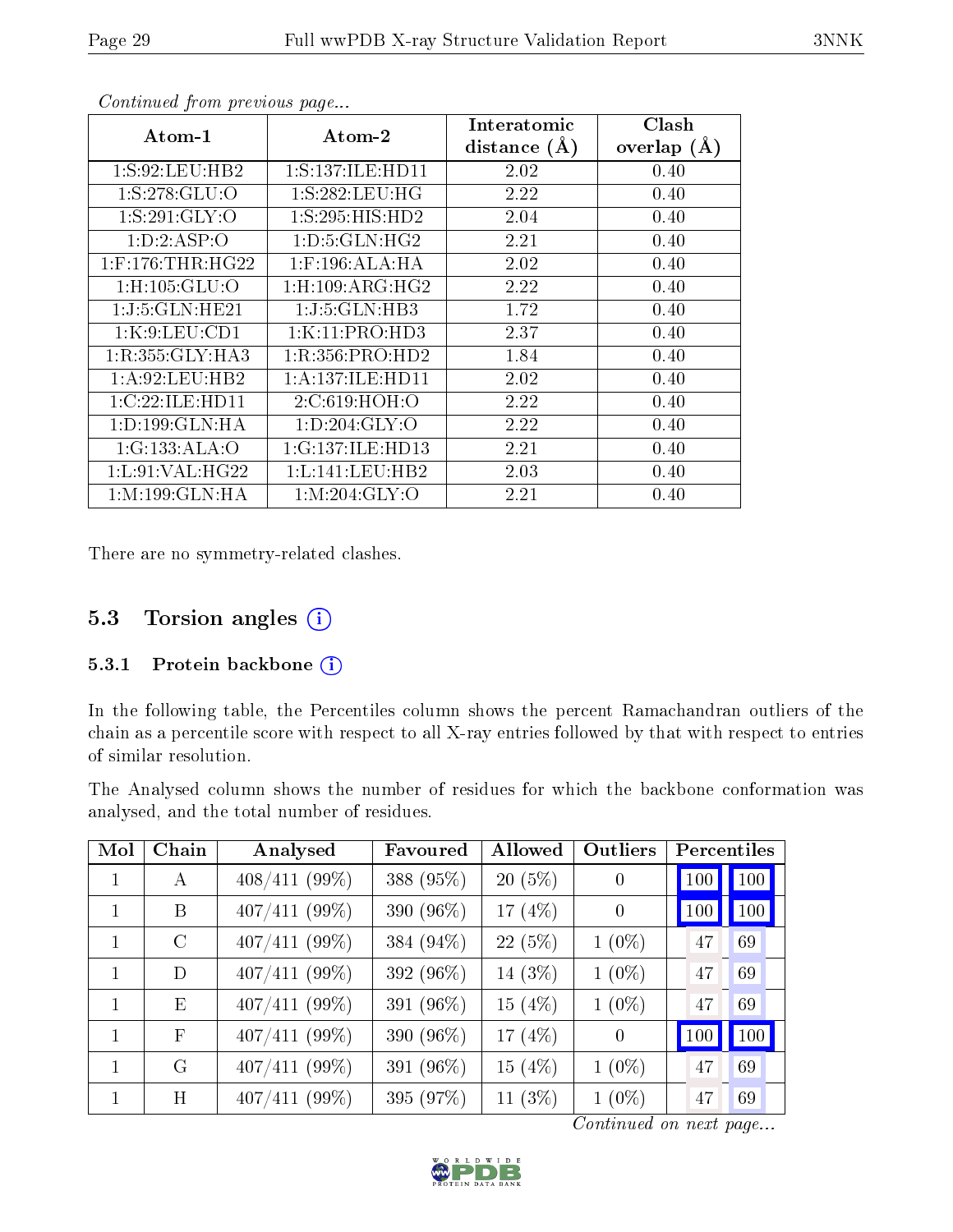| Mol | Chain    | Analysed        | Favoured   | Allowed    | Outliers       | Percentiles |     |
|-----|----------|-----------------|------------|------------|----------------|-------------|-----|
|     | .I       | $407/411(99\%)$ | 392 (96%)  | 15(4%)     | $\theta$       | 100         | 100 |
|     | Κ        | $407/411$ (99%) | 395 (97%)  | $12(3\%)$  | $\overline{0}$ | 100         | 100 |
|     | L        | $404/411$ (98%) | 391 (97%)  | $13(3\%)$  | $\theta$       | 100         | 100 |
| 1   | М        | $407/411(99\%)$ | 392 (96%)  | 14 (3%)    | $1(0\%)$       | 47          | 69  |
| 1   | $\Omega$ | $407/411$ (99%) | 393 (97%)  | 14 (3%)    | $\theta$       | 100         | 100 |
| 1   | P        | $407/411(99\%)$ | 392 (96%)  | 14 (3%)    | $1(0\%)$       | 47          | 69  |
|     | R        | $407/411(99\%)$ | 395 (97%)  | 11 $(3\%)$ | $1(0\%)$       | 47          | 69  |
| 1   | S        | $407/411$ (99%) | 394 (97%)  | $12(3\%)$  | $1(0\%)$       | 47          | 69  |
| All | All      | 6510/6576 (99%) | 6265 (96%) | 236 (4%)   | $9(0\%)$       | 51          | 73  |

All (9) Ramachandran outliers are listed below:

| Mol | Chain  | Res | Type       |
|-----|--------|-----|------------|
|     | Η      | 331 | <b>GLN</b> |
| 1   | R      | 391 | <b>LYS</b> |
| 1   | $\Box$ | 331 | GLN        |
| 1   | G      | 226 | <b>CYS</b> |
| 1   | S      | 246 | SER.       |
| 1   | C      | 331 | GLN        |
| 1   | P      | 269 | ALA        |
|     | E      | 246 | SER.       |
|     | М      | 203 | GLY        |

## 5.3.2 Protein sidechains (i)

In the following table, the Percentiles column shows the percent sidechain outliers of the chain as a percentile score with respect to all X-ray entries followed by that with respect to entries of similar resolution.

The Analysed column shows the number of residues for which the sidechain conformation was analysed, and the total number of residues.

| Mol | Chain           | Analysed        | Rotameric    | Outliers   | Percentiles |
|-----|-----------------|-----------------|--------------|------------|-------------|
|     | $\mathbf{A}$    | $323/336$ (96%) | 304 $(94\%)$ | 19 $(6\%)$ | 37<br>19    |
|     | $\vert B \vert$ | 327/336(97%)    | 308 $(94\%)$ | 19 $(6\%)$ | 38<br>20    |
|     | $\mathcal{C}$   | $324/336(96\%)$ | 305 $(94\%)$ | 19 $(6\%)$ | 37<br>19    |
|     |                 | $328/336(98\%)$ | 312 (95%)    | 16(5%)     | 25<br>46    |

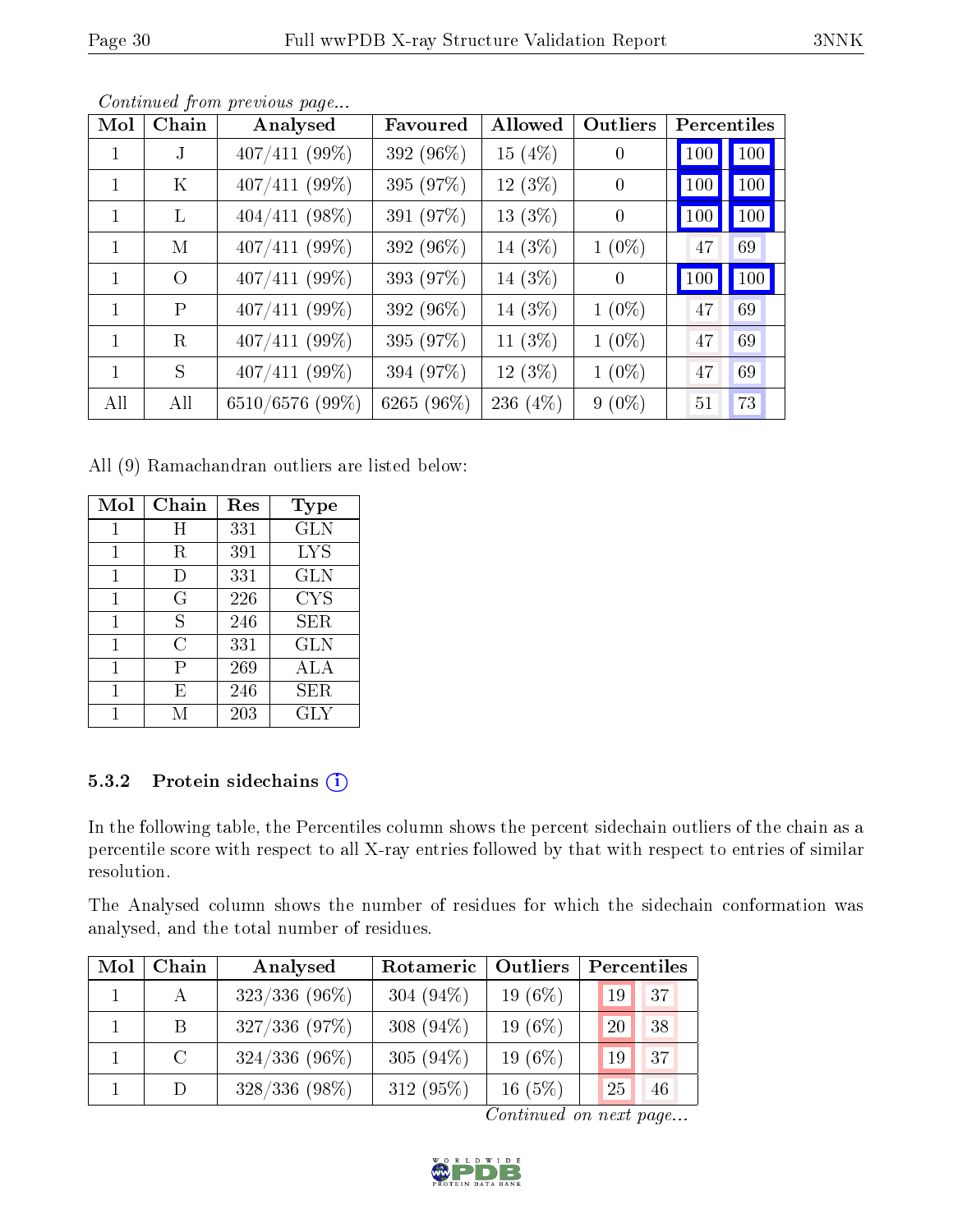| Mol          | Chain        | Analysed        | Rotameric    | Outliers   |    | Percentiles |
|--------------|--------------|-----------------|--------------|------------|----|-------------|
| 1            | Ε            | $321/336$ (96%) | 300 $(94\%)$ | 21 (6%)    | 17 | 33          |
| 1            | $\mathbf{F}$ | 326/336 (97%)   | 312 (96%)    | 14 (4%)    | 29 | 52          |
| 1            | G            | $324/336$ (96%) | 303 (94%)    | 21 (6%)    | 17 | 33          |
| $\mathbf{1}$ | H            | 329/336 (98%)   | 310 (94%)    | 19 (6%)    | 20 | 38          |
| 1            | J            | 323/336 (96%)   | 305 (94%)    | $18(6\%)$  | 21 | 40          |
| 1            | Κ            | $327/336$ (97%) | 313 (96%)    | 14 (4%)    | 29 | 52          |
| $\mathbf{1}$ | L            | $323/336$ (96%) | 297 (92%)    | 26 (8%)    | 12 | 22          |
| $\mathbf{1}$ | M            | 329/336 (98%)   | 312 (95%)    | 17(5%)     | 23 | 44          |
| 1            | $\Omega$     | $323/336$ (96%) | 305 (94%)    | 18 (6%)    | 21 | 40          |
| $\mathbf{1}$ | P            | 327/336 (97%)   | 308 (94%)    | 19 (6%)    | 20 | 38          |
| $\mathbf{1}$ | R            | $324/336$ (96%) | 305 (94%)    | 19 $(6\%)$ | 19 | 37          |
| $\mathbf{1}$ | S            | 328/336 (98%)   | 307 (94%)    | 21 (6%)    | 17 | 34          |
| All          | All          | 5206/5376 (97%) | 4906 (94%)   | 300 (6%)   | 20 | 38          |

All (300) residues with a non-rotameric sidechain are listed below:

| Mol            | Chain                               | Res              | Type                                           |
|----------------|-------------------------------------|------------------|------------------------------------------------|
| $\mathbf{1}$   | $\overline{\rm A}$                  | 5                | $\operatorname{GL}\overline{\operatorname{N}}$ |
| $\overline{1}$ | $\overline{A}$                      | $\overline{9}$   | $\overline{\text{LEU}}$                        |
| $\mathbf{1}$   | $\overline{A}$                      | 22               | <b>ILE</b>                                     |
| $\overline{1}$ | $\frac{\overline{A}}{\overline{A}}$ | 34               | $\rm{SER}$                                     |
| $\mathbf{1}$   |                                     | 37               | ILE                                            |
| $\mathbf{1}$   | $\frac{\overline{A}}{\overline{A}}$ | 64               | $\overline{\rm ARG}$                           |
| $\overline{1}$ |                                     | 86               | $\overline{\rm{ARG}}$                          |
| $\mathbf{1}$   |                                     | 98               | $\rm{ARG}$                                     |
| $\overline{1}$ | $\overline{A}$                      | 124              | $\overline{\text{VAL}}$                        |
| $\overline{1}$ | $\overline{A}$                      | 137              | ILE                                            |
| $\overline{1}$ | $\overline{A}$                      | 138              | $\rm{ARG}$                                     |
| $\overline{1}$ | $\overline{A}$                      | 217              | $\overline{\text{MET}}$                        |
| $\mathbf{1}$   | $\overline{A}$                      | 222              | $\rm{ARG}$                                     |
| $\mathbf{1}$   | $\frac{1}{\underline{A}}$           | 324              | $\overline{\text{VAL}}$                        |
| $\mathbf{1}$   | $\overline{A}$                      | 325              | LEU                                            |
| $\mathbf{1}$   | $\frac{\overline{A}}{\overline{A}}$ | $\overline{3}77$ | MET                                            |
| $\mathbf{1}$   |                                     | 383              | <b>LEU</b>                                     |
| $\mathbf{1}$   | $\overline{A}$                      | 390              | <b>LEU</b>                                     |
| $\mathbf{1}$   | $\overline{A}$                      | 404              | <b>TRP</b>                                     |
| $\overline{1}$ | $\overline{\mathbf{B}}$             | 3                | <b>ILE</b>                                     |
| $\mathbf{1}$   | $\overline{B}$                      | $\overline{5}$   | $\overline{\text{GLN}}$                        |

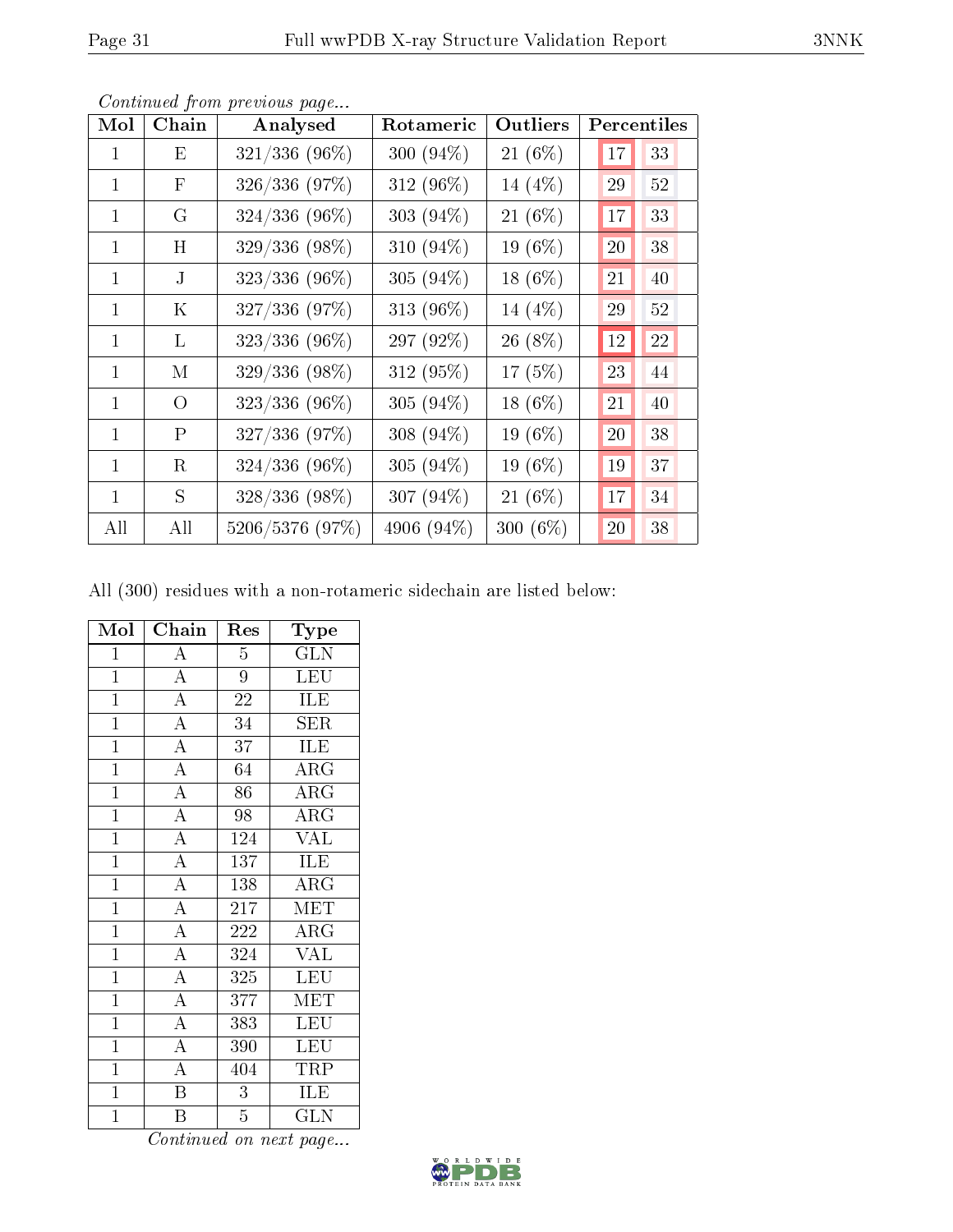| Mol            | $\overline{\text{Chain}}$                                                                                                                                                                                                                         | Res              | Type                                       |
|----------------|---------------------------------------------------------------------------------------------------------------------------------------------------------------------------------------------------------------------------------------------------|------------------|--------------------------------------------|
| $\mathbf{1}$   | $\overline{\mathrm{B}}$                                                                                                                                                                                                                           | 9                | <b>LEU</b>                                 |
| $\overline{1}$ | B                                                                                                                                                                                                                                                 | $\overline{37}$  | ILE                                        |
| $\mathbf{1}$   | $\overline{\mathbf{B}}$                                                                                                                                                                                                                           | $\overline{86}$  | $\overline{\rm{ARG}}$                      |
| $\mathbf{1}$   | $\overline{\mathrm{B}}$                                                                                                                                                                                                                           | 98               | $\overline{\rm{ARG}}$                      |
| $\overline{1}$ | $\overline{\mathbf{B}}$                                                                                                                                                                                                                           | 124              | <b>VAL</b>                                 |
| $\mathbf{1}$   | $\overline{\mathbf{B}}$                                                                                                                                                                                                                           | 137              | ILE                                        |
| $\overline{1}$ | $\overline{\mathrm{B}}$                                                                                                                                                                                                                           | 165              | $\overline{\rm ARG}$                       |
| $\overline{1}$ | $\overline{\mathrm{B}}$                                                                                                                                                                                                                           | $\overline{168}$ | $\overline{\text{ASP}}$                    |
| $\mathbf{1}$   | $\overline{\mathrm{B}}$                                                                                                                                                                                                                           | 217              | MET                                        |
| $\mathbf{1}$   | $\overline{\mathbf{B}}$                                                                                                                                                                                                                           | 237              | $\overline{\text{ARG}}$                    |
| $\mathbf{1}$   | $\overline{\mathrm{B}}$                                                                                                                                                                                                                           | 263              | LEU                                        |
| $\overline{1}$ | $\overline{\mathrm{B}}$                                                                                                                                                                                                                           | 325              |                                            |
| $\overline{1}$ | $\overline{\mathrm{B}}$                                                                                                                                                                                                                           | 331              | $\frac{\overline{\text{LEU}}}{\text{GLN}}$ |
| $\mathbf{1}$   | $\overline{\mathbf{B}}$                                                                                                                                                                                                                           | $\overline{377}$ | MET                                        |
| $\overline{1}$ | $\overline{\text{B}}$                                                                                                                                                                                                                             | 383              | LEU                                        |
| $\mathbf 1$    | $\overline{\mathrm{B}}$                                                                                                                                                                                                                           | 404              | <b>TRP</b>                                 |
| $\overline{1}$ | $\overline{B}$                                                                                                                                                                                                                                    | $\overline{410}$ | $\overline{\text{GLU}}$                    |
| $\mathbf{1}$   |                                                                                                                                                                                                                                                   | 9                | LEU                                        |
| $\overline{1}$ |                                                                                                                                                                                                                                                   | $\overline{22}$  | $\overline{\text{ILE}}$                    |
| $\mathbf{1}$   | $\overline{\text{C}}$ $\overline{\text{C}}$ $\overline{\text{C}}$ $\overline{\text{C}}$ $\overline{\text{C}}$ $\overline{\text{C}}$ $\overline{\text{C}}$ $\overline{\text{C}}$ $\overline{\text{C}}$ $\overline{\text{C}}$ $\overline{\text{C}}$ | $\overline{37}$  | ILE                                        |
| $\overline{1}$ |                                                                                                                                                                                                                                                   | $\overline{72}$  | <b>THR</b>                                 |
| $\overline{1}$ |                                                                                                                                                                                                                                                   | $\overline{86}$  | $\overline{\text{ARG}}$                    |
| $\mathbf{1}$   |                                                                                                                                                                                                                                                   | 91               | <b>VAL</b>                                 |
| $\overline{1}$ |                                                                                                                                                                                                                                                   | 98               | $\overline{\rm{ARG}}$                      |
| $\mathbf{1}$   |                                                                                                                                                                                                                                                   | 124              | $\overline{\text{VAL}}$                    |
| $\overline{1}$ |                                                                                                                                                                                                                                                   | 130              | $\overline{\text{VAL}}$                    |
| $\overline{1}$ |                                                                                                                                                                                                                                                   | $\overline{137}$ | <b>ILE</b>                                 |
| $\mathbf{1}$   |                                                                                                                                                                                                                                                   | $138\,$          | $\rm \overline{ARG}$                       |
| $\mathbf 1$    |                                                                                                                                                                                                                                                   | 176              | <b>THR</b>                                 |
| $\mathbf{1}$   |                                                                                                                                                                                                                                                   | 217              | MET                                        |
| $\mathbf 1$    |                                                                                                                                                                                                                                                   | 218              | GLU                                        |
| $\overline{1}$ | $\overline{C}\ \overline{C}\ \overline{C}\ \overline{C}\ \overline{C}\ \overline{C}\ \overline{D}\ \overline{D}\ \overline{D}\ \overline{D}\ \overline{D}$                                                                                        | <b>222</b>       | $\frac{1}{\text{ARG}}$                     |
| $\mathbf{1}$   |                                                                                                                                                                                                                                                   | 325              | LEU<br>MET                                 |
| $\mathbf{1}$   |                                                                                                                                                                                                                                                   | $\overline{377}$ |                                            |
| $\mathbf{1}$   |                                                                                                                                                                                                                                                   | 383              | LEU<br>TRP                                 |
| $\mathbf{1}$   |                                                                                                                                                                                                                                                   | 404              |                                            |
| $\mathbf{1}$   |                                                                                                                                                                                                                                                   | 9                | $\frac{\overline{\text{LEU}}}{\text{ILE}}$ |
| $\mathbf 1$    |                                                                                                                                                                                                                                                   | 37               |                                            |
| $\mathbf{1}$   |                                                                                                                                                                                                                                                   | 86               | $\overline{\rm{ARG}}$                      |
| $\mathbf{1}$   |                                                                                                                                                                                                                                                   | 98               | $\overline{\rm ARG}$                       |
| $\mathbf{1}$   | $\overline{\mathbf{D}}$                                                                                                                                                                                                                           | 124              | <b>VAL</b>                                 |
| $\mathbf{1}$   | $\overline{\rm D}$                                                                                                                                                                                                                                | 137              | ILE                                        |

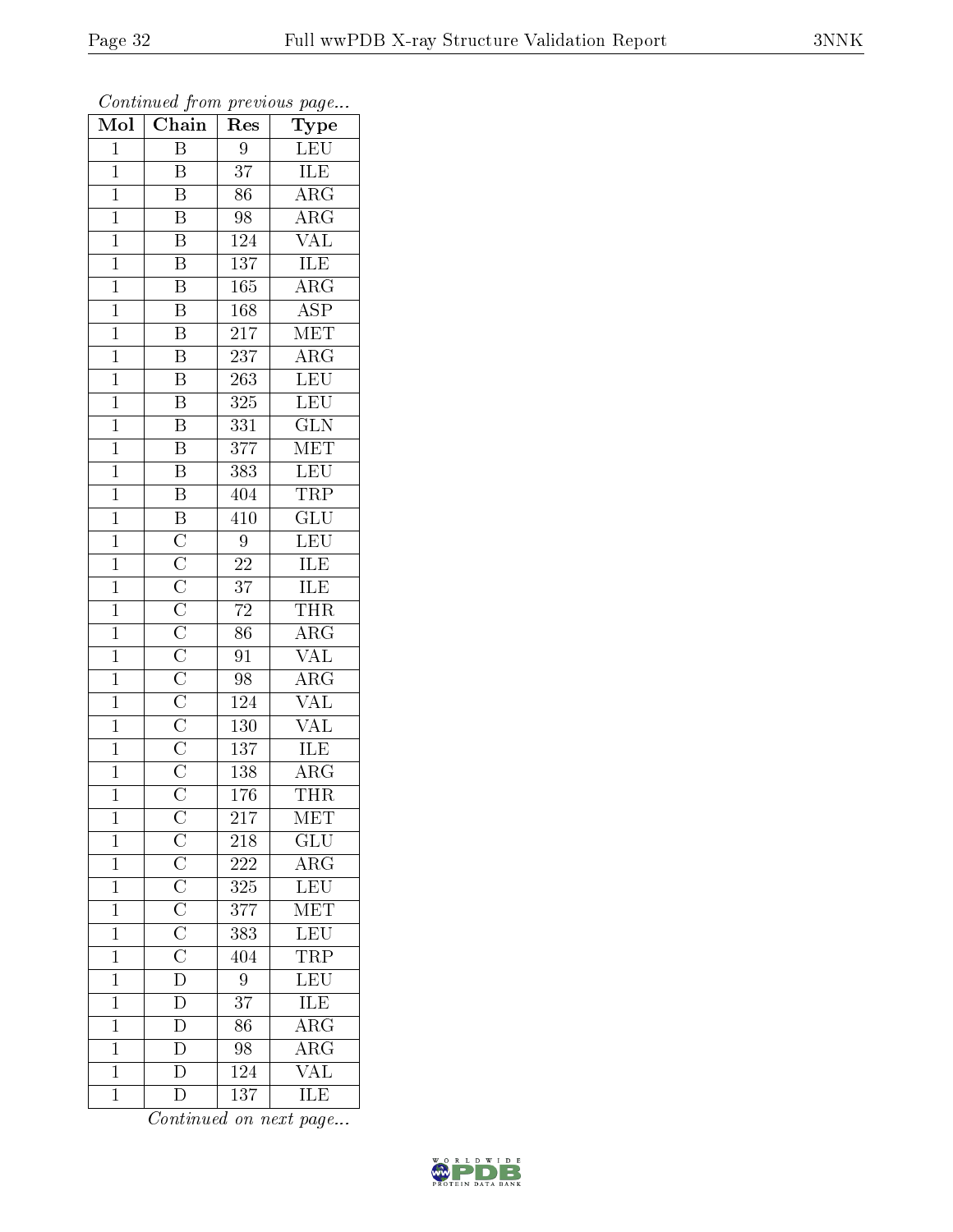| Mol            | Chain                               | Res                         | ${\rm \bar{Type}}$                             |
|----------------|-------------------------------------|-----------------------------|------------------------------------------------|
| $\mathbf{1}$   | $\overline{D}$                      | 138                         | $\rm{ARG}$                                     |
| $\mathbf{1}$   | $\overline{D}$                      | 176                         | <b>THR</b>                                     |
| $\mathbf{1}$   | $\overline{\rm D}$                  | $21\overline{7}$            | $\overline{\text{MET}}$                        |
| $\mathbf{1}$   | $\overline{\rm D}$                  | 218                         | $\overline{\text{GLU}}$                        |
| $\mathbf{1}$   | $\overline{D}$                      | 237                         | $\rm{ARG}$                                     |
| $\mathbf{1}$   | $\overline{\rm D}$                  | 263                         | <b>LEU</b>                                     |
| $\mathbf{1}$   | $\overline{\rm D}$                  | 325                         | LEU                                            |
| $\mathbf{1}$   | $\overline{D}$                      | 377                         | $\overline{\text{MET}}$                        |
| $\mathbf{1}$   | $\overline{D}$                      | 383                         | <b>LEU</b>                                     |
| $\mathbf 1$    | $\overline{\mathrm{D}}$             | 404                         | <b>TRP</b>                                     |
| $\mathbf{1}$   | $\overline{\mathrm{E}}$             | $\boldsymbol{9}$            | LEU                                            |
| $\overline{1}$ | $\overline{\mathrm{E}}$             | 22                          | $\overline{\text{ILE}}$                        |
| $\mathbf{1}$   | $\overline{\mathrm{E}}$             | $\overline{37}$             | ILE                                            |
| $\mathbf{1}$   | $\overline{E}$                      | 86                          | $\overline{\text{ARG}}$                        |
| $\overline{1}$ | $\overline{\mathrm{E}}$             | $\overline{91}$             | $\overline{\text{VAL}}$                        |
| $\mathbf{1}$   | $\mathbf E$                         | 98                          | $\rm{AR}\bar{\rm{G}}$                          |
| $\overline{1}$ | $\overline{\mathrm{E}}$             | 124                         | $\overline{\text{VAL}}$                        |
| $\mathbf{1}$   | $\overline{E}$                      | 137                         | $\overline{\text{ILE}}$                        |
| $\mathbf 1$    | $\overline{\mathrm{E}}$             | 138                         | $\overline{\rm{ARG}}$                          |
| $\mathbf{1}$   | $\overline{E}$                      | 154                         | $\overline{\text{LEU}}$                        |
| $\overline{1}$ | $\overline{\mathrm{E}}$             | 176                         | <b>THR</b>                                     |
| $\overline{1}$ | $\overline{E}$                      | 217                         | <b>MET</b>                                     |
| $\mathbf{1}$   | $\overline{\mathrm{E}}$             | 218                         | GLU                                            |
| $\mathbf{1}$   | $\overline{\mathrm{E}}$             | $\overline{224}$            | $\rm{A}R\overline{G}$                          |
| $\mathbf{1}$   | $\overline{E}$                      | 237                         | $\rm{ARG}$                                     |
| $\mathbf{1}$   | $\overline{\mathrm{E}}$             | 273                         | LEU                                            |
| $\mathbf{1}$   | $\overline{E}$                      | 325                         | <b>LEU</b>                                     |
| $\mathbf{1}$   | E                                   | 377                         | MET                                            |
| $\mathbf 1$    | $\overline{\mathrm{E}}$             | 383                         | $\overline{\text{LEU}}$                        |
| 1              | E                                   | 390                         | $\overline{\text{LEU}}$                        |
| $\mathbf 1$    | E                                   | 404                         | TRP                                            |
| $\mathbf 1$    |                                     | $\overline{9}$              | $\overline{\text{LEU}}$                        |
| $\mathbf 1$    | $\frac{\overline{F}}{\overline{F}}$ | 37                          | $\frac{\overline{\textrm{ILE}}}{\textrm{ARG}}$ |
| $\mathbf 1$    |                                     | $\overline{86}$             |                                                |
| $\mathbf 1$    | $\overline{F}$                      | $\overline{9}1$             | <b>VAL</b>                                     |
| $\overline{1}$ | $\frac{\overline{F}}{\overline{F}}$ | $\overline{98}$             | $\overline{\rm{ARG}}$                          |
| $\mathbf 1$    |                                     | 124                         | $\overline{\text{VAL}}$                        |
| $\overline{1}$ | $\overline{\mathrm{F}}$             | 137                         | $\overline{\text{ILE}}$                        |
| $\mathbf 1$    | $\overline{\mathrm{F}}$             | 157                         | $\overline{\text{LEU}}$                        |
| $\mathbf 1$    | $\frac{\overline{F}}{\overline{F}}$ | 176                         | <b>THR</b>                                     |
| $\mathbf 1$    |                                     | $2\overline{3}\overline{7}$ | $\overline{\rm{ARG}}$                          |
| $\mathbf 1$    | $\overline{\mathrm{F}}$             | 325                         | <b>LEU</b>                                     |

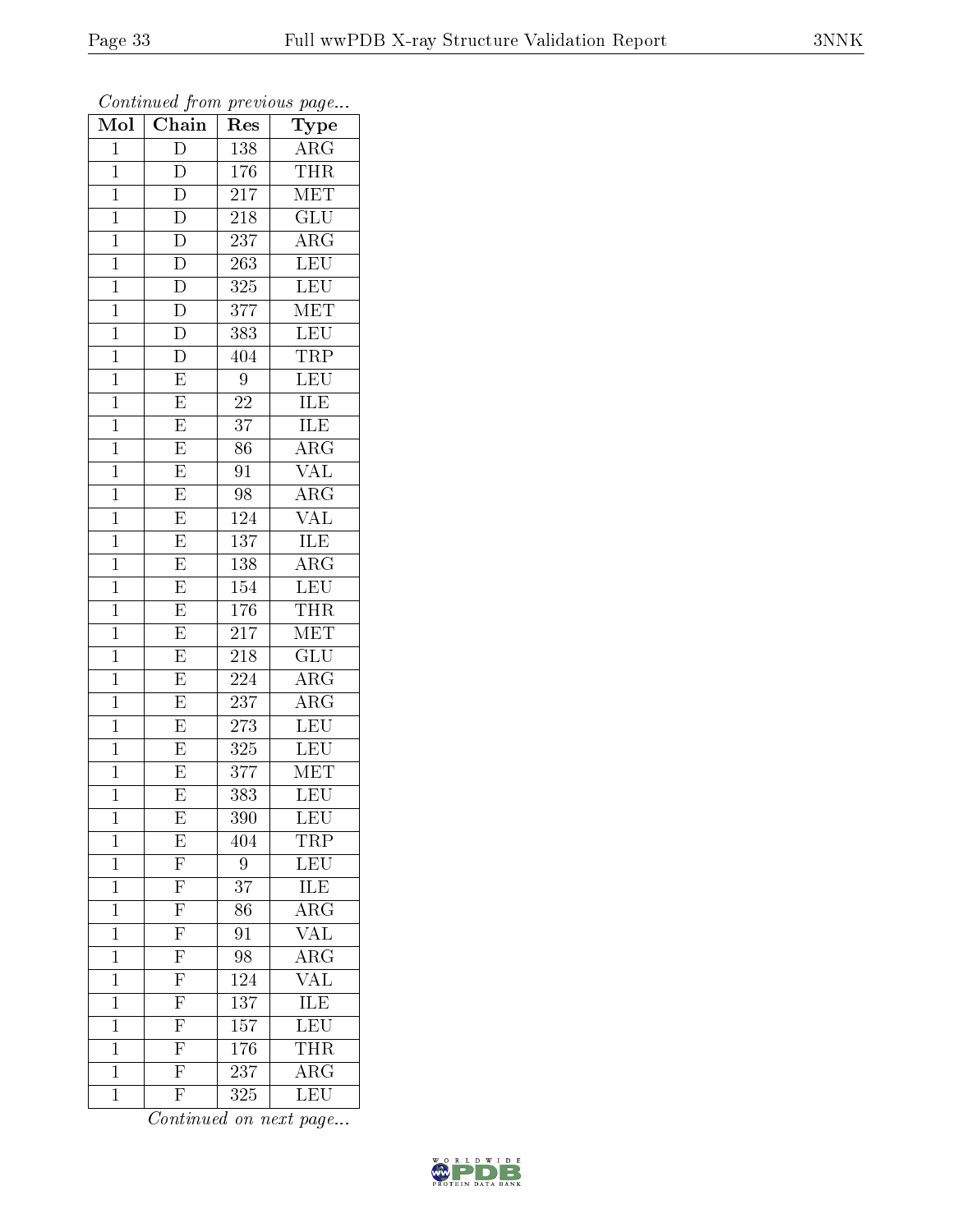| Mol            | Chain                                  | ${\mathop{\mathrm{Res}}\nolimits}$ | Type                    |
|----------------|----------------------------------------|------------------------------------|-------------------------|
| $\mathbf{1}$   | $\overline{F}$                         | 377                                | MET                     |
| $\mathbf{1}$   | $\overline{F}$                         | 383                                | LEU                     |
| $\overline{1}$ | $\overline{F}$                         | 404                                | TRP                     |
| $\mathbf{1}$   | $\overline{\mathrm{G}}$                | 9                                  | LEU                     |
| $\overline{1}$ | $\overline{\mathrm{G}}$                | $\overline{22}$                    | ILE                     |
| $\mathbf{1}$   | $\overline{\mathbf{G}}$                | 37                                 | ILE                     |
| $\mathbf 1$    | $\overline{\mathrm{G}}$                | 86                                 | $\overline{\rm ARG}$    |
| $\mathbf{1}$   | $\overline{\mathrm{G}}$                | 91                                 | $\overline{\text{VAL}}$ |
| $\mathbf{1}$   | $\overline{\mathrm{G}}$                | $\overline{98}$                    | $\overline{\rm ARG}$    |
| $\overline{1}$ | $\frac{\overline{\text{G}}}{\text{G}}$ | 124                                | $\overline{\text{VAL}}$ |
| $\mathbf{1}$   |                                        | 137                                | $\overline{\text{ILE}}$ |
| $\mathbf{1}$   |                                        | 138                                | $\overline{\rm ARG}$    |
| $\mathbf{1}$   | $\overline{\mathrm{G}}$                | 176                                | <b>THR</b>              |
| $\mathbf 1$    | $\overline{\rm G}$                     | 218                                | $\overline{\text{GLU}}$ |
| $\overline{1}$ | $\overline{\mathrm{G}}$                | 240                                | $\overline{\text{ASP}}$ |
| $\mathbf{1}$   | $\overline{\rm G}$                     | 273                                | $\overline{\text{LEU}}$ |
| $\mathbf 1$    | $\overline{\mathrm{G}}$                | $\overline{312}$                   | $\overline{\text{GLU}}$ |
| $\mathbf{1}$   | $\overline{G}$                         | 325                                | LEU                     |
| $\overline{1}$ | $\overline{\mathrm{G}}$                | $\overline{345}$                   | $\overline{\text{ASP}}$ |
| $\mathbf{1}$   | $\overline{\mathrm{G}}$                | 377                                | $\overline{\text{MET}}$ |
| $\mathbf{1}$   | $\overline{\mathrm{G}}$                | 383                                | LEU                     |
| $\overline{1}$ | $\overline{\mathrm{G}}$                | 390                                | LEU                     |
| $\mathbf{1}$   | $\overline{\mathrm{G}}$                | 391                                | <b>LYS</b>              |
| $\overline{1}$ | $\overline{\rm G}$                     | 404                                | TRP                     |
| $\mathbf{1}$   | $\overline{\rm H}$                     | $\overline{4}$                     | <b>THR</b>              |
| $\mathbf 1$    | $\overline{H}$                         | 9                                  | LEU                     |
| $\mathbf{1}$   | $\overline{H}$                         | $\overline{22}$                    | ILE                     |
| $\mathbf 1$    | $\overline{\rm H}$                     | 37                                 | ILE                     |
| $\overline{1}$ | $\overline{\rm H}$                     | $\overline{86}$                    | $\overline{\rm{ARG}}$   |
| 1              | $\overline{\rm H}$                     | 98                                 | $\overline{\rm{ARG}}$   |
| $\mathbf 1$    | $\overline{\mathrm{H}}$                | 124                                | VAL                     |
| $\mathbf 1$    | $\overline{\rm H}$                     | 137                                | ILE                     |
| $\mathbf{1}$   | $\overline{\mathrm{H}}$                | 138                                | $\overline{\rm{ARG}}$   |
| $\overline{1}$ | $\overline{\rm H}$                     | 176                                | <b>THR</b>              |
| $\mathbf 1$    | $\overline{\text{H}}$                  | 217                                | $\overline{\text{MET}}$ |
| $\mathbf 1$    | $\overline{\rm H}$                     | 218                                | $\overline{\text{GLU}}$ |
| $\mathbf 1$    | $\overline{\mathrm{H}}$                | 219                                | $\overline{{\rm GLU}}$  |
| $\overline{1}$ | $\overline{\text{H}}$                  | 237                                | $\rm{ARG}$              |
| $\mathbf 1$    | $\overline{\rm H}$                     | 325                                | $\overline{\text{LEU}}$ |
| $\mathbf{1}$   | $\overline{\rm H}$                     | 377                                | MET                     |
| $\mathbf 1$    | $\overline{\rm H}$                     | 383                                | LEU                     |
| $\mathbf{1}$   | $\overline{\mathrm{H}}$                | 390                                | LEU                     |

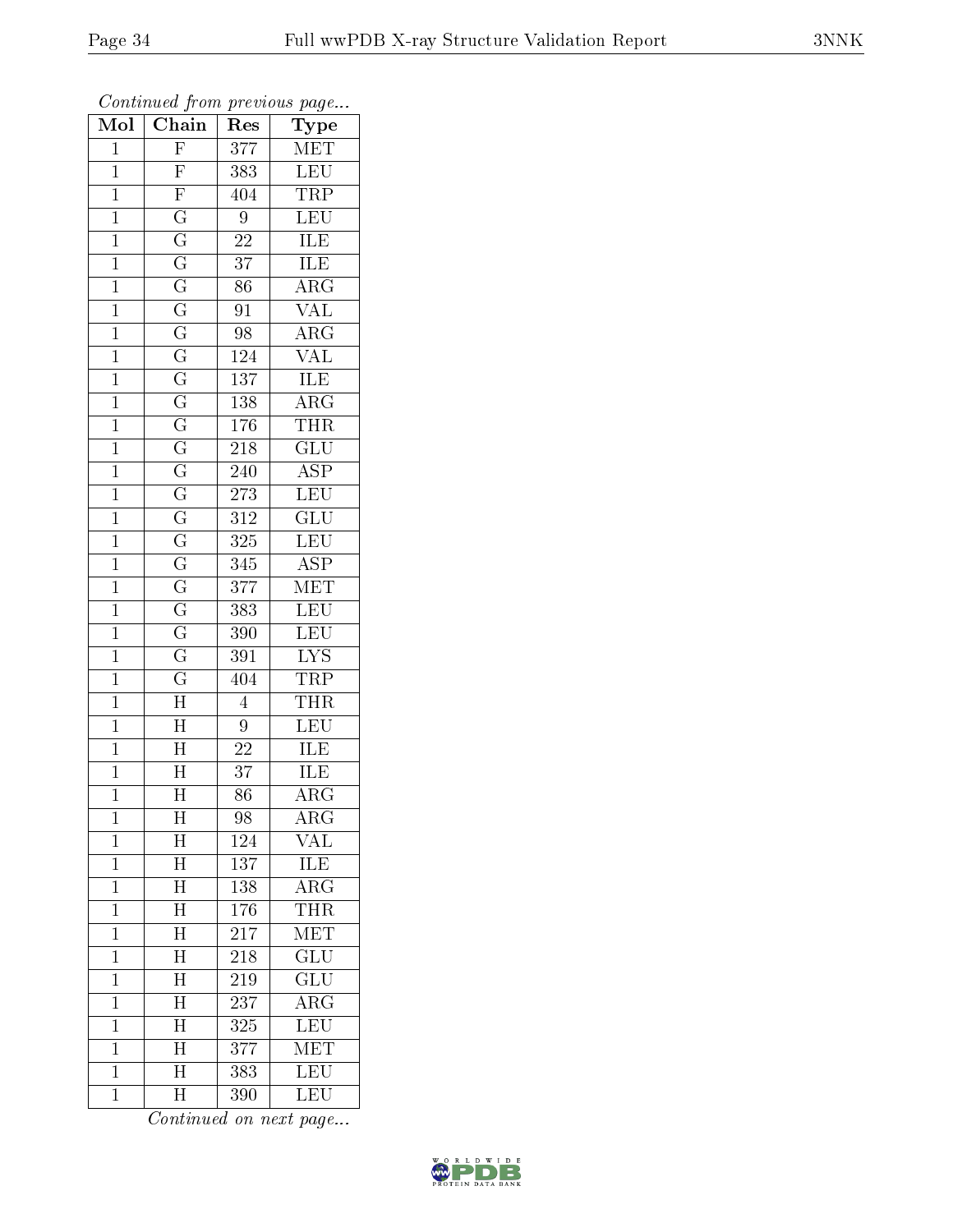| Mol            | Chain                   | Res             | ${\bf Type}$                                   |
|----------------|-------------------------|-----------------|------------------------------------------------|
| $\mathbf{1}$   | $\overline{H}$          | 404             | TRP                                            |
| $\mathbf{1}$   | J                       | $\overline{5}$  | $\overline{\text{GLN}}$                        |
| $\mathbf{1}$   | $\overline{\text{J}}$   | $\overline{9}$  | $\overline{\text{LEU}}$                        |
| $\mathbf{1}$   | ${\bf J}$               | $\sqrt{22}$     | <b>ILE</b>                                     |
| $\overline{1}$ | $\overline{\text{J}}$   | $\overline{37}$ | <b>ILE</b>                                     |
| $\mathbf{1}$   | J                       | 86              | $\overline{\rm ARG}$                           |
| $\overline{1}$ | $\overline{\text{J}}$   | 98              | $\overline{\rm{ARG}}$                          |
| $\mathbf{1}$   | $\overline{\mathsf{J}}$ | 124             | $\overline{\text{VAL}}$                        |
| $\mathbf{1}$   | $\mathbf J$             | 137             | <b>ILE</b>                                     |
| $\mathbf 1$    | $\overline{\text{J}}$   | 138             | $\overline{\text{ARG}}$                        |
| $\mathbf{1}$   | $\overline{\text{J}}$   | 162             | $\overline{\mathrm{GLU}}$                      |
| $\overline{1}$ | $\overline{\text{J}}$   | 217             | $\overline{\text{MET}}$                        |
| $\mathbf{1}$   | $\overline{\text{J}}$   | 218             | $\overline{GLU}$                               |
| $\mathbf{1}$   | $\overline{\text{J}}$   | 222             | $\rm{ARG}$                                     |
| $\overline{1}$ | $\overline{\text{J}}$   | 324             | $\overline{\text{VAL}}$                        |
| $\mathbf{1}$   | $\overline{\text{J}}$   | 325             | <b>LEU</b>                                     |
| $\overline{1}$ | $\overline{\text{J}}$   | 377             | MET                                            |
| $\mathbf{1}$   | $\overline{\text{J}}$   | 383             | LEU                                            |
| $\mathbf 1$    | $\overline{\text{J}}$   | 404             | TRP                                            |
| $\mathbf{1}$   | $\overline{\mathrm{K}}$ | 9               | LEU                                            |
| $\overline{1}$ | $\overline{\mathrm{K}}$ | 37              | ILE                                            |
| $\overline{1}$ | $\overline{\mathrm{K}}$ | $\overline{86}$ | $\overline{\rm{ARG}}$                          |
| $\mathbf{1}$   | $\overline{\mathrm{K}}$ | 91              | <b>VAL</b>                                     |
| $\overline{1}$ | $\overline{\mathrm{K}}$ | 98              | $\rm{ARG}$                                     |
| $\mathbf{1}$   | $\overline{\mathrm{K}}$ | 124             | $\overline{\text{VAL}}$                        |
| $\mathbf{1}$   | $\overline{\mathrm{K}}$ | 137             | <b>ILE</b>                                     |
| $\mathbf{1}$   | $\overline{\mathrm{K}}$ | 165             | $\overline{\rm{ARG}}$                          |
| $\mathbf{1}$   | $\overline{\mathrm{K}}$ | 217             | <b>MET</b>                                     |
| $\mathbf 1$    | $\overline{\mathrm{K}}$ | 222             | $\overline{\rm{ARG}}$                          |
| 1              | Κ                       | 324             | VAL                                            |
| $\mathbf 1$    | $\overline{\mathrm{K}}$ | 325             | $\overline{\text{LEU}}$                        |
| $\mathbf 1$    | $\overline{\mathrm{K}}$ | 383             | $\overline{\text{LEU}}$                        |
| $\mathbf 1$    | $\overline{\mathrm{K}}$ | 404             | TRP<br>LEU                                     |
| $\mathbf{1}$   | $\overline{\text{L}}$   | $\overline{9}$  |                                                |
| $\mathbf{1}$   | $\overline{\mathbf{L}}$ | 22              | $\frac{\overline{\textrm{ILE}}}{\textrm{ARG}}$ |
| $\mathbf 1$    | $\overline{\mathrm{L}}$ | $\overline{27}$ |                                                |
| $\mathbf{1}$   | $\overline{\mathrm{L}}$ | 37              | ILE                                            |
| $\mathbf{1}$   | $\overline{\mathrm{L}}$ | 60              | $\overline{\rm ARG}$                           |
| $\mathbf{1}$   | $\overline{\mathrm{L}}$ | 74              | $\overline{\rm{ARG}}$                          |
| $\mathbf{1}$   | $\overline{\mathrm{L}}$ | 82              | $\overline{\text{VAL}}$                        |
| $\mathbf{1}$   | $\overline{\mathrm{L}}$ | $\overline{86}$ | $\overline{\rm{ARG}}$                          |
| $\mathbf{1}$   | $\overline{\mathbf{L}}$ | 91              | $\overline{\text{VAL}}$                        |

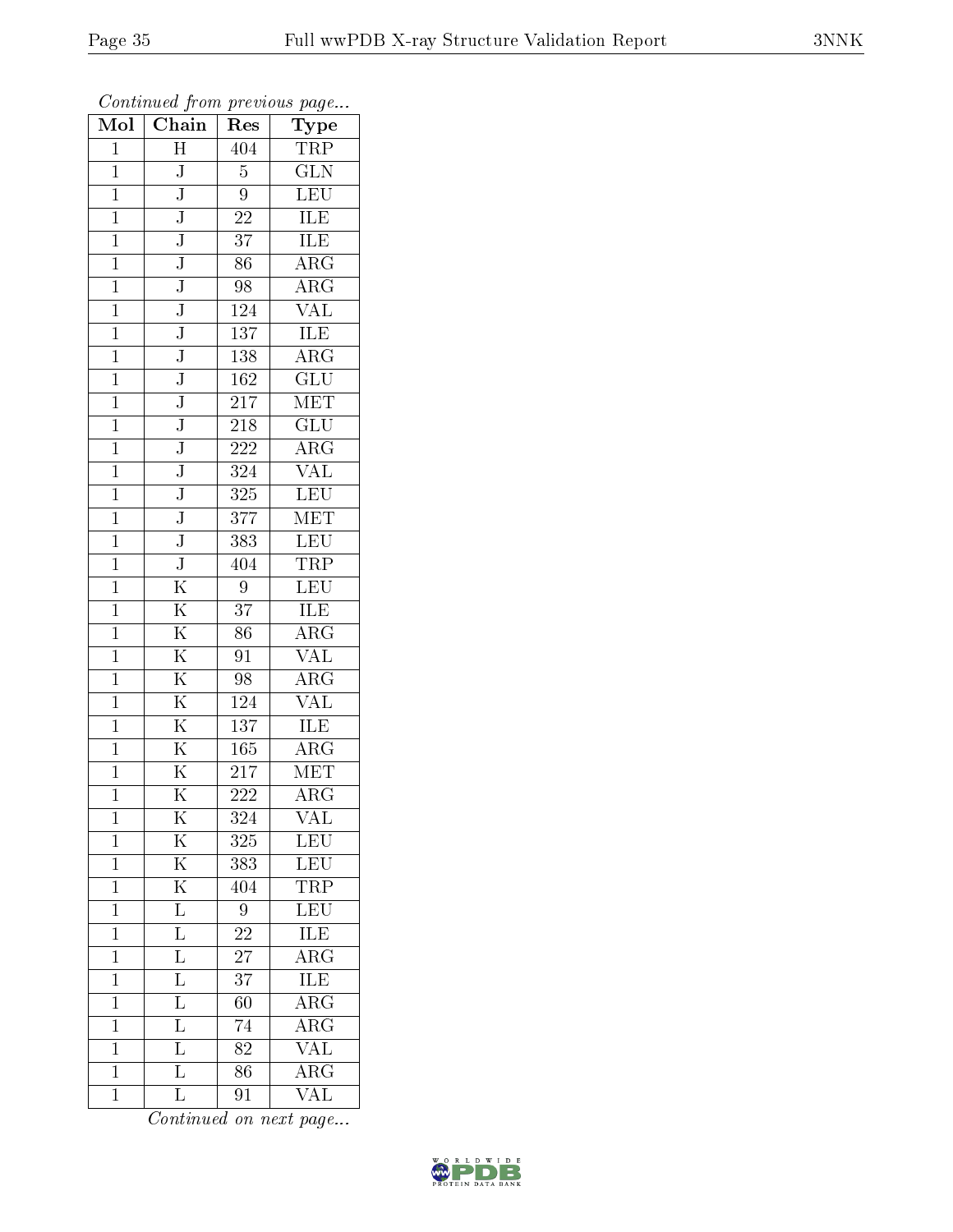| Mol            | Chain                                  | Res              | ${\rm \bar{T}ype}$      |
|----------------|----------------------------------------|------------------|-------------------------|
| $\mathbf{1}$   |                                        | 98               | $\overline{\rm ARG}$    |
| $\overline{1}$ | $\frac{\overline{L}}{\overline{L}}$    | 124              | $\overline{\text{VAL}}$ |
| $\mathbf{1}$   |                                        | 137              | ILE                     |
| $\mathbf{1}$   |                                        | $\overline{154}$ | LEU                     |
| $\overline{1}$ | $\frac{\overline{L}}{\overline{L}}$    | 157              | <b>LEU</b>              |
| $\mathbf{1}$   |                                        | 176              | <b>THR</b>              |
| $\overline{1}$ | $\frac{\overline{L}}{L}$               | $\overline{217}$ | <b>MET</b>              |
| $\mathbf{1}$   |                                        | 222              | $\overline{\rm ARG}$    |
| $\mathbf{1}$   |                                        | 234              | $\overline{\text{ASP}}$ |
| $\mathbf 1$    | $\frac{\overline{\text{L}}}{\text{L}}$ | 237              | $\overline{\rm{ARG}}$   |
| $\mathbf{1}$   |                                        | 263              | LEU                     |
| $\overline{1}$ | $\frac{\overline{L}}{\overline{L}}$    | 324              | $\overline{\text{VAL}}$ |
| $\overline{1}$ |                                        | 325              | LEU                     |
| $\mathbf{1}$   | $\frac{\overline{L}}{L}$               | 377              | <b>MET</b>              |
| $\overline{1}$ |                                        | 383              | LEU                     |
| $\mathbf 1$    | $\frac{1}{L}$                          | 390              | <b>LEU</b>              |
| $\overline{1}$ | $\overline{\mathrm{L}}$                | 404              | <b>TRP</b>              |
| $\mathbf{1}$   | $\overline{\rm M}$                     | $\overline{4}$   | <b>THR</b>              |
| $\mathbf 1$    | $\overline{\mathrm{M}}$                | $\overline{7}$   | $\overline{\text{SER}}$ |
| $\mathbf{1}$   | $\overline{\mathbf{M}}$                | $\overline{9}$   | $\overline{\text{LEU}}$ |
| $\overline{1}$ | $\mathbf M$                            | $\overline{37}$  | <b>ILE</b>              |
| $\overline{1}$ | $\overline{\mathrm{M}}$                | $\overline{86}$  | $\overline{\rm{ARG}}$   |
| $\mathbf{1}$   | $\overline{\mathrm{M}}$                | 98               | $\overline{\rm{ARG}}$   |
| $\overline{1}$ | $\overline{\mathrm{M}}$                | $\overline{124}$ | $\overline{\text{VAL}}$ |
| $\mathbf{1}$   | $\overline{\rm M}$                     | 126              | <b>THR</b>              |
| $\mathbf{1}$   | $\overline{\mathrm{M}}$                | $\overline{137}$ | ILE                     |
| $\overline{1}$ | $\overline{\mathrm{M}}$                | 138              | $\overline{\rm{ARG}}$   |
| $\mathbf{1}$   | $\overline{\mathrm{M}}$                | 217              | MET                     |
| $\mathbf 1$    | $\overline{\mathrm{M}}$                | 218              | $\overline{{\rm GLU}}$  |
| $\mathbf 1$    | М                                      | 325              | LEU                     |
| $\mathbf 1$    | $\mathbf M$                            | 377              | MET                     |
| $\mathbf 1$    | $\overline{\mathrm{M}}$                | 383              | <b>LEU</b>              |
| $\mathbf 1$    | $\overline{\mathrm{M}}$                | 390              | <b>LEU</b>              |
| $\mathbf{1}$   | $\overline{\mathrm{M}}$                | 404              | TRP                     |
| $\mathbf{1}$   | $\overline{O}$                         | 9                | LEU                     |
| $\mathbf 1$    | $\overline{O}$                         | $\overline{22}$  | ILE                     |
| $\mathbf 1$    | $\overline{O}$                         | 34               | <b>SER</b>              |
| $\mathbf 1$    | $\overline{O}$                         | 37               | $\overline{\text{ILE}}$ |
| $\mathbf{1}$   | $\overline{O}$                         | 86               | $\overline{\rm{ARG}}$   |
| $\mathbf{1}$   | $\frac{\overline{O}}{O}$               | 91               | $\overline{\text{VAL}}$ |
| $\mathbf{1}$   |                                        | 98               | $\overline{\rm{ARG}}$   |
| $\mathbf{1}$   | $\overline{\rm O}$                     | 124              | $\overline{\text{VAL}}$ |

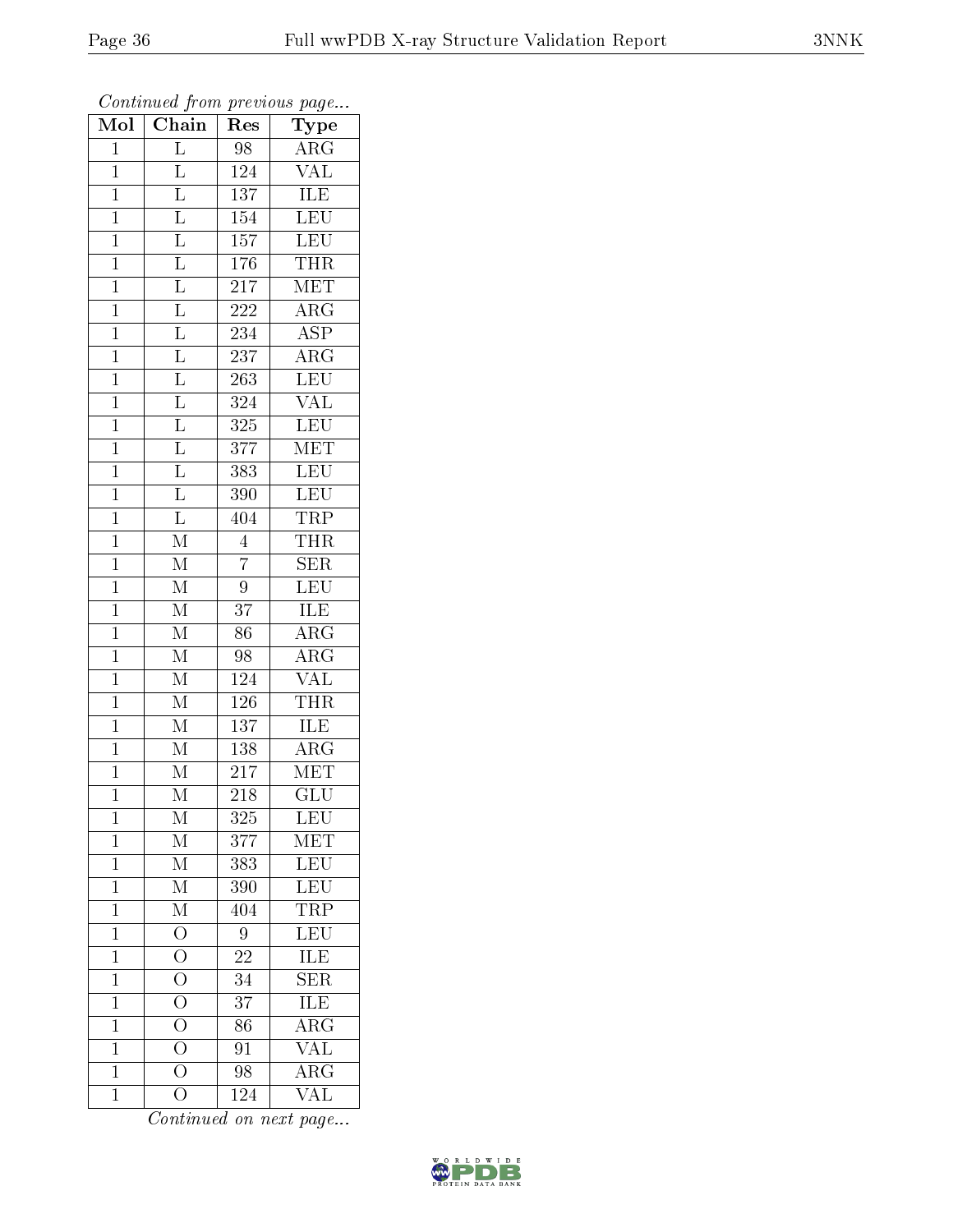| Mol            | $\overline{\text{Chain}}$                                                                                                                   | Res              | Type                    |
|----------------|---------------------------------------------------------------------------------------------------------------------------------------------|------------------|-------------------------|
| $\mathbf{1}$   | $\overline{O}$                                                                                                                              | 137              | ILE                     |
| $\mathbf 1$    | $\overline{O}$                                                                                                                              | 138              | $\rm{ARG}$              |
| $\mathbf{1}$   |                                                                                                                                             | 157              | LEU                     |
| $\mathbf{1}$   |                                                                                                                                             | 218              | $\overline{\text{GLU}}$ |
| $\overline{1}$ | $\frac{\overline{O}}{\overline{O}}$ $\frac{\overline{O}}{\overline{O}}$                                                                     | 324              | <b>VAL</b>              |
| $\mathbf{1}$   |                                                                                                                                             | 325              | <b>LEU</b>              |
| $\mathbf{1}$   |                                                                                                                                             | 377              | $\overline{\text{MET}}$ |
| $\mathbf{1}$   |                                                                                                                                             | 383              | LEU                     |
| $\mathbf{1}$   |                                                                                                                                             | 390              | LEU                     |
| $\mathbf{1}$   |                                                                                                                                             | 404              | <b>TRP</b>              |
| $\mathbf{1}$   |                                                                                                                                             | $\boldsymbol{9}$ | LEU                     |
| $\overline{1}$ |                                                                                                                                             | $\sqrt{22}$      | <b>ILE</b>              |
| $\mathbf{1}$   |                                                                                                                                             | 37               | <b>ILE</b>              |
| $\mathbf{1}$   | $\frac{\overline{O}}{O} \frac{\overline{O}}{O} \frac{\overline{O}}{P} \frac{\overline{P}}{P} \frac{\overline{P}}{P} \frac{\overline{P}}{P}$ | 86               | $\overline{\rm{ARG}}$   |
| $\overline{1}$ |                                                                                                                                             | $\overline{91}$  | $\overline{\text{VAL}}$ |
| $\mathbf{1}$   | $\overline{P}$                                                                                                                              | 98               | $\overline{\rm{ARG}}$   |
| $\overline{1}$ | $\frac{\overline{P}}{P}$                                                                                                                    | 108              | $\overline{\rm{ARG}}$   |
| $\mathbf{1}$   |                                                                                                                                             | 124              | VAL                     |
| $\mathbf 1$    | $\overline{P}$                                                                                                                              | 137              | ILE                     |
| $\mathbf{1}$   | $\frac{\overline{P}}{\overline{P}}$                                                                                                         | 138              | $\rm{ARG}$              |
| $\overline{1}$ |                                                                                                                                             | 165              | $\rm{ARG}$              |
| $\overline{1}$ |                                                                                                                                             | $\overline{217}$ | MET                     |
| $\mathbf{1}$   | $\frac{\overline{P}}{\overline{P}}$                                                                                                         | $23\overline{7}$ | $\rm{ARG}$              |
| $\overline{1}$ |                                                                                                                                             | $\overline{325}$ | LEU                     |
| $\mathbf{1}$   | $\overline{P}$                                                                                                                              | 377              | MET                     |
| $\mathbf{1}$   | $\frac{\overline{P}}{\overline{P}}$                                                                                                         | 383              | LEU                     |
| $\mathbf{1}$   |                                                                                                                                             | 390              | LEU                     |
| $\mathbf{1}$   | $\frac{\overline{P}}{\overline{P}}$                                                                                                         | 391              | $\overline{\text{LYS}}$ |
| $\mathbf 1$    |                                                                                                                                             | 404              | TRP                     |
| $\mathbf 1$    | R                                                                                                                                           | 9                | LEU                     |
| $\mathbf 1$    | R                                                                                                                                           | 22               | ILE                     |
| $\mathbf 1$    | $\overline{\mathrm{R}}$                                                                                                                     | $\overline{37}$  | ILE                     |
| $\mathbf 1$    | $_{\rm R}$                                                                                                                                  | 60               | $\rm{ARG}$              |
| $\mathbf{1}$   | $\overline{\mathrm{R}}$                                                                                                                     | $\overline{74}$  | $\overline{\rm{ARG}}$   |
| $\mathbf 1$    | R                                                                                                                                           | 86               | $\rm{ARG}$              |
| $\mathbf 1$    | $\overline{\mathrm{R}}$                                                                                                                     | $\overline{98}$  | $\overline{\rm{ARG}}$   |
| $\mathbf 1$    | $\overline{\mathrm{R}}$                                                                                                                     | 124              | VAL                     |
| $\mathbf 1$    | $\rm R$                                                                                                                                     | 130              | $\overline{\text{VAL}}$ |
| $\mathbf{1}$   | $\overline{\mathrm{R}}$                                                                                                                     | 137              | ILE                     |
| $\mathbf{1}$   | $\rm R$                                                                                                                                     | 138              | $\rm{ARG}$              |
| $\overline{1}$ | $\overline{\mathrm{R}}$                                                                                                                     | 165              | $\overline{\rm{ARG}}$   |
| $\overline{1}$ | R                                                                                                                                           | 217              | <b>MET</b>              |

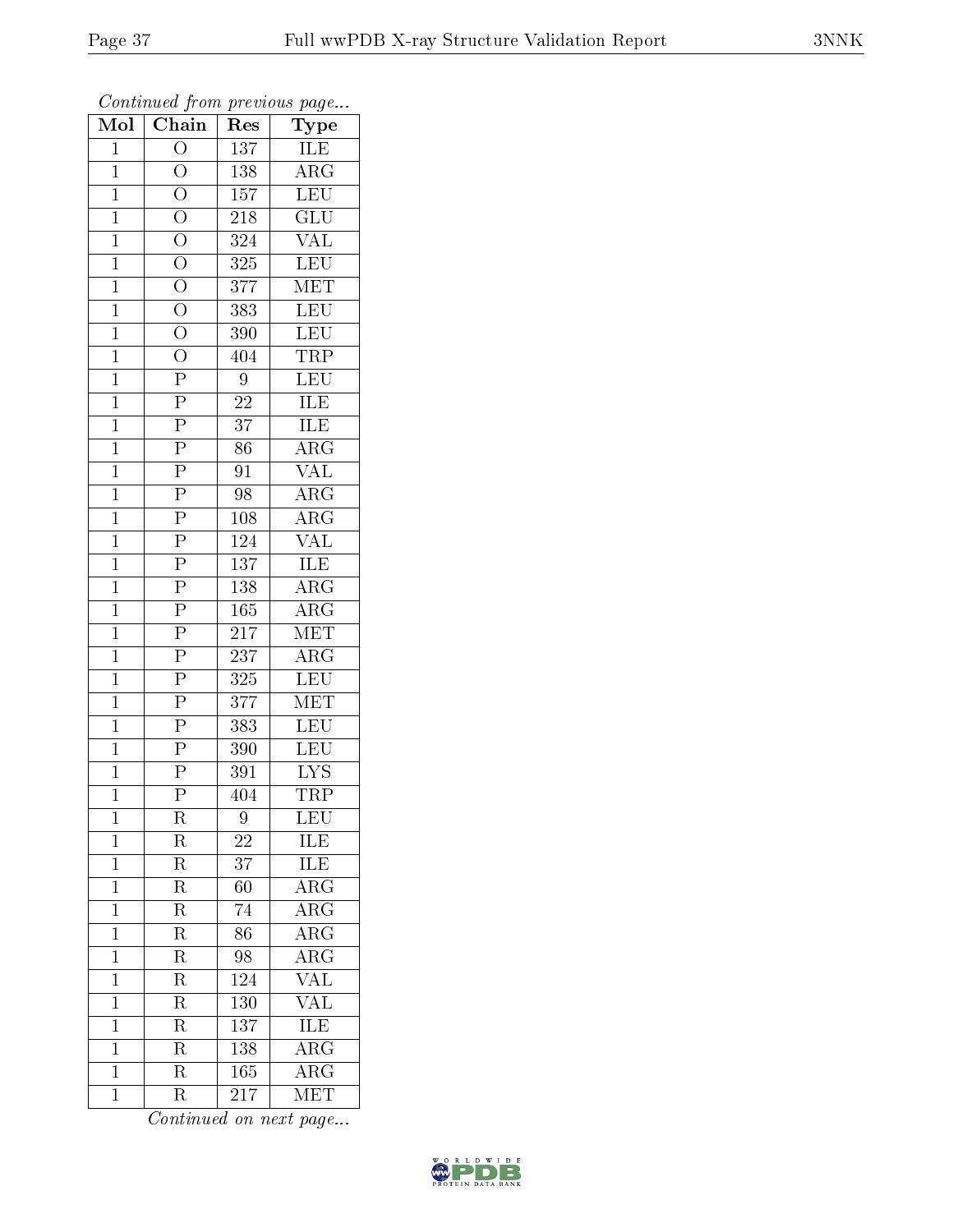| Mol            | $\overline{\text{Chain}}$ | Res              | Type                    |
|----------------|---------------------------|------------------|-------------------------|
| $\overline{1}$ | $\overline{\mathrm{R}}$   | 222              | $\overline{\rm ARG}$    |
| $\mathbf{1}$   | $\overline{\mathrm{R}}$   | 325              | $\overline{\text{LEU}}$ |
| $\overline{1}$ | $\overline{\mathrm{R}}$   | 377              | MET                     |
| $\overline{1}$ | $\overline{\mathrm{R}}$   | 383              | $\overline{\text{LEU}}$ |
| $\overline{1}$ | $\overline{\mathrm{R}}$   | 390              | LEU                     |
| $\overline{1}$ | $\overline{\mathrm{R}}$   | 404              | TRP                     |
| $\overline{1}$ | $\overline{\mathrm{s}}$   | 9                | $\overline{\text{LEU}}$ |
| $\mathbf{1}$   | $\overline{\mathrm{S}}$   | $\overline{22}$  | <b>ILE</b>              |
| $\overline{1}$ | $\overline{\mathrm{s}}$   | $\overline{37}$  | ILE                     |
| $\overline{1}$ | $\overline{\mathrm{s}}$   | $\overline{86}$  | $\overline{\rm{ARG}}$   |
| $\mathbf{1}$   | $\overline{\mathrm{s}}$   | 98               | $\overline{\rm{ARG}}$   |
| $\overline{1}$ | $\overline{\mathrm{s}}$   | 124              | $\overline{\text{VAL}}$ |
| $\overline{1}$ | $\overline{\mathrm{S}}$   | 137              | ILE                     |
| $\mathbf{1}$   | $\overline{\mathrm{s}}$   | 138              | ARG                     |
| $\overline{1}$ | $\overline{\mathrm{s}}$   | 162              | $\overline{\text{GLU}}$ |
| $\mathbf{1}$   | $\overline{\mathrm{s}}$   | 217              | MET                     |
| $\overline{1}$ | $\overline{\mathrm{s}}$   | 218              | $\overline{{\rm GLU}}$  |
| $\overline{1}$ | $\overline{\mathrm{s}}$   | 222              | $\rm{ARG}$              |
| $\overline{1}$ | $\overline{\mathrm{s}}$   | $\overline{237}$ | $\overline{\rm{ARG}}$   |
| $\overline{1}$ | $\overline{\mathrm{S}}$   | $\overline{263}$ | <b>LEU</b>              |
| $\overline{1}$ | $\overline{\mathrm{s}}$   | 325              | LEU                     |
| $\overline{1}$ | $\overline{\mathrm{s}}$   | 336              | $\overline{\text{ASP}}$ |
| $\overline{1}$ | $\overline{\mathrm{s}}$   | 377              | $\overline{\text{MET}}$ |
| $\overline{1}$ | $\overline{\mathrm{s}}$   | $\overline{383}$ | LEU                     |
| $\overline{1}$ | $\overline{\mathrm{S}}$   | 390              | $\overline{\text{LEU}}$ |
| $\overline{1}$ | $\overline{\mathrm{s}}$   | 391              | $\overline{\text{LYS}}$ |
| $\overline{1}$ | $\overline{\mathrm{s}}$   | 404              | $\overline{\text{TRP}}$ |

Some sidechains can be flipped to improve hydrogen bonding and reduce clashes. All (131) such sidechains are listed below:

| Mol          | Chain | Res | Type       |
|--------------|-------|-----|------------|
| 1            | А     | 10  | <b>ASN</b> |
| $\mathbf{1}$ | А     | 49  | <b>ASN</b> |
| 1            | А     | 129 | GLN        |
| 1            | А     | 146 | <b>GLN</b> |
| 1            | А     | 295 | HIS        |
| 1            | А     | 406 | HIS        |
| 1            | В     | 10  | <b>ASN</b> |
| 1            | В     | 49  | <b>ASN</b> |
| $\mathbf{1}$ | В     | 129 | <b>GLN</b> |
| 1            | В     | 146 | GLN        |
| 1            | R     | 285 | GLN        |

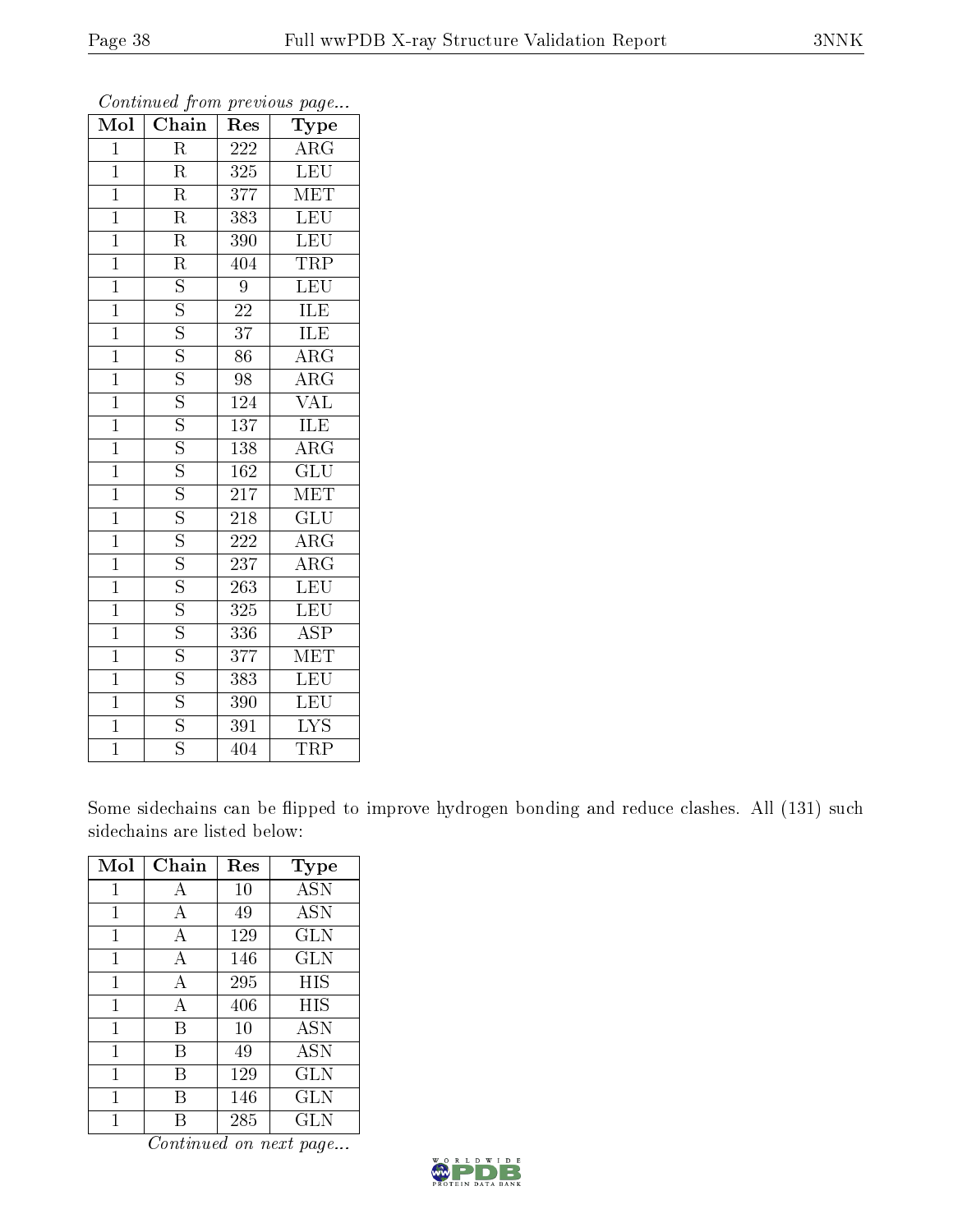| $\overline{\text{Mol}}$ | $\overline{\text{Chain}}$                                                                                                                                                                             | Res              | ${\rm \bar{Type}}$        |
|-------------------------|-------------------------------------------------------------------------------------------------------------------------------------------------------------------------------------------------------|------------------|---------------------------|
| $\mathbf{1}$            | $\, {\bf B}$                                                                                                                                                                                          | 295              | HIS                       |
| $\overline{1}$          | $\boldsymbol{B}$                                                                                                                                                                                      | 331              | $\overline{\text{GLN}}$   |
| $\mathbf{1}$            |                                                                                                                                                                                                       | 8                | $\overline{\text{GLN}}$   |
| $\mathbf{1}$            |                                                                                                                                                                                                       | $10\,$           | $\overline{\mathrm{ASN}}$ |
| $\overline{1}$          |                                                                                                                                                                                                       | $\overline{39}$  | $\overline{\text{GLN}}$   |
| $\mathbf{1}$            |                                                                                                                                                                                                       | 49               | $\overline{\text{ASN}}$   |
| $\overline{1}$          | $\overline{\text{C}}$ $\overline{\text{C}}$ $\overline{\text{C}}$ $\overline{\text{C}}$ $\overline{\text{C}}$ $\overline{\text{C}}$ $\overline{\text{C}}$ $\overline{\text{C}}$ $\overline{\text{D}}$ | <b>129</b>       | $\overline{\text{GLN}}$   |
| $\mathbf{1}$            |                                                                                                                                                                                                       | 146              | $\overline{\text{GLN}}$   |
| $\mathbf{1}$            |                                                                                                                                                                                                       | 295              | HIS                       |
| $\mathbf{1}$            |                                                                                                                                                                                                       | 406              | $\overline{\mathrm{HIS}}$ |
| $\mathbf{1}$            |                                                                                                                                                                                                       | $\overline{5}$   | $\overline{\text{GLN}}$   |
| $\overline{1}$          | $\overline{D}$                                                                                                                                                                                        | $\overline{10}$  | <b>ASN</b>                |
| $\overline{1}$          |                                                                                                                                                                                                       | $\overline{39}$  | $\overline{\text{GLN}}$   |
| $\mathbf{1}$            | $\frac{\overline{D}}{\overline{D}}$                                                                                                                                                                   | 49               | $\overline{\text{ASN}}$   |
| $\overline{1}$          |                                                                                                                                                                                                       | <sup>129</sup>   | $\overline{\text{GLN}}$   |
| $\mathbf{1}$            | $\overline{\rm D}$                                                                                                                                                                                    | 146              | $\overline{\text{GLN}}$   |
| $\overline{1}$          | $\overline{D}$                                                                                                                                                                                        | $\overline{295}$ | $\overline{HIS}$          |
| $\mathbf{1}$            | $\overline{\mathbb{D}}$                                                                                                                                                                               | 406              | <b>HIS</b>                |
| $\mathbf 1$             | $\overline{E}$                                                                                                                                                                                        | $\bf 5$          | $\overline{\text{GLN}}$   |
| $\mathbf{1}$            | $\overline{E}$                                                                                                                                                                                        | $10\,$           | $\overline{\text{ASN}}$   |
| $\overline{1}$          | $\overline{E}$                                                                                                                                                                                        | 49               | $\overline{\mathrm{ASN}}$ |
| $\overline{1}$          | $\overline{E}$                                                                                                                                                                                        | $\overline{101}$ | $\overline{HIS}$          |
| $\mathbf{1}$            | $\overline{E}$                                                                                                                                                                                        | 129              | $\overline{\text{GLN}}$   |
| $\overline{1}$          | $\overline{E}$                                                                                                                                                                                        | 146              | $\overline{\text{GLN}}$   |
| $\mathbf{1}$            | $\overline{E}$                                                                                                                                                                                        | 295              | <b>HIS</b>                |
| $\mathbf{1}$            | $\frac{\overline{E}}{\overline{F}}$                                                                                                                                                                   | 406              | $\overline{HIS}$          |
| $\mathbf{1}$            |                                                                                                                                                                                                       | $\overline{10}$  | $\overline{\mathrm{ASN}}$ |
| $\mathbf{1}$            | $\frac{\overline{\text{F}}}{\overline{\text{F}}}$                                                                                                                                                     | 49               | $\overline{\text{ASN}}$   |
| $\mathbf 1$             |                                                                                                                                                                                                       | 129              | $\overline{\text{GLN}}$   |
| 1                       | $\mathbf{F}$                                                                                                                                                                                          | 146              | $\overline{\text{GLN}}$   |
| $\mathbf 1$             | $\overline{F}$                                                                                                                                                                                        | 295              | <b>HIS</b>                |
| $\mathbf 1$             | $\overline{\mathrm{F}}$                                                                                                                                                                               | 388              | $\overline{\mathrm{ASN}}$ |
| $\mathbf 1$             | $\mathbf G$                                                                                                                                                                                           | $\overline{5}$   | $\widetilde{\text{GLN}}$  |
| $\mathbf 1$             | $\overline{\mathrm{G}}$                                                                                                                                                                               | $\overline{8}$   | $\overline{\text{GLN}}$   |
| $\mathbf 1$             | $\overline{\mathrm{G}}$                                                                                                                                                                               | 10               | $\overline{\rm{ASN}}$     |
| $\mathbf 1$             | $\overline{\mathrm{G}}$                                                                                                                                                                               | $\overline{39}$  | $\overline{\text{GLN}}$   |
| $\mathbf 1$             | $\overline{\mathrm{G}}$                                                                                                                                                                               | 46               | <b>HIS</b>                |
| $\mathbf 1$             | $\overline{\rm G}$                                                                                                                                                                                    | 49               | $\overline{\mathrm{ASN}}$ |
| $\mathbf 1$             | $\overline{\mathrm{G}}$                                                                                                                                                                               | 129              | $\overline{\text{GLN}}$   |
| $\mathbf 1$             | $\overline{\mathrm{G}}$                                                                                                                                                                               | 146              | $\overline{\text{GLN}}$   |
| $\mathbf 1$             | $\overline{\mathrm{G}}$                                                                                                                                                                               | 295              | $\overline{\mathrm{HIS}}$ |
| $\mathbf 1$             | $\overline{\rm G}$                                                                                                                                                                                    | 406              | $\overline{\mathrm{HIS}}$ |

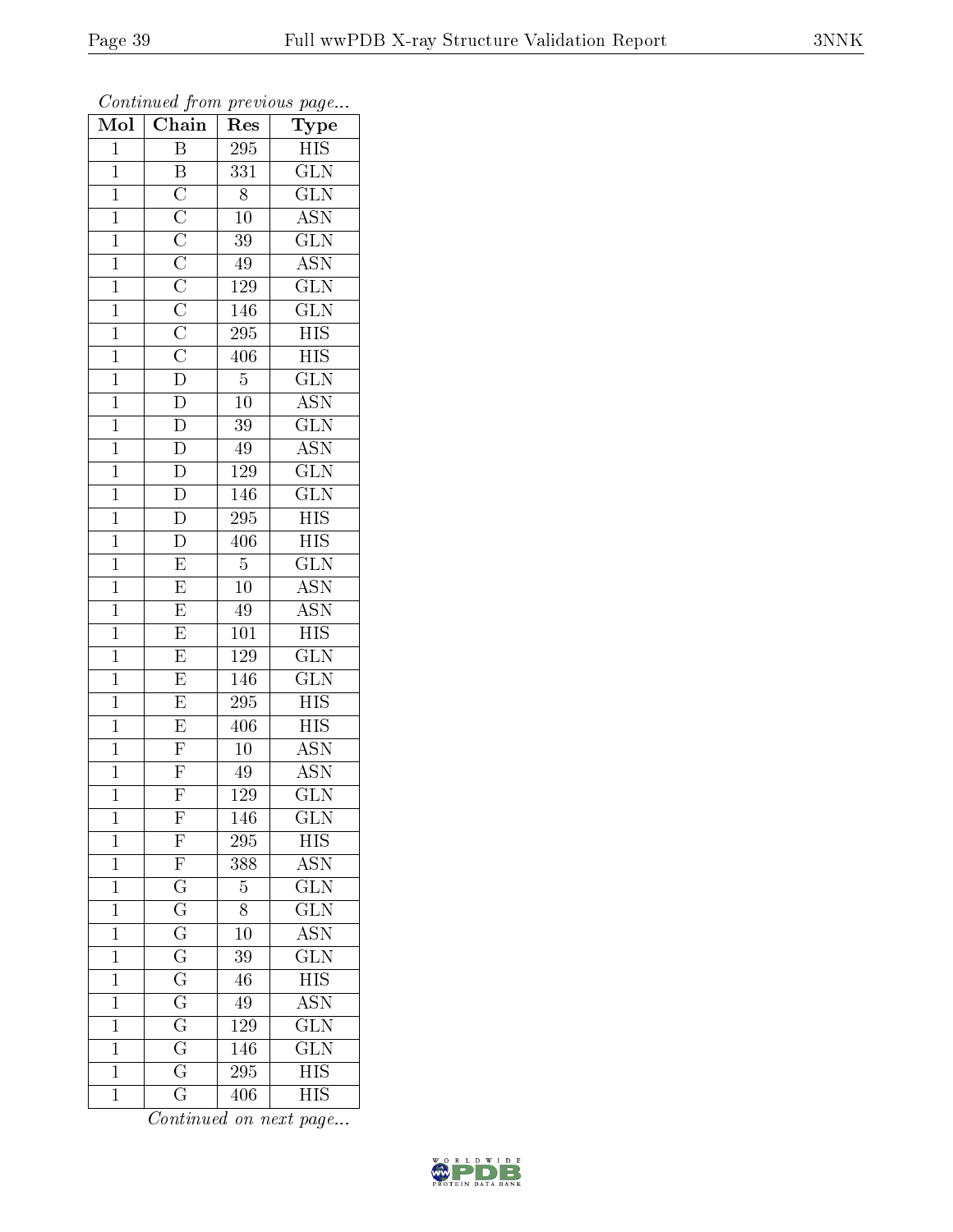| Mol            | Chain                   | $\operatorname{Res}% \left( \mathcal{N}\right) \equiv\operatorname{Res}(\mathcal{N}_{0})\cap\mathcal{N}_{1}$ | Type                      |
|----------------|-------------------------|--------------------------------------------------------------------------------------------------------------|---------------------------|
| $\mathbf{1}$   | $\overline{H}$          | $\overline{5}$                                                                                               | $\overline{\text{GLN}}$   |
| $\mathbf{1}$   | H                       | $\overline{1}0$                                                                                              | <b>ASN</b>                |
| $\mathbf{1}$   | $\overline{H}$          | $\overline{39}$                                                                                              | $\overline{\text{GLN}}$   |
| $\mathbf{1}$   | $\overline{\rm H}$      | 49                                                                                                           | $\overline{\mathrm{ASN}}$ |
| $\overline{1}$ | $\overline{\rm H}$      | <sup>129</sup>                                                                                               | $\overline{\text{GLN}}$   |
| $\mathbf{1}$   | $\mathbf H$             | 146                                                                                                          | <b>GLN</b>                |
| $\mathbf 1$    | $\overline{\rm H}$      | 295                                                                                                          | $H\overline{IS}$          |
| $\mathbf{1}$   | $\overline{\mathrm{H}}$ | 406                                                                                                          | <b>HIS</b>                |
| $\mathbf{1}$   | $\overline{\text{J}}$   | $\overline{5}$                                                                                               | $\overline{\text{GLN}}$   |
| $\overline{1}$ | $\overline{\text{J}}$   | $\overline{10}$                                                                                              | $\overline{\mathrm{ASN}}$ |
| $\mathbf{1}$   | $\overline{\text{J}}$   | 39                                                                                                           | $\overline{\text{GLN}}$   |
| $\mathbf{1}$   | $\overline{\text{J}}$   | 49                                                                                                           | $\overline{\rm ASN}$      |
| $\mathbf{1}$   | $\overline{\text{J}}$   | 129                                                                                                          | $\overline{\text{GLN}}$   |
| $\mathbf 1$    | $\overline{\text{J}}$   | $\overline{1}$ 46                                                                                            | $\overline{\text{GLN}}$   |
| $\overline{1}$ | $\overline{\text{J}}$   | 295                                                                                                          | $\overline{HIS}$          |
| $\mathbf 1$    | $\overline{\text{J}}$   | 401                                                                                                          | $\widetilde{{\rm GLN}}$   |
| $\mathbf 1$    | $\overline{\text{J}}$   | 406                                                                                                          | $\overline{\mathrm{HIS}}$ |
| $\mathbf{1}$   | $\overline{\mathrm{K}}$ | $\overline{5}$                                                                                               | $\overline{\text{GLN}}$   |
| $\overline{1}$ | $\overline{\mathrm{K}}$ | 8                                                                                                            | $\overline{\text{GLN}}$   |
| $\mathbf{1}$   | $\overline{\mathrm{K}}$ | 10                                                                                                           | $\overline{\text{ASN}}$   |
| $\mathbf{1}$   | $\overline{\mathrm{K}}$ | 39                                                                                                           | $\overline{\text{GLN}}$   |
| $\overline{1}$ | $\overline{\mathrm{K}}$ | 49                                                                                                           | $\overline{\text{ASN}}$   |
| $\mathbf{1}$   | $\overline{\mathrm{K}}$ | 129                                                                                                          | $\overline{\text{GLN}}$   |
| $\overline{1}$ | $\overline{\mathrm{K}}$ | 146                                                                                                          | $\overline{\text{GLN}}$   |
| $\mathbf{1}$   | $\overline{\mathrm{K}}$ | 295                                                                                                          | <b>HIS</b>                |
| $\mathbf{1}$   | $\overline{\mathrm{K}}$ | $\overline{331}$                                                                                             | $\overline{\text{GLN}}$   |
| $\mathbf 1$    | $\overline{\mathrm{K}}$ | 406                                                                                                          | $\overline{HIS}$          |
| $\mathbf 1$    | $\overline{\mathrm{L}}$ | $\overline{5}$                                                                                               | $\overline{\text{GLN}}$   |
| $\overline{1}$ | $\overline{\mathrm{L}}$ | 10                                                                                                           | $\overline{\mathrm{ASN}}$ |
| 1              | L                       | 39                                                                                                           | $\overline{\text{GLN}}$   |
| $\mathbf 1$    | L                       | 49                                                                                                           | $\overline{\text{ASN}}$   |
| $\mathbf 1$    | $\overline{\mathrm{L}}$ | 129                                                                                                          | $\overline{\text{GLN}}$   |
| $\mathbf{1}$   | $\overline{\mathrm{L}}$ | 146                                                                                                          | $\widetilde{{\rm GLN}}$   |
| $\mathbf 1$    | $\overline{\mathrm{L}}$ | 295                                                                                                          | $\overline{\mathrm{HIS}}$ |
| $\mathbf{1}$   | L                       | 319                                                                                                          | <b>HIS</b>                |
| $\mathbf 1$    | $\overline{\mathrm{L}}$ | 388                                                                                                          | $\overline{\mathrm{ASN}}$ |
| $\mathbf{1}$   | М                       | 5                                                                                                            | $\overline{\text{GLN}}$   |
| $\mathbf 1$    | $\overline{\rm M}$      | $\overline{10}$                                                                                              | $\overline{\mathrm{ASN}}$ |
| $\mathbf 1$    | М                       | 39                                                                                                           | $\overline{\text{GLN}}$   |
| $\mathbf{1}$   | М                       | 49                                                                                                           | <b>ASN</b>                |
| $\mathbf{1}$   | $\overline{\mathrm{M}}$ | 129                                                                                                          | $\overline{\text{GLN}}$   |
| $\mathbf{1}$   | $\overline{\rm M}$      | 146                                                                                                          | $\overline{\text{GLN}}$   |

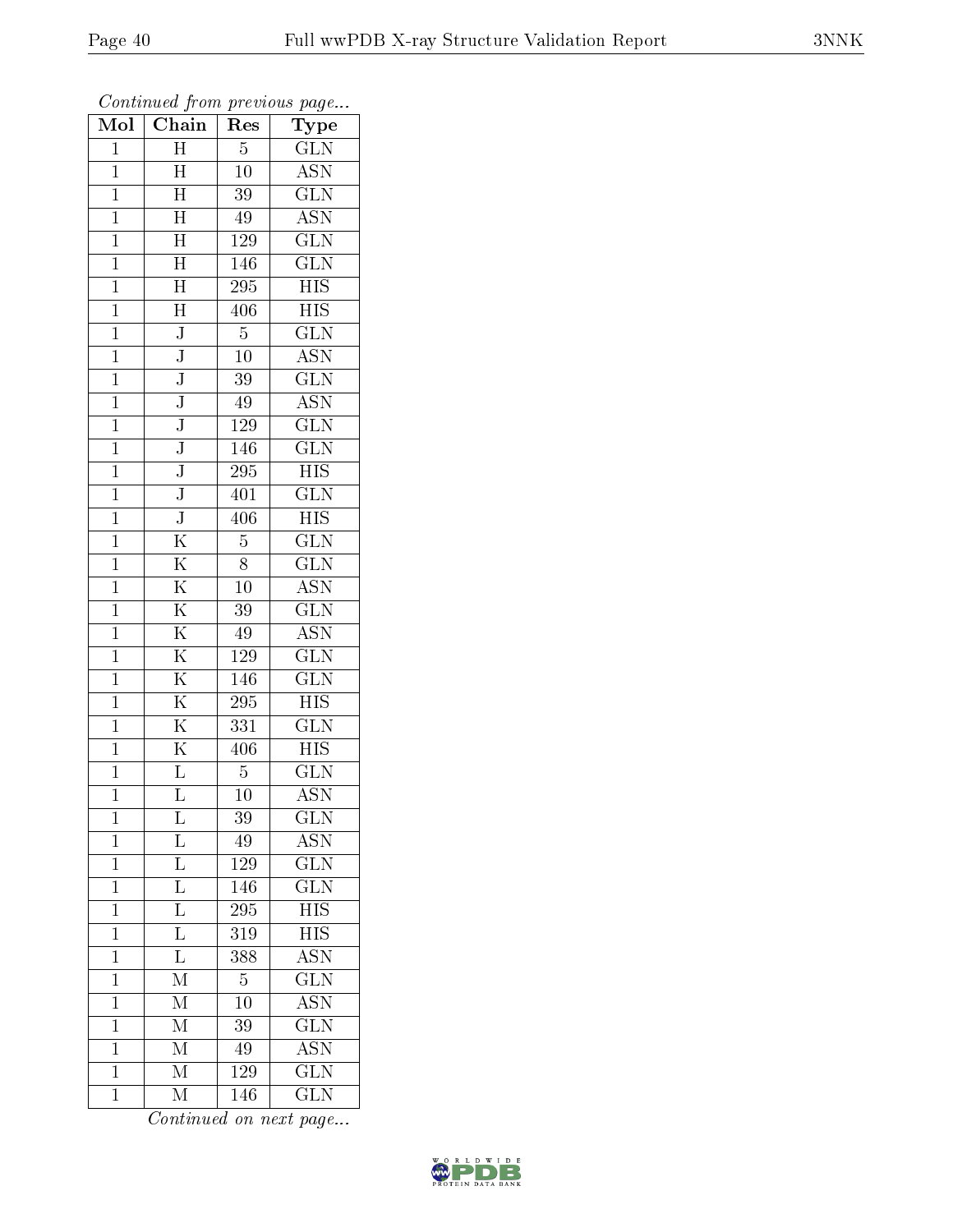| $\overline{\text{Mol}}$ | $\cdots$ $\cdots$<br>$\overline{\text{Chain}}$                                                          | r -<br>Res       | $\mathbf{r}$ $\mathbf{v}$<br>Type |
|-------------------------|---------------------------------------------------------------------------------------------------------|------------------|-----------------------------------|
| $\mathbf 1$             | $\mathbf{M}$                                                                                            | 295              | HIS                               |
| $\mathbf{1}$            | $\overline{\mathrm{M}}$                                                                                 | 388              | <b>ASN</b>                        |
| $\overline{1}$          | $\overline{\mathrm{M}}$                                                                                 | 406              | <b>HIS</b>                        |
| $\mathbf{1}$            | $\overline{\mathrm{o}}$                                                                                 | $\overline{5}$   | $\overline{\text{GLN}}$           |
| $\overline{1}$          | $\overline{O}$                                                                                          | $\overline{10}$  | $\overline{\mathrm{ASN}}$         |
| $\mathbf 1$             |                                                                                                         | 39               | $\overline{\text{GLN}}$           |
| $\overline{1}$          | $\frac{\overline{O}}{O}$                                                                                | $\rm 49$         | $\mathrm{\overline{ASN}}$         |
| $\mathbf{1}$            |                                                                                                         | 129              | $\overline{\text{GLN}}$           |
| $\overline{1}$          |                                                                                                         | 146              | $\widetilde{{\rm GLN}}$           |
| $\mathbf{1}$            |                                                                                                         | 295              | $\overline{HIS}$                  |
| $\mathbf{1}$            | $\frac{\overline{O}}{\overline{O}}$ $\frac{\overline{O}}{\overline{O}}$                                 | 388              | $\rm \overline{ASN}$              |
| $\mathbf{1}$            |                                                                                                         | 406              | $\overline{\mathrm{HIS}}$         |
| $\overline{1}$          | $\frac{\overline{O}}{\overline{P}}$                                                                     | $\overline{5}$   | $\overline{\text{GLN}}$           |
| $\mathbf{1}$            |                                                                                                         | 10               | $\overline{\mathrm{ASN}}$         |
| $\overline{1}$          |                                                                                                         | 39               | $\overline{\text{GLN}}$           |
| $\mathbf{1}$            |                                                                                                         | 49               | <b>ASN</b>                        |
| $\mathbf{1}$            | $\frac{\overline{P}}{\overline{P}} \frac{\overline{P}}{\overline{P}} \frac{\overline{P}}{\overline{P}}$ | 129              | $\overline{\text{GLN}}$           |
| $\overline{1}$          |                                                                                                         | 146              | <b>GLN</b>                        |
| $\overline{1}$          |                                                                                                         | $\overline{295}$ | $H\overline{IS}$                  |
| $\overline{1}$          |                                                                                                         | 406              | $\overline{HIS}$                  |
| $\mathbf{1}$            | $\overline{\mathrm{R}}$                                                                                 | $\overline{5}$   | $\overline{\text{GLN}}$           |
| $\overline{1}$          | $\overline{\mathrm{R}}$                                                                                 | $\overline{10}$  | $\overline{\text{ASN}}$           |
| $\mathbf 1$             | R                                                                                                       | 39               | $\overline{\text{GLN}}$           |
| $\overline{1}$          | $\overline{\mathrm{R}}$                                                                                 | 49               | $\overline{\mathrm{ASN}}$         |
| $\overline{1}$          | $\overline{\mathrm{R}}$                                                                                 | 129              | $\overline{\text{GLN}}$           |
| $\overline{1}$          | $\overline{\mathrm{R}}$                                                                                 | 146              | <b>GLN</b>                        |
| $\mathbf{1}$            | $\overline{\mathrm{R}}$                                                                                 | 295              | <b>HIS</b>                        |
| $\overline{1}$          | $\frac{S}{S}$                                                                                           | $\overline{5}$   | $\rm G\overline{LN}$              |
| $\overline{1}$          |                                                                                                         | 10               | $\overline{\mathrm{ASN}}$         |
| 1                       | $\mathbf S$                                                                                             | 39               | $_{\rm GLN}$                      |
| $\mathbf{1}$            | $\overline{\mathrm{s}}$                                                                                 | 49               | $A\overline{SN}$                  |
| $\mathbf{1}$            | $\overline{\mathrm{s}}$                                                                                 | 129              | $\overline{\text{GLN}}$           |
| $\mathbf{1}$            | $\overline{S}$                                                                                          | 146              | $\overline{\text{GLN}}$           |
| $\overline{1}$          | $\overline{\mathrm{s}}$                                                                                 | 295              | $\overline{\rm HIS}$              |
| $\mathbf{1}$            | $\overline{\mathrm{s}}$                                                                                 | 331              | $_{\rm GLN}$                      |
| $\mathbf 1$             | $\overline{\mathrm{s}}$                                                                                 | 406              | $\overline{\mathrm{HIS}}$         |

Continued from previous page...

## 5.3.3 RNA (1)

There are no RNA molecules in this entry.

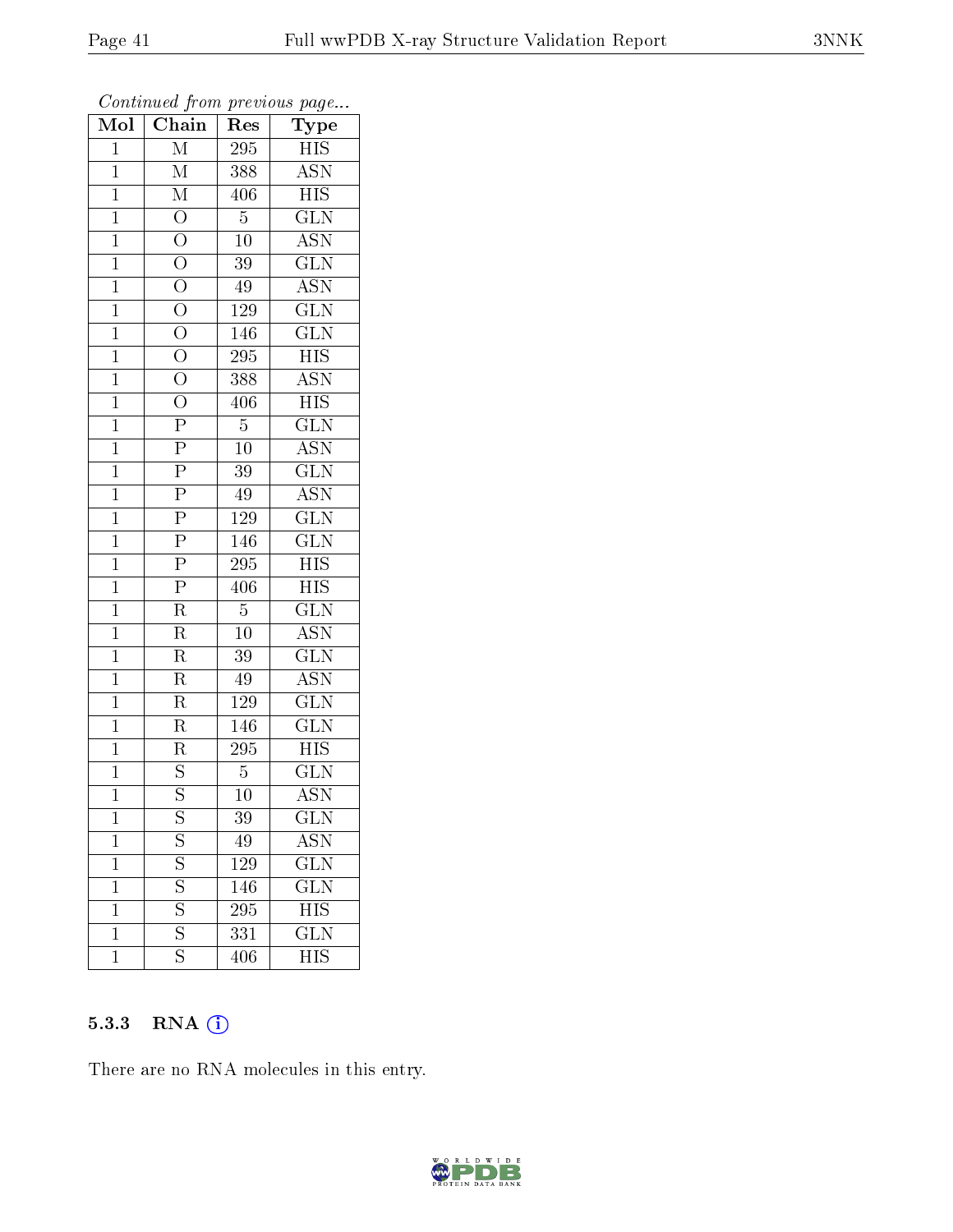# 5.4 Non-standard residues in protein, DNA, RNA chains (i)

16 non-standard protein/DNA/RNA residues are modelled in this entry.

In the following table, the Counts columns list the number of bonds (or angles) for which Mogul statistics could be retrieved, the number of bonds (or angles) that are observed in the model and the number of bonds (or angles) that are dened in the Chemical Component Dictionary. The Link column lists molecule types, if any, to which the group is linked. The Z score for a bond length (or angle) is the number of standard deviations the observed value is removed from the expected value. A bond length (or angle) with  $|Z| > 2$  is considered an outlier worth inspection. RMSZ is the root-mean-square of all Z scores of the bond lengths (or angles).

| Mol          |             | Chain          | Res | Link         |            | <b>Bond lengths</b> |             |          | Bond angles |             |
|--------------|-------------|----------------|-----|--------------|------------|---------------------|-------------|----------|-------------|-------------|
|              | <b>Type</b> |                |     |              | Counts     | RMSZ                | # $ Z  > 2$ | Counts   | RMSZ        | Z  > 2<br># |
| 1            | <b>LLP</b>  | R              | 200 | $\mathbf{1}$ | 23, 24, 25 | 1.63                | $2(8\%)$    | 25,32,34 | 1.54        | $5(20\%)$   |
| 1            | <b>LLP</b>  | S              | 200 | $\mathbf{1}$ | 23, 24, 25 | 1.64                | $2(8\%)$    | 25,32,34 | 1.65        | $5(20\%)$   |
| $\mathbf{1}$ | <b>LLP</b>  | E              | 200 | $\mathbf{1}$ | 23, 24, 25 | 1.61                | $2(8\%)$    | 25,32,34 | 1.70        | $5(20\%)$   |
| $\mathbf{1}$ | <b>LLP</b>  | $\mathbf F$    | 200 | $\mathbf{1}$ | 23, 24, 25 | 1.62                | $2(8\%)$    | 25,32,34 | $1.52\,$    | $5(20\%)$   |
| 1            | <b>LLP</b>  | $\mathbf G$    | 200 | $\mathbf{1}$ | 23, 24, 25 | 1.63                | $2(8\%)$    | 25,32,34 | 1.59        | $5(20\%)$   |
| 1            | <b>LLP</b>  | H              | 200 | $\mathbf{1}$ | 23, 24, 25 | 1.62                | $2(8\%)$    | 25,32,34 | 1.64        | $5(20\%)$   |
| $\mathbf{1}$ | <b>LLP</b>  | $\bf{A}$       | 200 | $\mathbf{1}$ | 23, 24, 25 | 1.64                | $2(8\%)$    | 25,32,34 | 1.43        | $4(16\%)$   |
| $\mathbf{1}$ | <b>LLP</b>  | $\mathbf{B}$   | 200 | $\mathbf{1}$ | 23, 24, 25 | 1.61                | $2(8\%)$    | 25,32,34 | 1.74        | 6(24%)      |
| 1            | <b>LLP</b>  | $\mathcal{C}$  | 200 | $\mathbf{1}$ | 23, 24, 25 | 1.64                | $2(8\%)$    | 25,32,34 | 1.59        | 6(24%)      |
| 1            | LLP         | D              | 200 | $\mathbf{1}$ | 23, 24, 25 | $1.64\,$            | $2(8\%)$    | 25,32,34 | 1.54        | $4(16\%)$   |
| $\mathbf{1}$ | <b>LLP</b>  | М              | 200 | $\mathbf{1}$ | 23, 24, 25 | 1.63                | $2(8\%)$    | 25,32,34 | 1.73        | $5(20\%)$   |
| $\mathbf{1}$ | <b>LLP</b>  | $\overline{O}$ | 200 | $\mathbf{1}$ | 23, 24, 25 | 1.61                | $2(8\%)$    | 25,32,34 | 1.67        | $5(20\%)$   |
| $\mathbf{1}$ | <b>LLP</b>  | $\mathbf{P}$   | 200 | $\mathbf{1}$ | 23, 24, 25 | 1.62                | $2(8\%)$    | 25,32,34 | 1.68        | $5(20\%)$   |
| 1            | <b>LLP</b>  | $J_{\cdot}$    | 200 | $\mathbf{1}$ | 23, 24, 25 | 1.64                | $2(8\%)$    | 25,32,34 | 1.47        | $5(20\%)$   |
| $\mathbf{1}$ | <b>LLP</b>  | $\mathbf K$    | 200 | $\mathbf{1}$ | 23, 24, 25 | 1.63                | 2(8%)       | 25,32,34 | 1.68        | $4(16\%)$   |
| $\mathbf{1}$ | <b>LLP</b>  | $\mathbf{L}$   | 200 | $\mathbf{1}$ | 23, 24, 25 | $1.63\,$            | $2(8\%)$    | 25,32,34 | 1.46        | $4(16\%)$   |

In the following table, the Chirals column lists the number of chiral outliers, the number of chiral centers analysed, the number of these observed in the model and the number defined in the Chemical Component Dictionary. Similar counts are reported in the Torsion and Rings columns. '-' means no outliers of that kind were identified.

| Mol | <b>Type</b> | Chain | . Res $^{\circ}$ | Link | Chirals | <b>Torsions</b>                         | Rings   |
|-----|-------------|-------|------------------|------|---------|-----------------------------------------|---------|
|     | LLP         | R.    | <b>200</b>       |      |         | 7/16/17/19                              | 0/1/1/1 |
|     | LLP         |       | <b>200</b>       |      |         | 7/16/17/19                              | 0/1/1/1 |
|     | LLP         | E.    | <b>200</b>       |      |         | 5/16/17/19                              | 0/1/1/1 |
|     | LLP         |       | <b>200</b>       |      |         | $\left\lfloor 7/16/17/19 \right\rfloor$ | 0/1/1/1 |

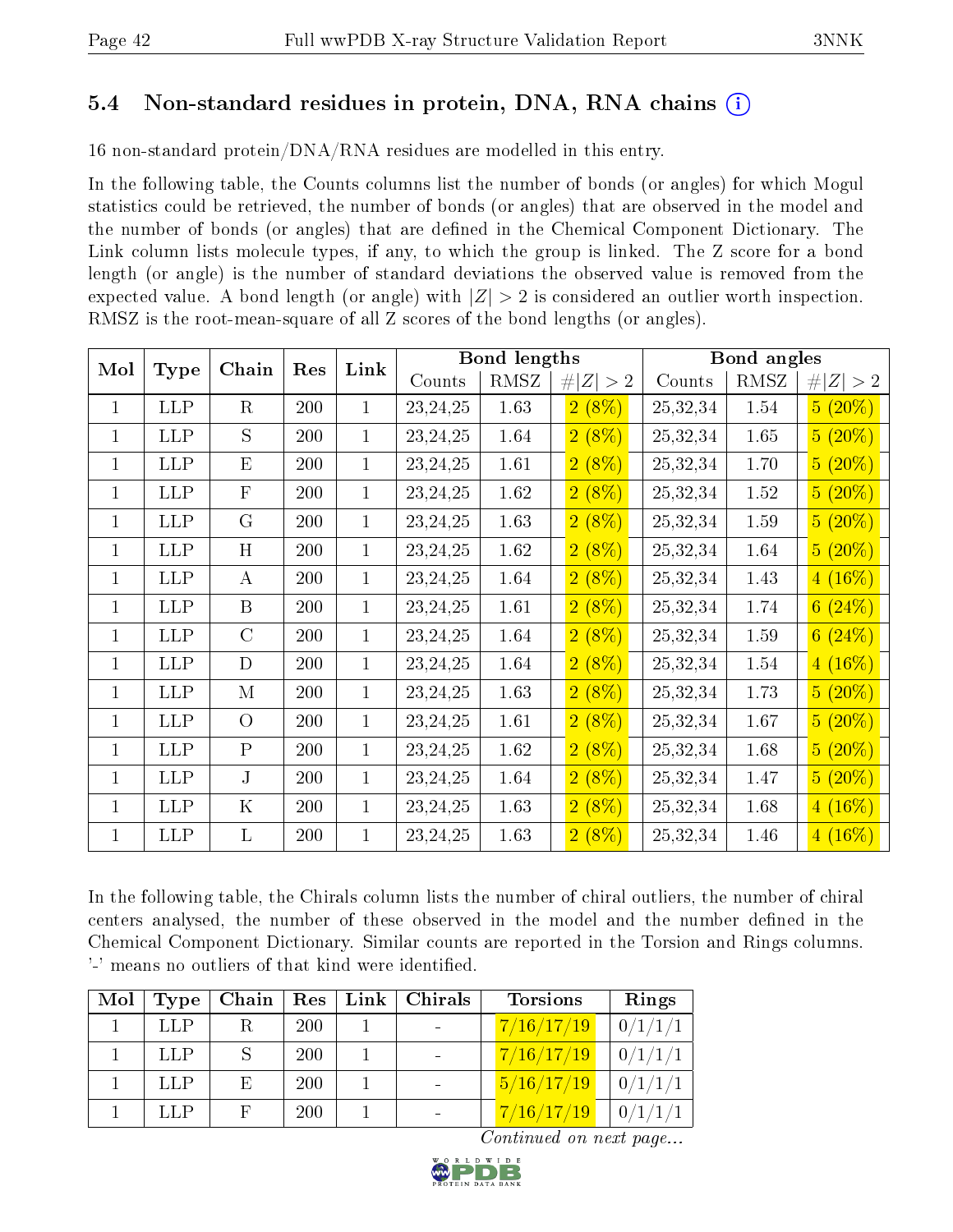|--|--|

| Mol          | Type       | ${\bf Chain}$ | Res | Link         | Chirals | <b>Torsions</b> | Rings   |
|--------------|------------|---------------|-----|--------------|---------|-----------------|---------|
| 1            | <b>LLP</b> | G             | 200 | 1            |         | 7/16/17/19      | 0/1/1/1 |
| $\mathbf{1}$ | LLP        | Η             | 200 | 1            |         | 5/16/17/19      | 0/1/1/1 |
| 1            | <b>LLP</b> | А             | 200 | 1            |         | 7/16/17/19      | 0/1/1/1 |
| 1            | <b>LLP</b> | Β             | 200 | 1            |         | 8/16/17/19      | 0/1/1/1 |
| $\mathbf{1}$ | <b>LLP</b> | $\rm C$       | 200 | 1            |         | 10/16/17/19     | 0/1/1/1 |
| 1            | <b>LLP</b> | D             | 200 | $\mathbf{1}$ |         | 5/16/17/19      | 0/1/1/1 |
| $\mathbf{1}$ | <b>LLP</b> | М             | 200 | 1            |         | 6/16/17/19      | 0/1/1/1 |
| $\mathbf{1}$ | LLP        | $\Omega$      | 200 | 1            |         | 4/16/17/19      | 0/1/1/1 |
| $\mathbf{1}$ | <b>LLP</b> | P             | 200 | 1            |         | 3/16/17/19      | 0/1/1/1 |
| $\mathbf{1}$ | LLP        | J.            | 200 | $\mathbf{1}$ |         | 6/16/17/19      | 0/1/1/1 |
| 1            | <b>LLP</b> | Κ             | 200 | $\mathbf{1}$ |         | 4/16/17/19      | 0/1/1/1 |
| 1            | <b>LLP</b> | L             | 200 | 1            |         | 5/16/17/19      | 0/1/1/1 |

All (32) bond length outliers are listed below:

| Mol            | Chain                   | Res | <b>Type</b>             | Atoms               | $\mathbf{Z}$ | Observed $(A)$ | $Ideal(\AA)$ |
|----------------|-------------------------|-----|-------------------------|---------------------|--------------|----------------|--------------|
| $\mathbf{1}$   | $\mathbf G$             | 200 | <b>LLP</b>              | $C4'$ -NZ           | 6.46         | 1.49           | 1.27         |
| $\mathbf{1}$   | $\overline{F}$          | 200 | <b>LLP</b>              | $C4'$ -NZ           | 6.45         | 1.48           | 1.27         |
| $\mathbf{1}$   | $\overline{S}$          | 200 | <b>LLP</b>              | $C4'$ -NZ           | 6.45         | 1.48           | 1.27         |
| $\mathbf{1}$   | $\overline{\mathrm{J}}$ | 200 | <b>LLP</b>              | $C4'$ -NZ           | 6.45         | 1.48           | 1.27         |
| $\overline{1}$ | K                       | 200 | <b>LLP</b>              | $\overline{C4'$ -NZ | 6.44         | 1.48           | 1.27         |
| $\mathbf{1}$   | D                       | 200 | <b>LLP</b>              | $C4'$ -NZ           | 6.44         | 1.48           | 1.27         |
| $\overline{1}$ | А                       | 200 | <b>LLP</b>              | $\overline{C4'$ -NZ | 6.42         | 1.48           | 1.27         |
| $\mathbf{1}$   | L                       | 200 | <b>LLP</b>              | $C4'$ -NZ           | 6.41         | 1.48           | 1.27         |
| $\mathbf{1}$   | H                       | 200 | <b>LLP</b>              | $C4'$ -NZ           | 6.39         | 1.48           | 1.27         |
| $\mathbf{1}$   | M                       | 200 | <b>LLP</b>              | $C4'$ -NZ           | 6.38         | 1.48           | 1.27         |
| $\mathbf{1}$   | $\mathbf P$             | 200 | <b>LLP</b>              | $\overline{C4'-}NZ$ | 6.37         | 1.48           | 1.27         |
| $\mathbf{1}$   | $\mathcal{C}$           | 200 | <b>LLP</b>              | $C4'$ -NZ           | 6.37         | 1.48           | 1.27         |
| $\mathbf{1}$   | $\rm R$                 | 200 | <b>LLP</b>              | $C4'$ -NZ           | 6.36         | 1.48           | 1.27         |
| $\mathbf{1}$   | B                       | 200 | <b>LLP</b>              | $C4'$ -NZ           | 6.36         | 1.48           | 1.27         |
| $\mathbf 1$    | O                       | 200 | <b>LLP</b>              | $C4'$ -NZ           | 6.35         | 1.48           | 1.27         |
| $\mathbf{1}$   | E                       | 200 | <b>LLP</b>              | $C4'$ -NZ           | 6.33         | 1.48           | 1.27         |
| $\mathbf{1}$   | $\mathbf G$             | 200 | <b>LLP</b>              | $C4-C4'$            | 2.48         | 1.51           | 1.46         |
| $\mathbf{1}$   | А                       | 200 | <b>LLP</b>              | $C4-C4'$            | 2.48         | 1.51           | 1.46         |
| $\mathbf{1}$   | S                       | 200 | $\overline{\text{LIP}}$ | $C4-C4'$            | 2.40         | 1.51           | 1.46         |
| $\mathbf{1}$   | $\overline{F}$          | 200 | <b>LLP</b>              | $C4-C4'$            | 2.36         | 1.51           | 1.46         |
| $\mathbf{1}$   | $\overline{\mathrm{L}}$ | 200 | <b>LLP</b>              | $C4-C4'$            | 2.36         | 1.51           | 1.46         |
| $\mathbf{1}$   | $\overline{H}$          | 200 | <b>LLP</b>              | $C4-C4'$            | 2.34         | 1.51           | 1.46         |
| $\mathbf{1}$   | $\mathbf{P}$            | 200 | <b>LLP</b>              | $C4-C4'$            | 2.31         | 1.51           | 1.46         |
| $\mathbf{1}$   | $\overline{\mathrm{K}}$ | 200 | <b>LLP</b>              | C4-C4'              | 2.31         | 1.51           | 1.46         |

 $\overline{\text{Continued on next page...}}$ <br> $\overline{\text{D}}$ <br> $\overline{\text{D}}$ <br> $\overline{\text{B}}$ <br> $\overline{\text{B}}$ 

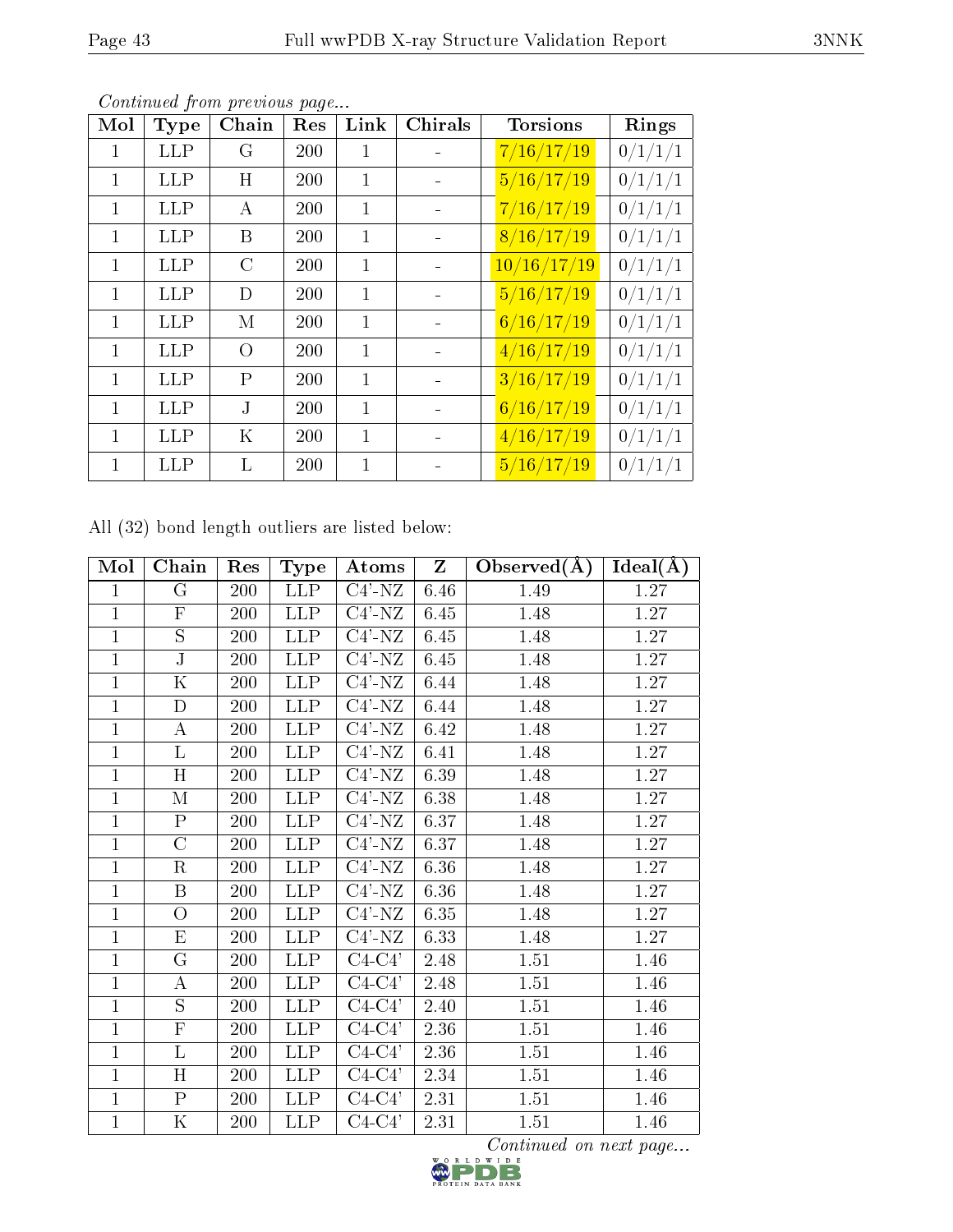| Mol | Chain    | Res | Type        | Atoms               | Z    | Observed $(A)$ | $Ideal(\AA)$ |
|-----|----------|-----|-------------|---------------------|------|----------------|--------------|
|     | С        | 200 | <b>LLP</b>  | $\overline{C4-C4'}$ | 2.31 | 1.51           | 1.46         |
|     | R        | 200 | <b>LLP</b>  | $C4-C4'$            | 2.30 | 1.51           | 1.46         |
|     |          | 200 | LLP         | $C4-C4'$            | 2.29 | 1.51           | 1.46         |
|     | Е        | 200 | LLP         | $C4-C4'$            | 2.28 | 1.51           | 1.46         |
|     | J        | 200 | LLP         | $C4-C4'$            | 2.25 | 1.50           | 1.46         |
|     | М        | 200 | LLP         | $C4-C4'$            | 2.23 | 1.50           | 1.46         |
|     | $\left($ | 200 | <b>LLP</b>  | $C4-C4'$            | 2.17 | 1.50           | 1.46         |
|     | Β        | 200 | ${\rm LLP}$ | $C4-C4'$            | 2.14 | 1.50           | 1.46         |

All (78) bond angle outliers are listed below:

| Mol            | Chain                   | Res | Type                    | Atoms                                 | $Z_{\rm}$ | Observed $(°)$ | Ideal $(°)$ |
|----------------|-------------------------|-----|-------------------------|---------------------------------------|-----------|----------------|-------------|
| $\mathbf{1}$   | $\overline{\mathrm{B}}$ | 200 | <b>LLP</b>              | $OP4-C5'$ -C5                         | 5.53      | 119.90         | 109.35      |
| $\mathbf{1}$   | K                       | 200 | <b>LLP</b>              | $OP4-C5'$ -C5                         | 5.39      | 119.62         | 109.35      |
| $\mathbf{1}$   | $\overline{\mathrm{E}}$ | 200 | $\overline{\text{LIP}}$ | $\overline{OP4\text{-}C5}$ '-C5       | 5.30      | 119.44         | 109.35      |
| $\overline{1}$ | $\mathbf{M}$            | 200 | <b>LLP</b>              | $OP4-C5$ '-C5                         | $5.10\,$  | 119.07         | 109.35      |
| $\mathbf{1}$   | $\overline{\mathrm{P}}$ | 200 | $\overline{\text{LIP}}$ | $OP4-C5$ <sup>'</sup> -C <sub>5</sub> | 5.05      | 118.98         | 109.35      |
| $\mathbf{1}$   | $\overline{H}$          | 200 | <b>LLP</b>              | $OP4-C5'$ - $C5$                      | 4.84      | 118.58         | 109.35      |
| $\mathbf{1}$   | $\overline{S}$          | 200 | <b>LLP</b>              | $OP4-C5$ ' $-C5$                      | 4.82      | 118.54         | 109.35      |
| $\mathbf{1}$   | $\overline{O}$          | 200 | <b>LLP</b>              | $\overline{OP4\text{-}C5}$ '-C5       | 4.71      | 118.32         | 109.35      |
| $\mathbf{1}$   | $\overline{\mathrm{G}}$ | 200 | <b>LLP</b>              | $OP4-C5'$ -C5                         | 4.69      | 118.29         | 109.35      |
| $\overline{1}$ | $\mathbf{D}$            | 200 | <b>LLP</b>              | $OP4-C5$ <sup>'</sup> -C <sub>5</sub> | 4.57      | 118.05         | 109.35      |
| $\mathbf{1}$   | $\overline{\rm C}$      | 200 | <b>LLP</b>              | $OP4-C5'$ -C5                         | 4.46      | 117.85         | 109.35      |
| $\mathbf{1}$   | R                       | 200 | <b>LLP</b>              | $OP4$ -C5'-C5                         | 4.29      | 117.52         | 109.35      |
| $\mathbf{1}$   | L                       | 200 | <b>LLP</b>              | $OP4$ -C5'-C5                         | 4.07      | 117.10         | 109.35      |
| $\mathbf{1}$   | $\mathbf F$             | 200 | <b>LLP</b>              | $OP4-C5'$ - $C5$                      | 3.96      | 116.89         | 109.35      |
| $\overline{1}$ | ${\bf J}$               | 200 | <b>LLP</b>              | $OP4-C5'$ - $C5$                      | 3.59      | 116.20         | 109.35      |
| $\mathbf{1}$   | А                       | 200 | $\overline{\text{LLP}}$ | $OP4-C5'$ -C5                         | 3.33      | 115.69         | 109.35      |
| $\mathbf{1}$   | H                       | 200 | <b>LLP</b>              | $CE-NZ-C4'$                           | $-3.31$   | 108.74         | 118.90      |
| $\mathbf{1}$   | $\overline{O}$          | 200 | <b>LLP</b>              | $CE-NZ-C4'$                           | $-3.25$   | 108.91         | 118.90      |
| $\mathbf{1}$   | $\overline{\mathrm{F}}$ | 200 | <b>LLP</b>              | $CE-NZ-C4'$                           | $-3.22$   | 109.02         | 118.90      |
| $\mathbf{1}$   | $\overline{S}$          | 200 | <b>LLP</b>              | $CE-NZ-C4'$                           | $-3.17$   | 109.17         | 118.90      |
| $\overline{1}$ | $\overline{P}$          | 200 | LLP                     | $CE-NZ-C4'$                           | $-3.12$   | 109.31         | 118.90      |
| $\mathbf{1}$   | $\overline{\mathrm{E}}$ | 200 | <b>LLP</b>              | $CE-NZ-C4'$                           | $-3.11$   | 109.36         | 118.90      |
| $\overline{1}$ | $\overline{\rm C}$      | 200 | <b>LLP</b>              | $CE-NZ-C4'$                           | $-3.07$   | 109.47         | 118.90      |
| $\overline{1}$ | $\overline{\rm J}$      | 200 | <b>LLP</b>              | $CE-NZ-C4'$                           | $-3.06$   | 109.50         | 118.90      |
| $\mathbf{1}$   | $\mathbf R$             | 200 | <b>LLP</b>              | $CE-NZ-C4'$                           | $-3.06$   | 109.51         | 118.90      |
| $\mathbf{1}$   | $\mathbf D$             | 200 | <b>LLP</b>              | $CE-NZ-C4'$                           | $-3.05$   | 109.55         | 118.90      |
| $\mathbf{1}$   | $\boldsymbol{A}$        | 200 | $\overline{\text{LLP}}$ | $CE-NZ-C4'$                           | $-3.02$   | 109.63         | 118.90      |
| $\mathbf{1}$   | $\mathbf M$             | 200 | <b>LLP</b>              | $CD$ - $CE$ - $NZ$                    | 3.01      | 118.31         | 110.93      |
| $\mathbf{1}$   | K                       | 200 | <b>LLP</b>              | CE-NZ-C4'                             | $-3.00$   | 109.68         | 118.90      |
| $\mathbf{1}$   | M                       | 200 | <b>LLP</b>              | $CE-NZ-C4'$                           | $-2.98$   | 109.74         | 118.90      |

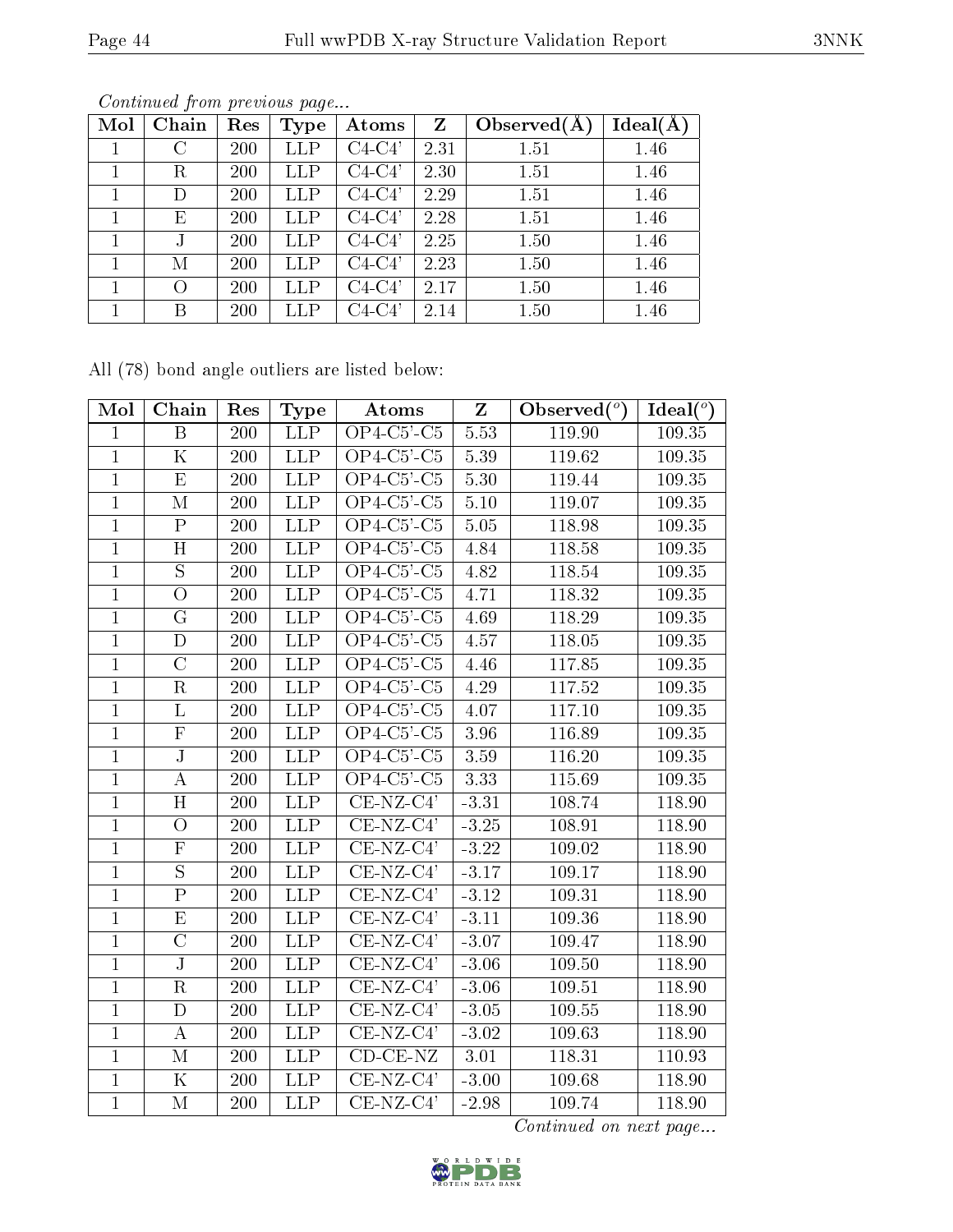| Mol            | Chain                   | Res | <b>Type</b>      | Atoms                         | Z        | Observed $(°)$ | Ideal(°) |
|----------------|-------------------------|-----|------------------|-------------------------------|----------|----------------|----------|
| 1              | $\rm G$                 | 200 | <b>LLP</b>       | $CE-NZ-C4'$                   | $-2.96$  | 109.82         | 118.90   |
| $\mathbf{1}$   | L                       | 200 | <b>LLP</b>       | $CE-NZ-C4'$                   | $-2.80$  | 110.29         | 118.90   |
| $\mathbf{1}$   | S                       | 200 | <b>LLP</b>       | $CD-CE-NZ$                    | 2.75     | 117.67         | 110.93   |
| $\mathbf{1}$   | $\bigcirc$              | 200 | <b>LLP</b>       | $\overline{\text{CD-CE-NZ}}$  | $2.75\,$ | 117.66         | 110.93   |
| $\mathbf{1}$   | $\mathbf K$             | 200 | <b>LLP</b>       | $\overline{\text{CD-CE}}$ -NZ | 2.71     | 117.56         | 110.93   |
| $\mathbf{1}$   | М                       | 200 | <b>LLP</b>       | $C5-C6-N1$                    | $-2.67$  | $119.37\,$     | 123.82   |
| $\mathbf{1}$   | B                       | 200 | <b>LLP</b>       | $C5-C6-N1$                    | $-2.64$  | 119.42         | 123.82   |
| $\mathbf{1}$   | $\overline{F}$          | 200 | <b>LLP</b>       | $\overline{\text{CD-CE-NZ}}$  | 2.61     | 117.33         | 110.93   |
| $\mathbf{1}$   | $\bf{A}$                | 200 | <b>LLP</b>       | $CD$ - $CE$ - $NZ$            | 2.60     | 117.31         | 110.93   |
| $\overline{1}$ | $\overline{\text{J}}$   | 200 | <b>LLP</b>       | $CD-CE-NZ$                    | 2.60     | 117.29         | 110.93   |
| $\mathbf{1}$   | $\mathbf P$             | 200 | <b>LLP</b>       | $C5-C6-N1$                    | $-2.59$  | 119.50         | 123.82   |
| $\mathbf{1}$   | $\overline{O}$          | 200 | <b>LLP</b>       | $C4-C3-C2$                    | $-2.59$  | 118.58         | 120.19   |
| $\mathbf{1}$   | E                       | 200 | <b>LLP</b>       | $C5-C6-N1$                    | $-2.57$  | 119.54         | 123.82   |
| $\mathbf{1}$   | H                       | 200 | $\overline{L}LP$ | $C5-C6-N1$                    | $-2.56$  | 119.55         | 123.82   |
| $\mathbf 1$    | $\overline{\mathrm{P}}$ | 200 | <b>LLP</b>       | $CD$ - $CE$ - $NZ$            | 2.55     | 117.19         | 110.93   |
| $\mathbf{1}$   | $\mathcal{C}$           | 200 | <b>LLP</b>       | $C5-C6-N1$                    | $-2.55$  | 119.57         | 123.82   |
| $\mathbf{1}$   | E                       | 200 | <b>LLP</b>       | $C4-C3-C2$                    | $-2.55$  | 118.61         | 120.19   |
| $\mathbf{1}$   | $\mathbf G$             | 200 | <b>LLP</b>       | $CD$ - $CE$ - $NZ$            | 2.54     | 117.16         | 110.93   |
| $\mathbf{1}$   | М                       | 200 | <b>LLP</b>       | $C4-C3-C2$                    | $-2.52$  | 118.63         | 120.19   |
| $\mathbf{1}$   | $\boldsymbol{B}$        | 200 | <b>LLP</b>       | $CE-NZ-C4'$                   | $-2.52$  | 111.17         | 118.90   |
| $\mathbf{1}$   | $\overline{O}$          | 200 | <b>LLP</b>       | $C5-C6-N1$                    | $-2.51$  | 119.64         | 123.82   |
| $\mathbf{1}$   | $\mathbf K$             | 200 | <b>LLP</b>       | $C5-C6-N1$                    | $-2.48$  | 119.68         | 123.82   |
| $\mathbf{1}$   | $\mathbf S$             | 200 | <b>LLP</b>       | $C4-C3-C2$                    | $-2.44$  | 118.68         | 120.19   |
| $\mathbf{1}$   | $\overline{\rm J}$      | 200 | <b>LLP</b>       | $C5-C6-N1$                    | $-2.44$  | 119.75         | 123.82   |
| $\mathbf{1}$   | S                       | 200 | <b>LLP</b>       | $C5-C6-N1$                    | $-2.43$  | 119.77         | 123.82   |
| $\mathbf{1}$   | $\mathbf R$             | 200 | <b>LLP</b>       | $C5-C6-N1$                    | $-2.42$  | 119.79         | 123.82   |
| $\mathbf{1}$   | D                       | 200 | <b>LLP</b>       | $CD$ - $CE$ - $NZ$            | 2.42     | 116.86         | 110.93   |
| $\mathbf{1}$   | H                       | 200 | <b>LLP</b>       | $C4-C3-C2$                    | $-2.41$  | 118.70         | 120.19   |
| $\mathbf{1}$   | $\overline{G}$          | 200 | <b>LLP</b>       | $C5-C6-N1$                    | $-2.40$  | 119.82         | 123.82   |
| T              | $\mathbf{P}$            | 200 | LLP              | $C4-C3-C2$                    | $-2.39$  | 118.71         | 120.19   |
| 1              | $\mathbf{F}$            | 200 | <b>LLP</b>       | $C5-C6-N1$                    | $-2.38$  | 119.85         | 123.82   |
| $\mathbf{1}$   | $\mathbf R$             | 200 | <b>LLP</b>       | $CD-CE-NZ$                    | 2.38     | 116.75         | 110.93   |
| $\mathbf{1}$   | H                       | 200 | <b>LLP</b>       | $CD-CE-NZ$                    | 2.37     | 116.74         | 110.93   |
| $\mathbf 1$    | L                       | 200 | <b>LLP</b>       | $C5-C6-N1$                    | $-2.36$  | 119.88         | 123.82   |
| 1              | B                       | 200 | <b>LLP</b>       | $CD$ - $CE$ - $NZ$            | 2.36     | 116.71         | 110.93   |
| 1              | B                       | 200 | <b>LLP</b>       | $C4-C3-C2$                    | $-2.32$  | 118.75         | 120.19   |
| $\mathbf{1}$   | B                       | 200 | <b>LLP</b>       | $C4-C4'$ -NZ                  | $-2.31$  | 113.69         | 124.31   |
| $\mathbf{1}$   | D                       | 200 | <b>LLP</b>       | $C5-C6-N1$                    | $-2.31$  | 119.97         | 123.82   |
| $\mathbf{1}$   | L                       | 200 | <b>LLP</b>       | $CD$ - $CE$ - $NZ$            | 2.27     | 116.49         | 110.93   |
| $\mathbf 1$    | А                       | 200 | <b>LLP</b>       | $C5-C6-N1$                    | $-2.25$  | 120.06         | 123.82   |
| $\mathbf{1}$   | E                       | 200 | <b>LLP</b>       | $CD-CE-NZ$                    | 2.22     | 116.38         | 110.93   |
| $\mathbf{1}$   | $\mathcal C$            | 200 | <b>LLP</b>       | $CD-CE-NZ$                    | 2.21     | 116.36         | 110.93   |

Continued from previous page...

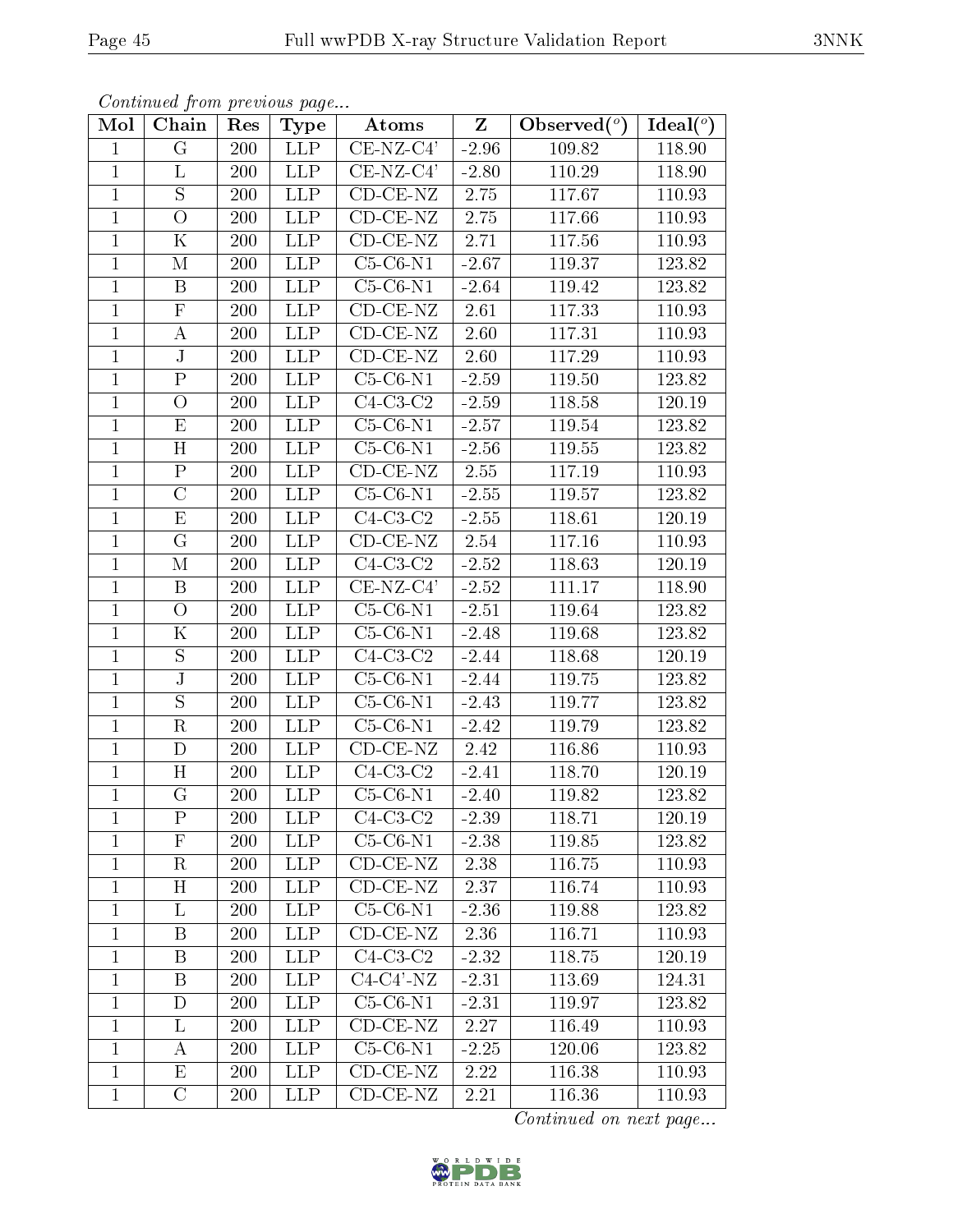| Mol | Chain                       | Res        | Type | Atoms      | Z       | Observed $(°)$ | Ideal(°) |
|-----|-----------------------------|------------|------|------------|---------|----------------|----------|
|     | $_{\rm F}$                  | <b>200</b> | LLP  | $C4-C3-C2$ | $-2.17$ | 118.84         | 120.19   |
|     | G                           | 200        | LLP  | $C4-C3-C2$ | $-2.13$ | 118.87         | 120.19   |
|     | R                           | 200        | LLP  | $C4-C3-C2$ | $-2.13$ | 118.87         | 120.19   |
|     |                             | 200        | LLP  | $C4-C3-C2$ | $-2.12$ | 118.87         | 120.19   |
|     | $\mathcal{C}_{\mathcal{C}}$ | 200        | LLP  | $OP3-POP4$ | 2.12    | 112.37         | 106.73   |
|     | $\cap$                      | 200        | LLP  | $C4-C3-C2$ | $-2.02$ | 118.94         | 120.19   |

There are no chirality outliers.

| Mol            | Chain                   | Res              | Type                    | Atoms                                                     |
|----------------|-------------------------|------------------|-------------------------|-----------------------------------------------------------|
| $\mathbf{1}$   | $\rm R$                 | 200              | <b>LLP</b>              | $C4-C4'$ -NZ-CE                                           |
| $\mathbf{1}$   | $\overline{\mathrm{R}}$ | 200              | <b>LLP</b>              | $N$ -CA-CB-CG                                             |
| $\overline{1}$ | R                       | 200              | LLP                     | $\overline{C\text{-CA-CB-CG}}$                            |
| $\overline{1}$ | R                       | 200              | <b>LLP</b>              | $CG$ - $CD$ - $CE$ - $NZ$                                 |
| $\mathbf{1}$   | S                       | 200              | <b>LLP</b>              | $C4-C4'$ -NZ-CE                                           |
| $\overline{1}$ | $\overline{\mathrm{s}}$ | 200              | $\overline{\text{LLP}}$ | $C$ -CA-CB-CG                                             |
| $\mathbf{1}$   | $\overline{\mathrm{S}}$ | 200              | LLP                     | $CG$ - $CD$ - $CE$ - $NZ$                                 |
| $\mathbf 1$    | E                       | 200              | <b>LLP</b>              | $C4-C4'$ -NZ-CE                                           |
| $\overline{1}$ | $\overline{\mathrm{E}}$ | 200              | LLP                     | $C$ -CA-CB-CG                                             |
| $\mathbf{1}$   | $\overline{\mathrm{F}}$ | 200              | <b>LLP</b>              | $C4-C4'$ -NZ-CE                                           |
| $\mathbf 1$    | $\overline{\mathrm{F}}$ | 200              | $L\overline{LP}$        | $C$ - $\overline{CA}$ - $\overline{CB}$ - $\overline{CG}$ |
| $\overline{1}$ | $\overline{\mathrm{F}}$ | 200              | LLP                     | $CG$ - $CD$ - $CE$ - $NZ$                                 |
| $\mathbf{1}$   | $\overline{G}$          | 200              | <b>LLP</b>              | $C4-C4'$ -NZ-CE                                           |
| $\mathbf 1$    | $\overline{\mathrm{G}}$ | 200              | LLP                     | $C5'$ -OP4-P-OP1                                          |
| $\overline{1}$ | $\overline{\rm G}$      | 200              | <b>LLP</b>              | $C5'$ -OP4-P-OP2                                          |
| $\mathbf{1}$   | $\overline{\mathrm{G}}$ | 200              | <b>LLP</b>              | $C$ -CA-CB-CG                                             |
| $\mathbf 1$    | H                       | 200              | LLP                     | $C4-C4'$ -NZ-CE                                           |
| $\mathbf 1$    | $\overline{\rm H}$      | 200              | $\overline{\text{LIP}}$ | $O-C-CA-CB$                                               |
| $\mathbf{1}$   | A                       | 200              | <b>LLP</b>              | $C4-C4'$ -NZ-CE                                           |
| $\mathbf{1}$   | A                       | 200              | <b>LLP</b>              | $C5'$ -OP4-P-OP2                                          |
| $\overline{1}$ | А                       | 200              | LLP                     | $C$ -CA-CB-CG                                             |
| $\mathbf{1}$   | B                       | 200              | LLP                     | $C$ -CA-CB-CG                                             |
| $\mathbf 1$    | $\overline{\rm C}$      | 200              | $\overline{LIP}$        | $C4-C4'$ -NZ-CE                                           |
| $\mathbf{1}$   | $\overline{\rm C}$      | 200              | <b>LLP</b>              | $C5'$ -OP4-P-OP2                                          |
| $\mathbf{1}$   | $\overline{\text{C}}$   | 200              | <b>LLP</b>              | $C5'$ -OP4-P-OP3                                          |
| $\overline{1}$ | $\overline{\rm C}$      | 200              | $\overline{\text{LIP}}$ | $C$ -CA-CB-CG                                             |
| $\mathbf 1$    | $\overline{\rm C}$      | 200              | $\overline{\text{LLP}}$ | $O-C-CA-CB$                                               |
| $\mathbf{1}$   | $\overline{\rm D}$      | 200              | <b>LLP</b>              | $C4-C4'$ -NZ-CE                                           |
| $\mathbf 1$    | $\overline{\rm D}$      | 200              | LLP                     | $O-C-CA-CB$                                               |
| $\overline{1}$ | $\overline{\rm M}$      | $\overline{200}$ | $\overline{\text{LLP}}$ | $C4-\overline{C4'-NZ-CE}$                                 |
| $\overline{1}$ | $\overline{\mathbf{M}}$ | 200              | $\overline{\text{LLP}}$ | $O-C-CA-CB$                                               |

All (96) torsion outliers are listed below:

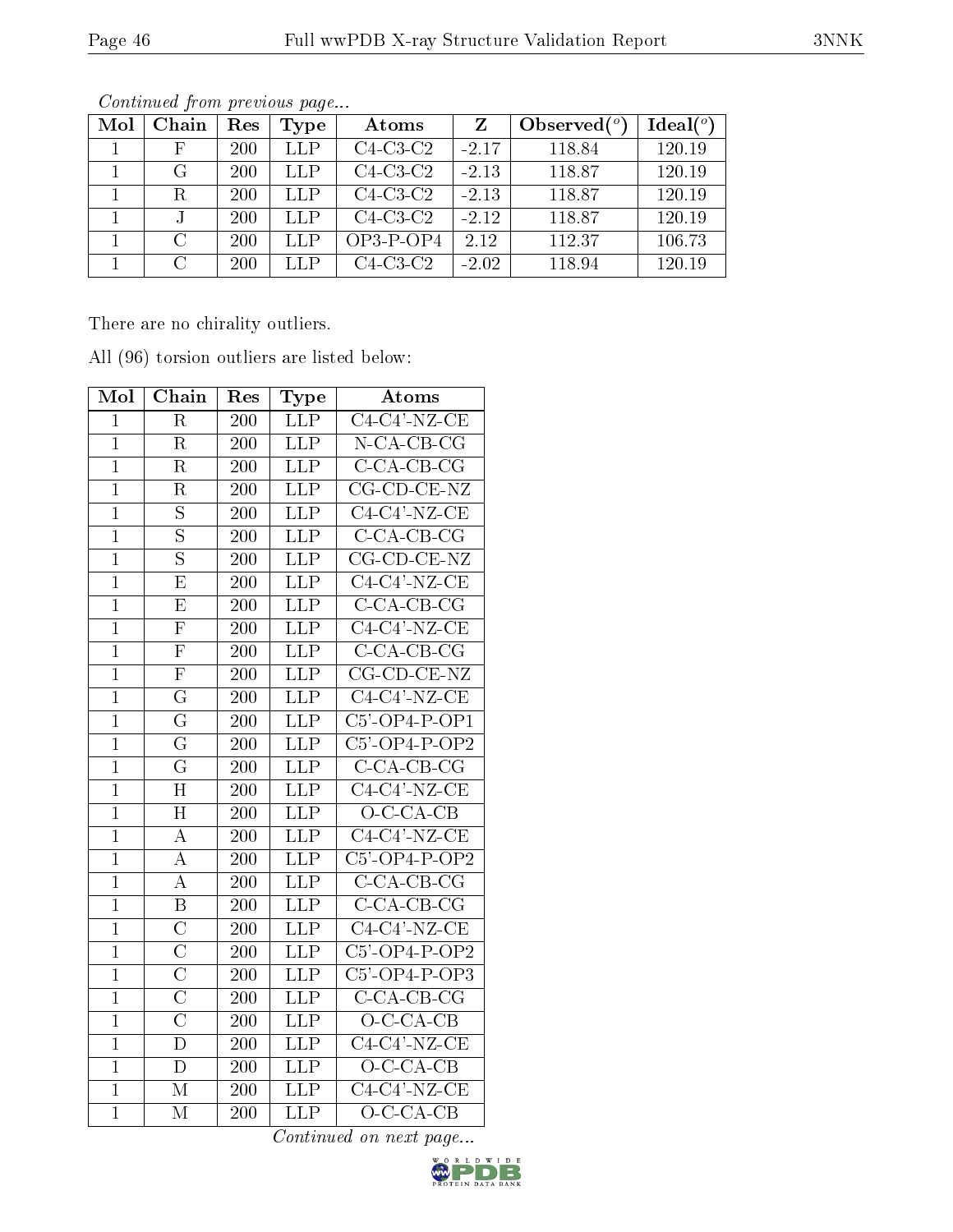|              | contenta ou promo proceso ao pago |                  |            |                           |
|--------------|-----------------------------------|------------------|------------|---------------------------|
| Mol          | Chain                             | Res <sub>1</sub> | Type       | Atoms                     |
| $\mathbf{1}$ | О                                 | 200              | LLP        | $C3-C4-C4'$ -NZ           |
| $\mathbf{1}$ | О                                 | 200              | LLP        | $C4-C4'$ -NZ-CE           |
| $\mathbf{1}$ | P                                 | 200              | LLP        | $C4-C4'$ -NZ-CE           |
| $\mathbf{1}$ | $\mathbf P$                       | 200              | <b>LLP</b> | $C$ -CA-CB-CG             |
| $\mathbf{1}$ | $\overline{\rm J}$                | 200              | LLP        | $C3-C4-C4'$ -NZ           |
| $\mathbf{1}$ | $_{\rm J}$                        | 200              | <b>LLP</b> | $C4-C4'$ -NZ-CE           |
| $\mathbf{1}$ | ${\bf J}$                         | 200              | <b>LLP</b> | $O-C-CA-CB$               |
| $\mathbf{1}$ | K                                 | 200              | <b>LLP</b> | $C4-C4'$ -NZ-CE           |
| $\mathbf{1}$ | Κ                                 | 200              | LLP        | $C$ -CA-CB-CG             |
| $\mathbf{1}$ | L                                 | 200              | <b>LLP</b> | $C4-C4'$ -NZ-CE           |
| $\mathbf{1}$ | L                                 | 200              | LLP        | $C$ -CA-CB-CG             |
| $\mathbf{1}$ | $H_{\rm}$                         | 200              | LLP        | $CG$ - $CD$ - $CE$ - $NZ$ |
| $\mathbf{1}$ | R                                 | 200              | LLP        | $C3-C4-C4'$ -NZ           |
| $\mathbf{1}$ | E                                 | 200              | <b>LLP</b> | $C3-C4-C4'$ -NZ           |
| $\mathbf{1}$ | A                                 | 200              | <b>LLP</b> | $C3-C4-C4'$ -NZ           |
| $\mathbf{1}$ | М                                 | 200              | LLP        | $C3-C4-C4'$ -NZ           |
| $\mathbf{1}$ | $\Gamma$                          | 200              | LLP        | C3-C4-C4'-NZ              |
| $\mathbf{1}$ | $\mathbf{F}$                      | 200              | LLP        | CA-CB-CG-CD               |
| $\mathbf{1}$ | B                                 | 200              | LLP        | $CA$ -CB-CG-CD            |
| $\mathbf{1}$ | B                                 | 200              | LLP        | $CG$ - $CD$ - $CE$ - $NZ$ |
| $\mathbf{1}$ | М                                 | 200              | <b>LLP</b> | $CA$ -CB-CG-CD            |
| $\mathbf{1}$ | $\mathbf S$                       | 200              | <b>LLP</b> | $CE$ - $CD$ - $CG$ - $CB$ |
| $\mathbf{1}$ | А                                 | 200              | <b>LLP</b> | CA-CB-CG-CD               |
| $\mathbf{1}$ | $\overline{\mathrm{G}}$           | 200              | <b>LLP</b> | C3-C4-C4'-NZ              |
| $\mathbf{1}$ | $\overline{\rm C}$                | 200              | LLP        | $C3-C4-C4'$ -NZ           |
| $\mathbf{1}$ | L                                 | 200              | <b>LLP</b> | CA-CB-CG-CD               |
| $\mathbf{1}$ | R                                 | 200              | <b>LLP</b> | $CE$ -CD-CG-CB            |
| $\mathbf{1}$ | Κ                                 | 200              | LLP        | CA-CB-CG-CD               |
| $\mathbf{1}$ | $\overline{\rm C}$                | 200              | LLP        | $C5'$ -OP4-P-OP1          |
| 1            | F                                 | 200              | LLP        | $CE$ -CD-CG-CB            |
| $\mathbf{1}$ | $\overline{B}$                    | 200              | <b>LLP</b> | $C3-C4-C4'$ -NZ           |
| $\mathbf{1}$ | $\mathbf{M}$                      | 200              | <b>LLP</b> | $CE$ -CD-CG-CB            |
| $\mathbf{1}$ | $\rm G$                           | 200              | <b>LLP</b> | $C5-C4-C4'$ -NZ           |
| $\mathbf{1}$ | А                                 | 200              | <b>LLP</b> | $C5-C4-C4'$ -NZ           |
| $\mathbf 1$  | $\overline{C}$                    | 200              | <b>LLP</b> | $C5-C4-C4'$ -NZ           |
| $\mathbf{1}$ | М                                 | 200              | LLP        | $C5-C4-C4'$ -NZ           |
| $\mathbf{1}$ | L                                 | 200              | <b>LLP</b> | $C5-C4-C4'$ -NZ           |
| $\mathbf{1}$ | D                                 | 200              | <b>LLP</b> | CA-CB-CG-CD               |
| $\mathbf{1}$ | B                                 | 200              | <b>LLP</b> | $CD$ -CE-NZ-C4'           |
| $\mathbf 1$  | R                                 | 200              | <b>LLP</b> | $CD$ -CE-NZ-C4'           |
| $\mathbf{1}$ | $\overline{C}$                    | 200              | <b>LLP</b> | $CD$ -CE-NZ-C4'           |

Continued from previous page...

Continued on next page...

 C 200 LLP CD-CE-NZ-C4' O 200 LLP CD-CE-NZ-C4'

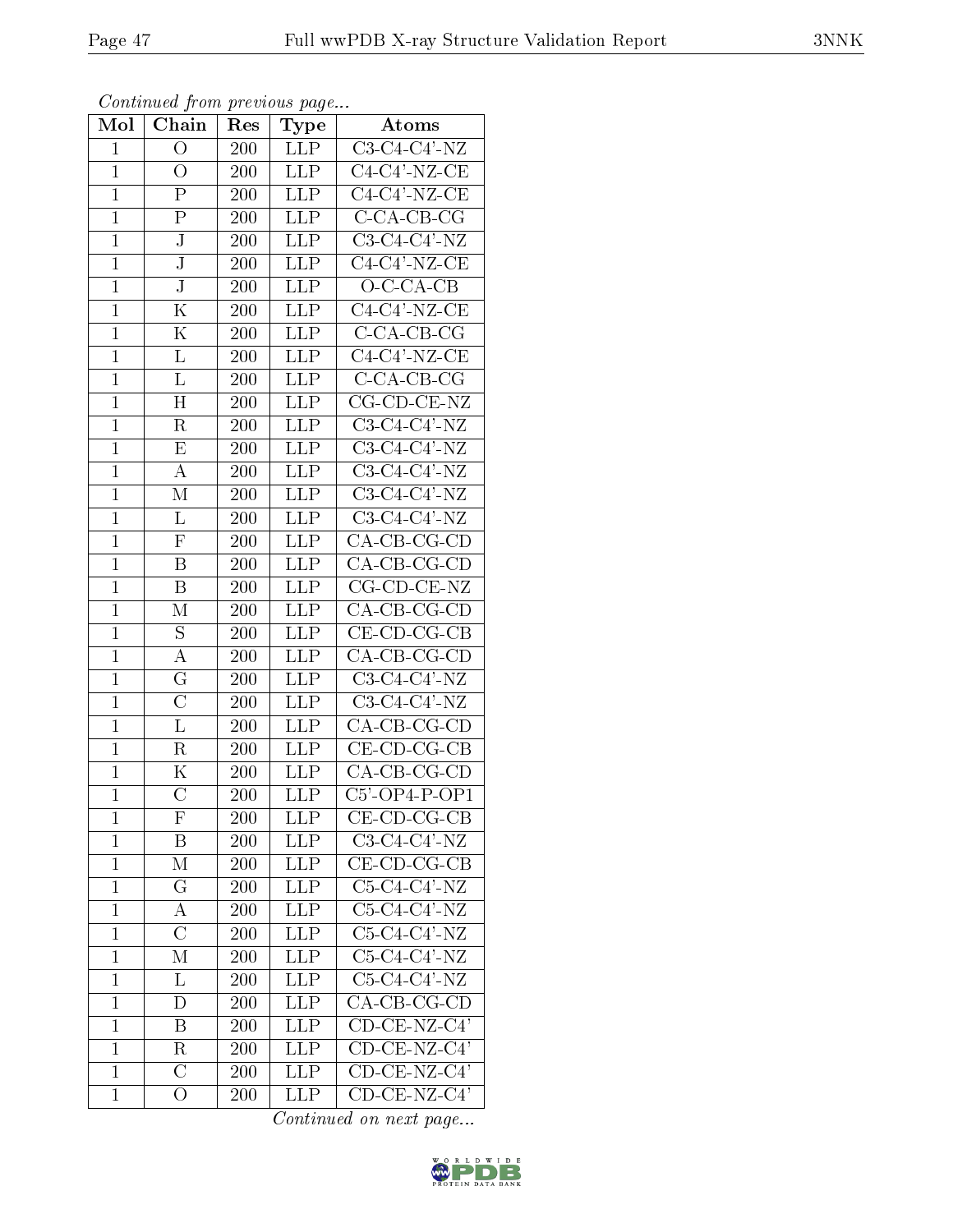| Mol            | Chain                   | $\operatorname{Res}% \left( \mathcal{N}\right) \equiv\operatorname{Res}(\mathcal{N}_{0},\mathcal{N}_{0})$ | <b>Type</b> | Atoms                     |
|----------------|-------------------------|-----------------------------------------------------------------------------------------------------------|-------------|---------------------------|
| $\mathbf{1}$   | D                       | 200                                                                                                       | <b>LLP</b>  | $CD$ -CE-NZ-C4'           |
| $\mathbf{1}$   | S                       | 200                                                                                                       | LLP         | $C3-C4-C4'$ -NZ           |
| $\mathbf{1}$   | D                       | 200                                                                                                       | LLP         | $C3-C4-C4'$ -NZ           |
| $\mathbf{1}$   | ${\bf P}$               | 200                                                                                                       | <b>LLP</b>  | $C3-C4-C4'$ -NZ           |
| $\mathbf{1}$   | B                       | 200                                                                                                       | <b>LLP</b>  | $C5-C4-C4'$ -NZ           |
| $\mathbf{1}$   | J                       | 200                                                                                                       | <b>LLP</b>  | $CD$ -CE-NZ-C4'           |
| $\mathbf{1}$   | $\boldsymbol{B}$        | 200                                                                                                       | <b>LLP</b>  | $CE$ - $CD$ - $CG$ - $CB$ |
| $\mathbf{1}$   | ${\bf F}$               | 200                                                                                                       | <b>LLP</b>  | C3-C4-C4'-NZ              |
| $\mathbf{1}$   | Κ                       | 200                                                                                                       | LLP         | $C3-C4-C4'$ -NZ           |
| $\mathbf{1}$   | А                       | 200                                                                                                       | LLP         | $CD$ -CE-NZ-C4'           |
| $\mathbf{1}$   | ${\bf J}$               | 200                                                                                                       | <b>LLP</b>  | CA-CB-CG-CD               |
| $\mathbf{1}$   | $\overline{\mathrm{S}}$ | 200                                                                                                       | LLP         | $CD$ -CE-NZ-C4'           |
| $\mathbf{1}$   | $\overline{C}$          | 200                                                                                                       | <b>LLP</b>  | $CE$ -CD-CG-CB            |
| $\mathbf{1}$   | J                       | 200                                                                                                       | LLP         | $CE$ -CD-CG-CB            |
| $\overline{1}$ | $\rm G$                 | 200                                                                                                       | <b>LLP</b>  | $C5'$ -OP4-P-OP3          |
| $\mathbf{1}$   | H                       | 200                                                                                                       | LLP         | $CA-CB-CG-CD$             |
| $\mathbf{1}$   | $\overline{O}$          | 200                                                                                                       | LLP         | $CE$ - $CD$ - $CG$ - $CB$ |
| $\mathbf{1}$   | E                       | 200                                                                                                       | LLP         | $C5-C4-C4'$ -NZ           |
| $\overline{1}$ | H                       | 200                                                                                                       | LLP.        | $C3-C4-C4'$ -NZ           |
| $\mathbf{1}$   | E                       | 200                                                                                                       | <b>LLP</b>  | $CD$ -CE-NZ-C4'           |
| $\mathbf{1}$   | S                       | 200                                                                                                       | <b>LLP</b>  | N-CA-CB-CG                |
| $\mathbf{1}$   | $\overline{\mathrm{F}}$ | 200                                                                                                       | <b>LLP</b>  | $N$ -CA-CB-CG             |
| $\mathbf{1}$   | $\boldsymbol{B}$        | 200                                                                                                       | <b>LLP</b>  | N-CA-CB-CG                |

There are no ring outliers.

9 monomers are involved in 14 short contacts:

| Mol | Chain  | Res | Type         | Clashes | <b>Symm-Clashes</b> |
|-----|--------|-----|--------------|---------|---------------------|
|     | R      | 200 | <b>LLP</b>   |         |                     |
|     | S      | 200 | LLP          |         |                     |
|     | Е      | 200 | ${\rm LLP}$  |         |                     |
|     | G      | 200 | $_{\rm LLP}$ | 2       |                     |
|     | C      | 200 | ${\rm LLP}$  | 3       |                     |
|     | $\Box$ | 200 | <b>LLP</b>   | 2       |                     |
|     | Р      | 200 | ${\rm LLP}$  |         |                     |
|     |        | 200 | ${\rm LLP}$  |         |                     |
|     |        | 200 |              | റ       |                     |

# 5.5 Carbohydrates (i)

There are no carbohydrates in this entry.

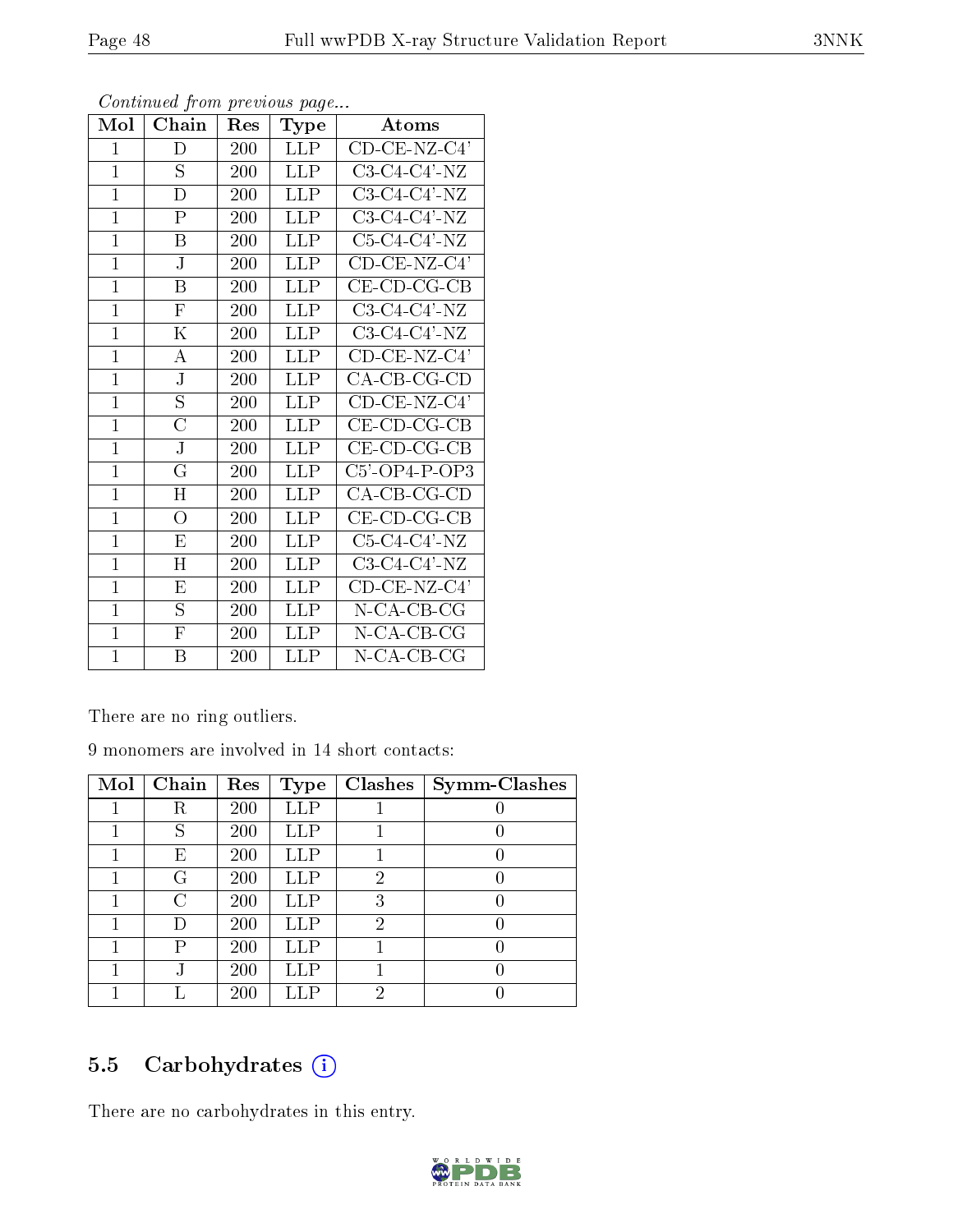# 5.6 Ligand geometry (i)

There are no ligands in this entry.

# 5.7 [O](https://www.wwpdb.org/validation/2017/XrayValidationReportHelp#nonstandard_residues_and_ligands)ther polymers (i)

There are no such residues in this entry.

# 5.8 Polymer linkage issues (i)

There are no chain breaks in this entry.

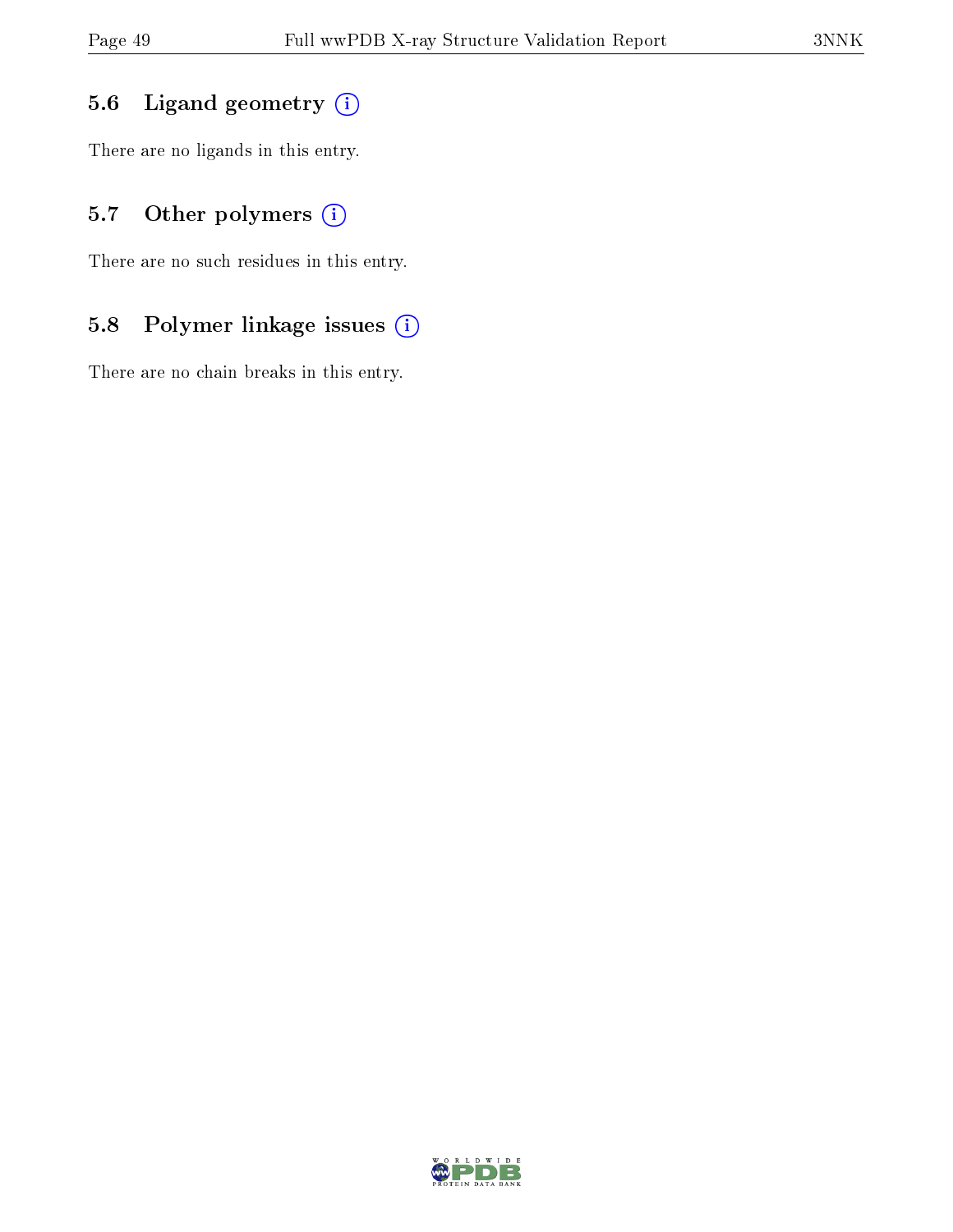# 6 Fit of model and data  $(i)$

# 6.1 Protein, DNA and RNA chains  $(i)$

In the following table, the column labelled  $#RSRZ> 2'$  contains the number (and percentage) of RSRZ outliers, followed by percent RSRZ outliers for the chain as percentile scores relative to all X-ray entries and entries of similar resolution. The OWAB column contains the minimum, median,  $95<sup>th</sup>$  percentile and maximum values of the occupancy-weighted average B-factor per residue. The column labelled ' $Q< 0.9$ ' lists the number of (and percentage) of residues with an average occupancy less than 0.9.

| Mol          | Chain          | Analysed        | $<$ RSRZ $>$ | $\#\text{RSRZ}\text{>2}$      | $OWAB(A^2)$    | Q<0.9            |
|--------------|----------------|-----------------|--------------|-------------------------------|----------------|------------------|
| $\mathbf{1}$ | $\bf{A}$       | $410/411(99\%)$ | $-0.08$      | $1(0\%)$<br>$\vert$ 95<br> 95 | 26, 36, 45, 53 | $\overline{0}$   |
| $\mathbf{1}$ | $\mathbf{B}$   | $409/411(99\%)$ | $-0.11$      | 82<br>$4(0\%)$<br>81          | 27, 33, 43, 57 | $\overline{0}$   |
| $\mathbf{1}$ | $\mathcal{C}$  | $409/411(99\%)$ | $-0.08$      | 82<br>$4(0\%)$<br>81          | 26, 34, 47, 57 | $\overline{0}$   |
| $\mathbf{1}$ | D              | $409/411(99\%)$ | $-0.17$      | 91<br>90<br>$2(0\%)$          | 26, 33, 42, 46 | $\overline{0}$   |
| $\mathbf{1}$ | E              | $409/411(99\%)$ | $-0.09$      | $2(0\%)$<br>91<br>90          | 25, 35, 44, 48 | $\overline{0}$   |
| $\mathbf{1}$ | F              | $409/411(99\%)$ | $-0.14$      | 0   100   100                 | 26, 32, 43, 56 | $\overline{0}$   |
| $\mathbf{1}$ | G              | 409/411(99%)    | $-0.05$      | $5(1\%)$<br>77<br>79          | 26, 34, 45, 58 | $\overline{0}$   |
| $\mathbf{1}$ | H              | $409/411(99\%)$ | $-0.13$      | 91<br>$2(0\%)$<br>90          | 25, 32, 41, 47 | $\overline{0}$   |
| $\mathbf{1}$ | $\mathbf J$    | 409/411(99%)    | $-0.17$      | $2(0\%)$<br>91<br>90          | 25, 31, 41, 46 | $\overline{0}$   |
| $\mathbf{1}$ | $\rm K$        | 409/411(99%)    | $-0.07$      | 95 <br>$1(0\%)$<br>95         | 25, 31, 44, 55 | $\mathbf{0}$     |
| $\mathbf{1}$ | L              | $408/411(99\%)$ | $-0.03$      | $8(1\%)$<br>65<br>62          | 25, 32, 43, 61 | $\overline{0}$   |
| $\mathbf{1}$ | M              | $409/411(99\%)$ | $-0.13$      | $0$ 100 100                   | 25, 33, 42, 46 | $\overline{0}$   |
| $\mathbf{1}$ | $\overline{O}$ | $409/411(99\%)$ | $-0.12$      | $1(0\%)$ 95<br>$\mid$ 95      | 24, 31, 41, 46 | $\overline{0}$   |
| $\mathbf{1}$ | $\mathbf{P}$   | $409/411(99\%)$ | $-0.13$      | 95<br>$1(0\%)$<br>95          | 25, 32, 44, 55 | $\overline{0}$   |
| $\mathbf 1$  | $\rm R$        | $409/411(99\%)$ | $-0.03$      | $10(2\%)$<br>$59\,$<br>55     | 27, 32, 43, 61 | $\overline{0}$   |
| $\mathbf{1}$ | S.             | $409/411(99\%)$ | $-0.13$      | 95<br>$1(0\%)$<br>95          | 27, 33, 43, 46 | $\overline{0}$   |
| All          | All            | 6544/6576 (99%) | $-0.10$      | 87<br>86<br>44 (0\%)          | 24, 33, 44, 61 | $\boldsymbol{0}$ |

All (44) RSRZ outliers are listed below:

| Mol | Chain | Res | <b>Type</b> | <b>RSRZ</b> |
|-----|-------|-----|-------------|-------------|
|     |       | 234 | <b>ASP</b>  | 5.2         |
|     |       | 236 | <b>HIS</b>  | 5.1         |
|     |       | 235 | ALA         | 5.0         |
|     |       | 234 | ASP         | 4.7         |
|     |       | 233 | THR         | 42          |

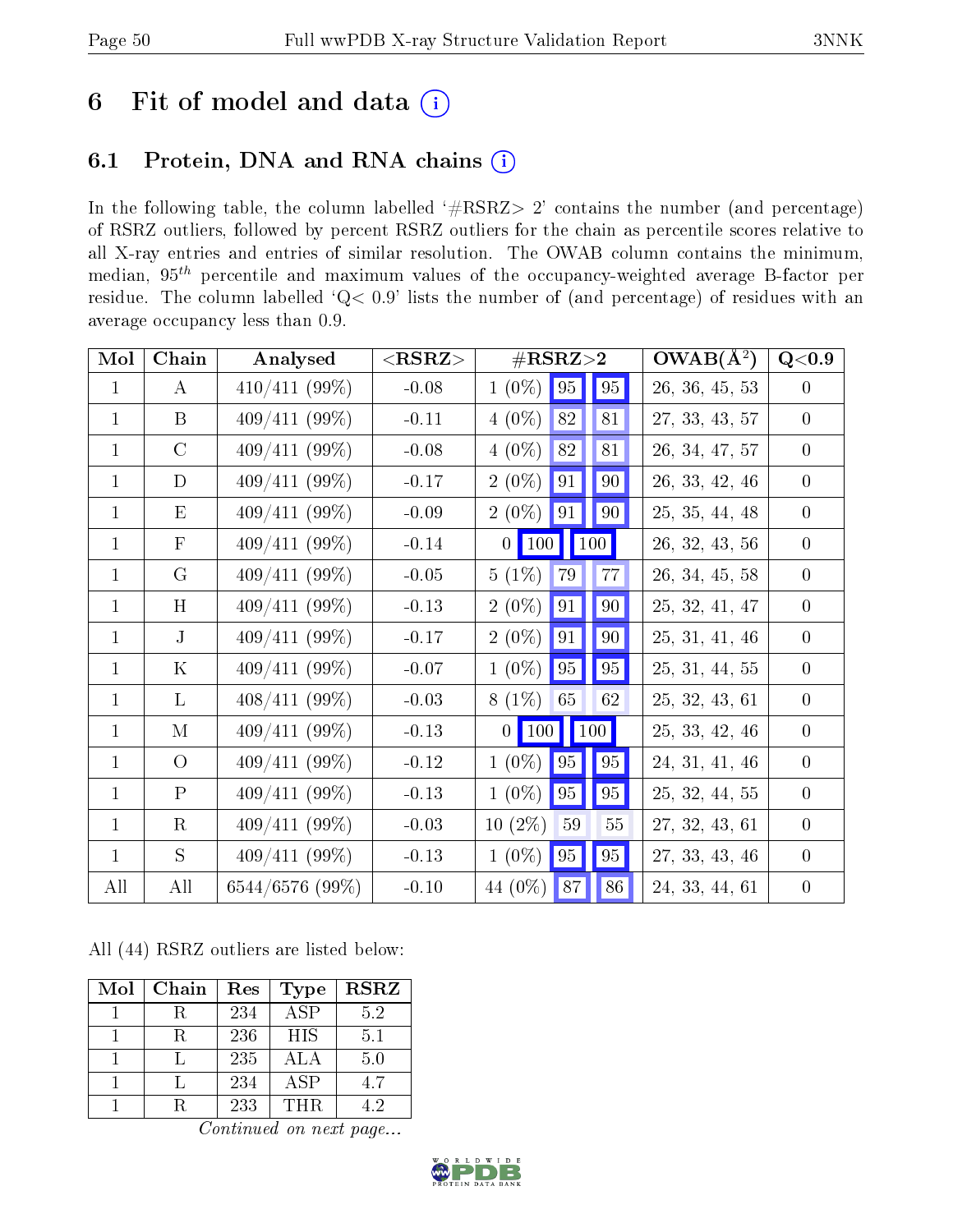| Mol            | Commaca from previous page<br>Chain | Res        | <b>Type</b>             | <b>RSRZ</b>      |
|----------------|-------------------------------------|------------|-------------------------|------------------|
| $\mathbf{1}$   | R                                   | 237        | $\rm{ARG}$              | 4.2              |
| $\mathbf{1}$   | L                                   | 233        | <b>THR</b>              | 4.0              |
| $\overline{1}$ | R                                   | 232        | $\rm{ARG}$              | $\overline{3.7}$ |
| $\overline{1}$ | $\overline{\mathrm{L}}$             | 232        | $\rm{ARG}$              | $3.5\,$          |
| $\overline{1}$ | $\overline{\mathrm{B}}$             | 237        | $\overline{\rm{ARG}}$   | $\overline{3.4}$ |
| $\mathbf{1}$   | $\mathbf G$                         | 231        | ILE                     | 3.4              |
| $\mathbf{1}$   | R                                   | $228\,$    | <b>GLU</b>              | $2.9\,$          |
| $\mathbf{1}$   | $\overline{L}$                      | $229\,$    | <b>GLU</b>              | 2.9              |
| $\overline{1}$ | $\Gamma$                            | 236        | <b>HIS</b>              | $2.9\,$          |
| $\overline{1}$ | $\overline{\mathrm{s}}$             | <b>130</b> | $\overline{\text{VAL}}$ | $\overline{2.8}$ |
| $\mathbf{1}$   | ${\bf J}$                           | 354        | PHE                     | $2.7\,$          |
| $\mathbf{1}$   | $\overline{\mathrm{L}}$             | 227        | $\overline{\text{VAL}}$ | $\overline{2.6}$ |
| $\mathbf{1}$   | $\overline{O}$                      | 137        | ILE                     | $2.6\,$          |
| $\overline{1}$ | $\overline{\rm C}$                  | 233        | <b>THR</b>              | $\overline{2.5}$ |
| $\overline{1}$ | $\overline{\text{C}}$               | $228\,$    | $\overline{\text{GLU}}$ | $\overline{2.5}$ |
| $\mathbf{1}$   | $\overline{\mathrm{E}}$             | 354        | $P\overline{HE}$        | $2.4\,$          |
| $\overline{1}$ | $\overline{\mathrm{H}}$             | 290        | <b>TYR</b>              | $2.4\,$          |
| $\overline{1}$ | $\boldsymbol{A}$                    | 354        | $\overline{\rm{PHE}}$   | 2.3              |
| $\overline{1}$ | K                                   | 234        | $\overline{\rm ASP}$    | $2.\overline{3}$ |
| $\overline{1}$ | $\overline{\rm G}$                  | 228        | GLU                     | $\overline{2.3}$ |
| $\mathbf{1}$   | $\overline{\mathrm{P}}$             | 235        | <b>ALA</b>              | $2.3\,$          |
| $\overline{1}$ | $\overline{\mathrm{G}}$             | 234        | $\overline{\text{ASP}}$ | $2\overline{.3}$ |
| $\overline{1}$ | $\overline{\rm C}$                  | 234        | $A\overline{SP}$        | $2.3\,$          |
| $\overline{1}$ | $\overline{\mathrm{B}}$             | 360        | $\overline{\text{LYS}}$ | $2.2\,$          |
| $\mathbf{1}$   | $\overline{\mathrm{B}}$             | 235        | <b>ALA</b>              | $2.2\,$          |
| $\mathbf{1}$   | $\rm R$                             | 229        | <b>GLU</b>              | $2.2\,$          |
| $\overline{1}$ | $\overline{\mathrm{G}}$             | 263        | <b>LEU</b>              | $\overline{2.2}$ |
| $\mathbf{1}$   | E                                   | 359        | <b>GLY</b>              | $2.2\,$          |
| $\overline{1}$ | $\overline{\mathrm{B}}$             | 290        | $\overline{\text{TYR}}$ | $\overline{2.2}$ |
| 1              | R                                   | 231        | ILE                     | $2.2\,$          |
| $\mathbf 1$    | ${\bf J}$                           | 290        | <b>TYR</b>              | 2.1              |
| $\mathbf{1}$   | D                                   | 137        | ILE                     | 2.1              |
| $\mathbf 1$    | $\bar{\rm D}$                       | 354        | PHE                     | 2.1              |
| $\mathbf 1$    | $\overline{\rm C}$                  | 290        | <b>TYR</b>              | 2.1              |
| $\mathbf{1}$   | $_{\rm R}$                          | 235        | <b>ALA</b>              | 2.0              |
| $\mathbf 1$    | Η                                   | 137        | ILE                     | $2.\overline{0}$ |
| $\mathbf 1$    | Г                                   | 239        | GLY                     | 2.0              |
| $\mathbf{1}$   | $\overline{G}$                      | 237        | ${\rm ARG}$             | 2.0              |
| $\mathbf{1}$   | R                                   | 227        | $\overline{\text{VAL}}$ | 2.0              |

Continued from previous page.